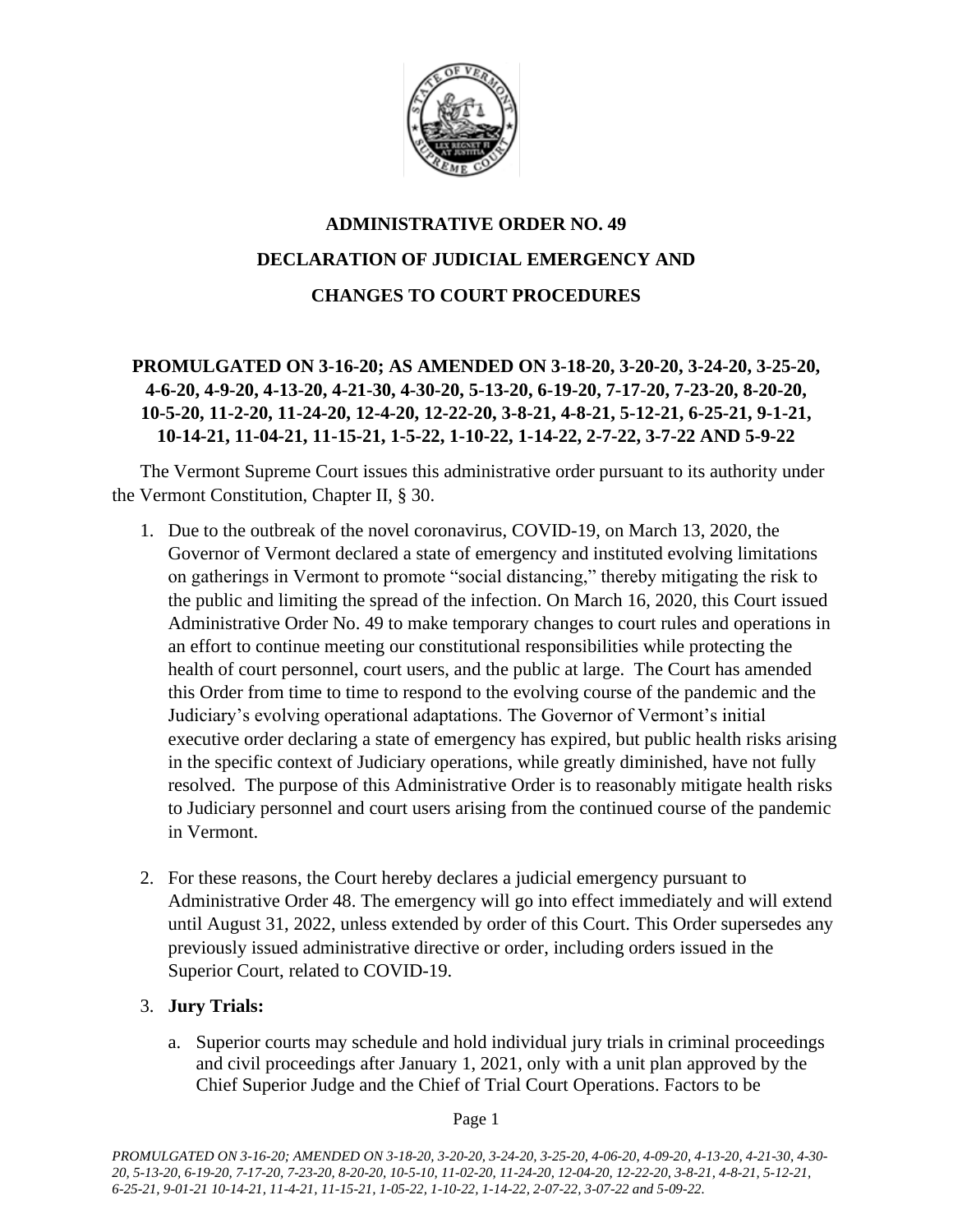considered by the superior judge in holding a jury draw and trial include: whether the ventilation and air flow of the courthouse has been deemed sufficient; whether the building allows for socially distanced seating and movement of all participants and jurors through the course of a jury draw and trial to the extent required to reasonably protect public health; the availability of staff and other resources to support court proceedings; the potential disruption to proceedings due to COVID-19 infections in jurors or participants or the need for jurors or participants to isolate due to close contact with an infected person; any other circumstances particular to the case to be tried; and the rights and interests of the litigants.

- b. Notwithstanding the limit in V.R.Cr.P. 24(d)(1), the trial court may impanel as many alternate jurors as reasonably required to accommodate disruptions that may occur during jury draw or trial if jurors become infected or are notified they are a close contact with an infected person.
- c. In the interest of justice, the Chief Superior Judge is authorized to transfer a civil or criminal proceeding to another unit (transferee unit) for purpose of a jury trial. In exercising this authority, the Chief Superior Judge should consider whether any building in the unit where the case was filed (or to which it was previously transferred) (transferring unit) is, or is expected to be, available for jury trials; how many other cases are trial-ready in the transferring unit, and their relative priority; how many other cases are trial-ready in the transferee unit, and their relative priority; and any other factors pertinent to the determination.
- d. Notwithstanding V.R.C.P. 79.2(d)(5), prospective and seated jurors may use devices authorized by the court for purposes of remote jury trials.

# 4. **DELETED**.

### 5. **Remote participation in hearings**:

- a. Civil, Environmental, Family, and Probate Divisions. The following provisions apply in proceedings in the civil, environmental, family, and probate divisions that would otherwise be governed by V.R.C.P. 43.1, V.R.F.P. 17 (incorporating Rule 43.1 of the Vermont Rules of Civil Procedure for certain proceedings in the family division), and V.R.P.P. 43.1 (collectively "Rule 43.1"). Notwithstanding Rule 43.1 or any other rule inconsistent with this order:
	- i. Video conference: The Judicial Emergency recognized by this Administrative Order constitutes good cause pursuant to Rule  $43.1(c)(5)$  to waive time requirements of paragraphs  $43.1(c)(1)-(4)$ . Accordingly, pursuant to V.R.C.P.  $43.1(c)(3)$ , the court may preside remotely and may on its own motion require parties, witnesses, counsel, or other necessary persons to participate or testify in a trial or other proceeding by video conference upon reasonable notice. Any objections to a hearing notice or order requiring video participation or testimony, or response to objections filed, should be filed as soon as possible. In ruling on any objections to the order requiring video participation or testimony, the court will consider the factors set forth in Rule 43.1(c)(6).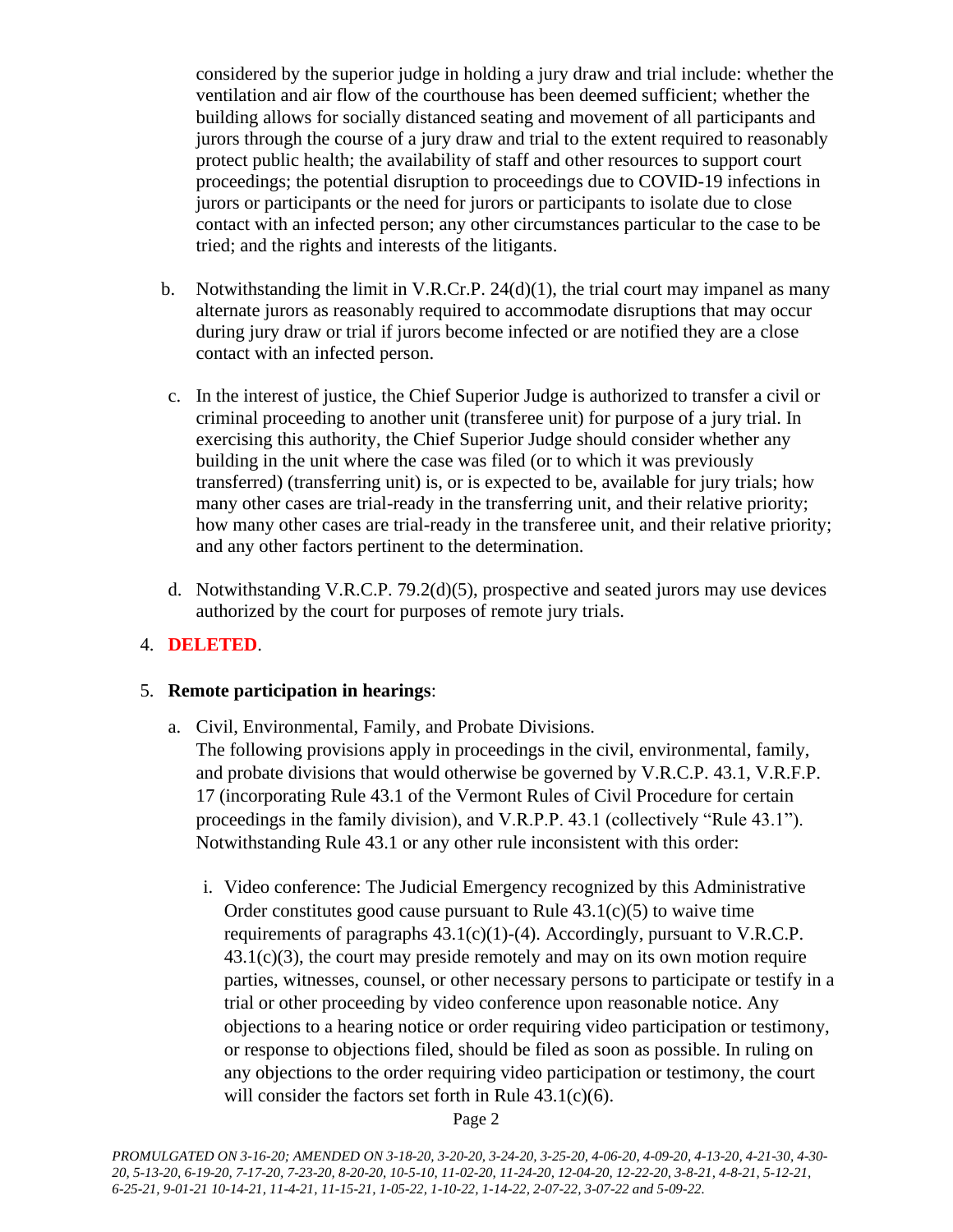- ii. Audio conference: Notwithstanding the requirements of V.R.C.P. 43.1(d), on its own motion, by agreement of the parties, or pursuant to motion of a party, the court may preside remotely and may set hearings, whether evidentiary or nonevidentiary, for audio conference such that parties, counsel, witnesses, counsel, and other necessary people participate or testify by audio conference from a remote location. Any objections to a hearing notice or order requiring video participation or testimony, or response to objections filed, should be filed as soon as possible. In ruling on any objections to the court's taking evidence by audio means, the court will be guided by the factors in V.R.C.P. 43.1(d)(3) and (4), except that the court need not find that any individual is physically unable to be present.
- b. Criminal Division and Juvenile Delinquency Proceedings.
	- i. In nonevidentiary proceedings such as status conferences, and any other proceedings where the presence of the defendant is not required by law, on its own motion, the court may preside remotely and may require parties, witnesses, counsel, or other necessary persons to participate by audio or video conference upon reasonable notice.
	- ii. In evidentiary proceedings, the court may preside remotely and may require parties, witnesses, or other necessary persons to participate by audio or video conference in matters where not otherwise authorized by Administrative Order 38, § 1(a), upon agreement of all parties. In deciding whether to take remote testimony by agreement of the parties in a manner not otherwise authorized by Administrative Order 38, the court will consider the factors in V.R.C.P.  $43.1(c)(6)$ (video) and V.R.C.P.  $43.1(d)(3)$  and  $(4)$  (audio).
- c. Judicial Bureau. Notwithstanding the provisions of V.R.C.P. 80.6(d)(4) and V.R.S.C.P. 6(a) or any other rule inconsistent with this order, the hearing officer may preside remotely and all parties, witnesses, counsel, and other necessary persons must participate by remote audio or video conference. Any objection to remote participation must be filed as soon as possible. In assessing the motion, the hearing officer must consider the factors in V.R.C.P.  $43.1(c)(6)$  (video), (d)(3)(B) and (d)(4) (audio). If the hearing officer finds that there is good cause to allow in-person participation, the hearing may be rescheduled as an in-person hearing.
- d. Scheduling Remote Hearings
	- i. Limited-Entry Courthouses. The Court Administrator in consultation with the Chief Superior Judge may limit in-person hearings in courthouses without adequate air-flow systems. The Court Administrator will identify the locations and any restrictions on in-person hearings in these buildings on the Vermont Judiciary website.
	- Page 3 ii. Remote Hearings Encouraged. In courthouses not subject to ¶ 5(d)(i), superior courts should schedule hearings for remote participation to the extent reasonably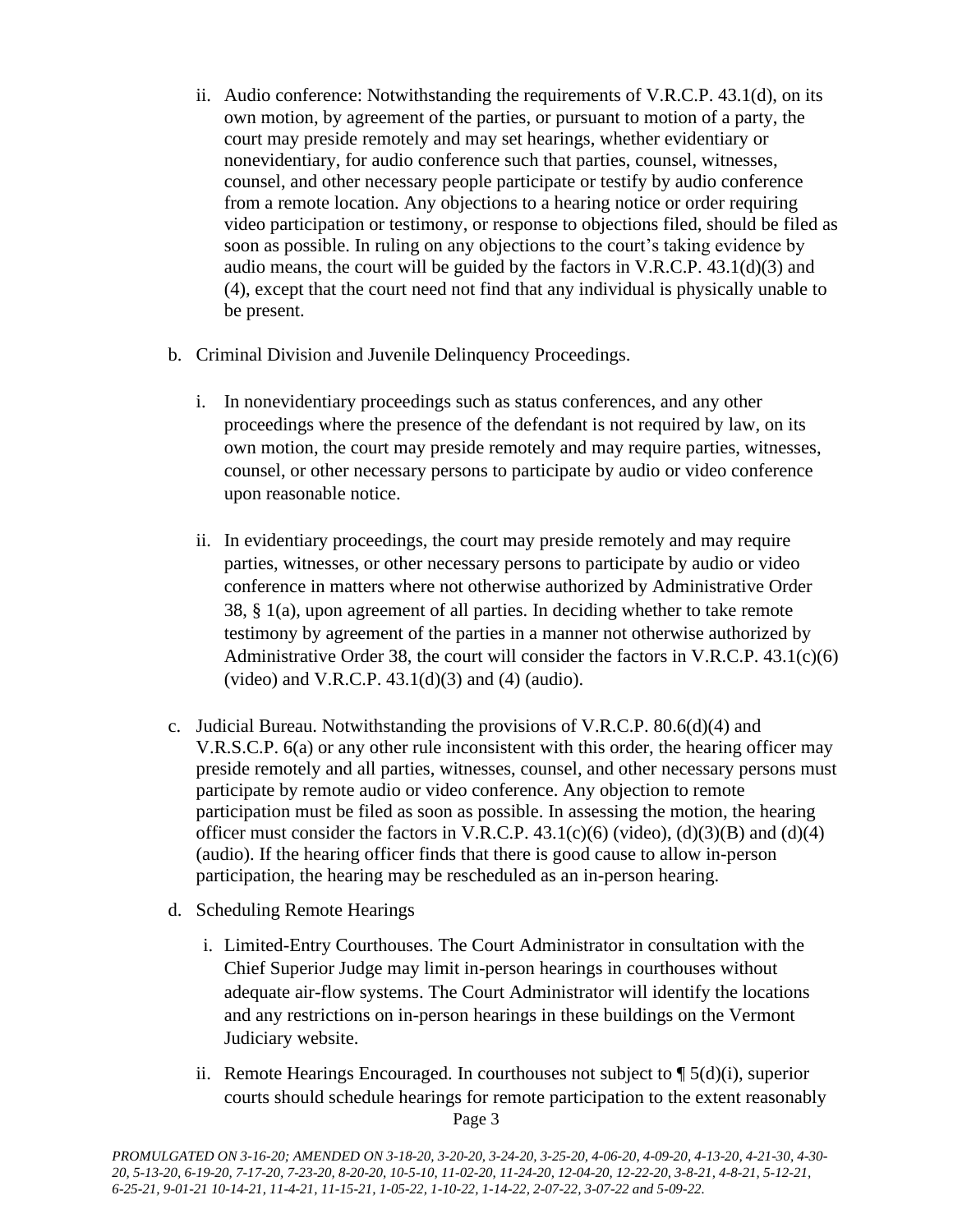possible given the nature of the hearing, the constraints of the above rules, the available technology, staffing availability, and participants' access to adequate means for remote participation.

e. The Special Advisory Committee on Remote Hearings, in consultation with divisional oversight committees, shall make recommendations to the respective divisional rules committees for permanent rule changes to the rules governing remote participation in court proceedings.

# 6. **Email filings and service**:

- a. If the 2020 Vermont Rules for Electronic Filing apply and require electronic filing through Odyssey File and Serve, or electronic service through a specified means, those rules must be followed.
- b. Filing by Email. If the 2020 Vermont Rules for Electronic Filing do not apply, notwithstanding the provisions of V.R.A.P. 25 and V.R.C.P. 5(e) (incorporated by reference in V.R.Cr.P. 49, V.R.F.P.  $4.0(a)(2)(A)$ , V.R.E.C.P. 3,  $4(a)$ ,  $5(a)(2)$  and V.R.P.P. 5(f)), or any other rule, parties may file documents with the court using email, subject to the following requirements if a party opts to file by email.
	- i. Filings to the superior courts must be sent as an attachment to the email account for the unit where the filing will be made. The subject line must indicate the division where it is being filed and the case docket number. Filings to the Supreme Court must be sent as an attachment to jud.supremecourt@vermont.gov and the subject line should contain the Supreme Court docket number.
	- ii. Further details concerning the method of filing by email will be posted on the vermontjudiciary.org website, and may change from time to time. Parties and lawyers should check the guidance on the website before filing by email.
	- iii. A signature block containing the filer's typed-in name preceded by "/s/," or an electronic facsimile of the filer's signature, a scanned copy of it, or another form of electronic signature as defined in 9 V.S.A. § 271(9), will serve as a party's signature on pleadings, motions, and other documents that must be filed with a signature. This exception does not apply to affidavits, verified pleadings, or other signatures that must be notarized by statute.
- c. Service by Email. Notwithstanding the requirements of V.R.P.P. 5(b) and V.R.C.P. 5(b) (incorporated into other divisions by V.R.A.P. 25, V.R.Cr.P. 49, V.R.F.P.  $4.0(a)(2)(A)$ , and V.R.E.C.P. 3,  $4(a)$ ,  $5(a)(2)$ ), or any other rule, until the conclusion of this judicial emergency or further amendment to this Administrative Order:
	- i. Where service is made by or to a non-efiler, service may be made by electronic means by mutual agreement between the sending and receiving parties. The parties are not required to enter into such an agreement. If the parties agree to service by electronic means, they must document their agreement to electronic transmission in a writing filed with the court. The written agreement must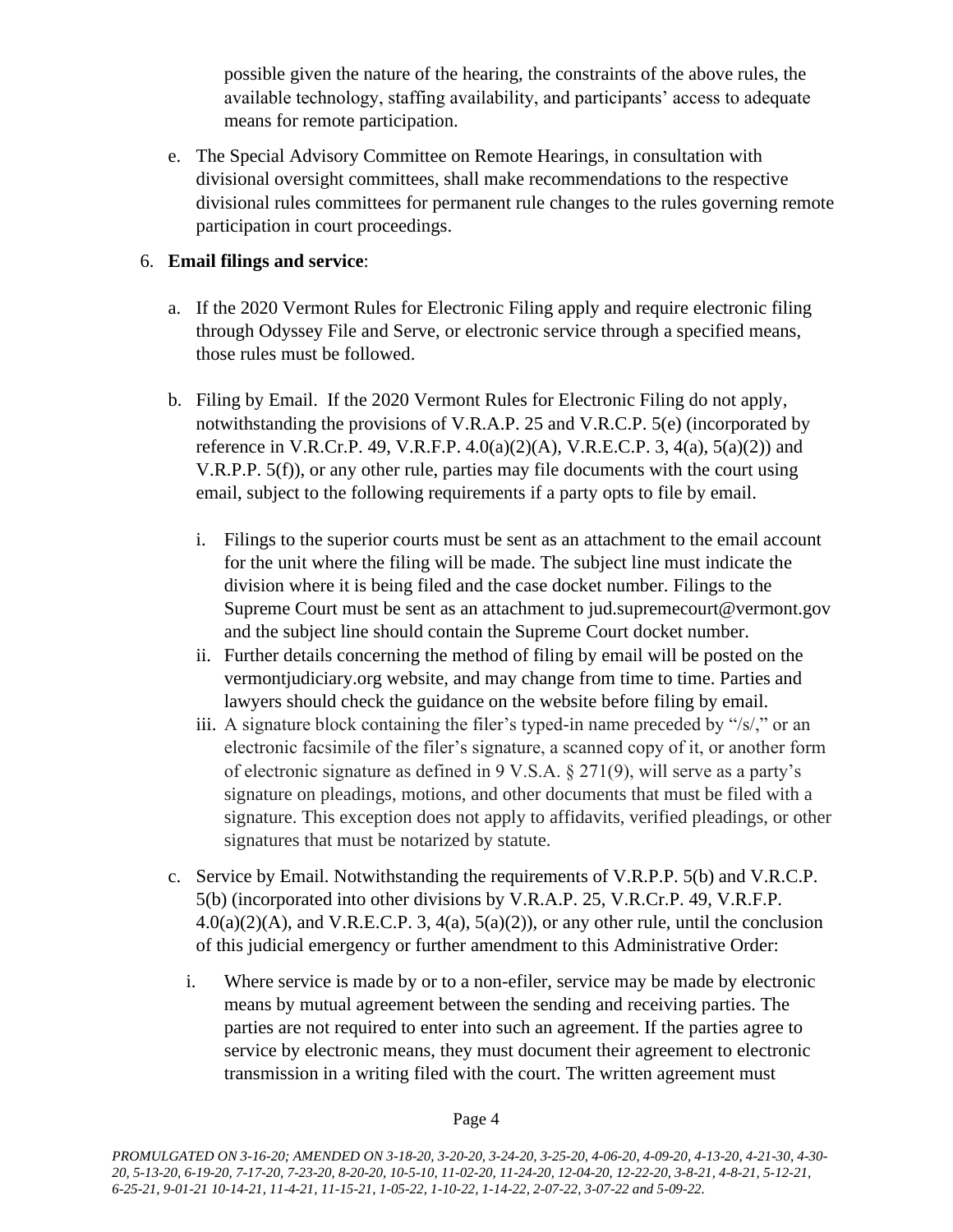describe with specificity any email addresses, digital storage systems, or other means the parties agree to use.

- ii. Where service is made by electronic means pursuant to this emergency order, the following applies:
	- 1. The sender of any document by electronic means must follow any applicable standards regarding electronic transmission of confidential documents.
	- 2. The parties must mutually agree in writing to any changes in the method of service, and parties must immediately notify one another of any changes that affect the method of service, including changes in email addresses.
	- 3. Service by email to an email address provided pursuant to this emergency order is complete upon transmission, provided that such service is not effective if the sending party learns that the attempted service did not reach the receiving party.
	- 4. Any certificate of service filed with the court must indicate the method by which the document was served. If the document was served by email, the certificate of service should specify the email address or addresses to which it was sent.
- d. Filings sent by email will be considered filed on that date if the email is received before 4:30 p.m.
- e. The Advisory Committee on the Rules of Civil Procedure shall propose a permanent rule change to authorize non-efilers to file documents with the court by email, and shall consider whether a permanent rule amendment relating to electronic service on or by non-filers is advisable.

# 7. **Access to Court Buildings:**

- a. Court Administrator Directives: As reasonably necessary to mitigate risk to the health of court users or court personnel, the Court Administrator is authorized to issue directives regarding entry to and conduct in Judiciary buildings including requirements relating to screening, social distancing, and masks. In all instances where a mask is required by the Court Administrator's directive, there is a preference for an N95, KN95, or KF94 mask that covers the nose and mouth.
- b. Limited-Entry Courthouses: In those courthouses designated by the Court Administrator as limited-entry courthouses pursuant to  $\P$  5(d)(i), the Court Administrator in consultation with the Chief Superior Judge may implement policies to limit access by persons, other than judicial officers, Judiciary employees, contractors, and volunteers on Judiciary business. The Court Administrator will identify the locations and any restrictions on in-person access to these buildings on the Vermont Judiciary website.
- c. Buildings Shared with State or County Offices: Where the Judiciary shares space with other state agencies, entry shall be permitted to such other agencies only in accord with policies mutually agreed to between the Commissioner of Buildings and General Services and the State Court Administrator. Where the Judiciary shares a common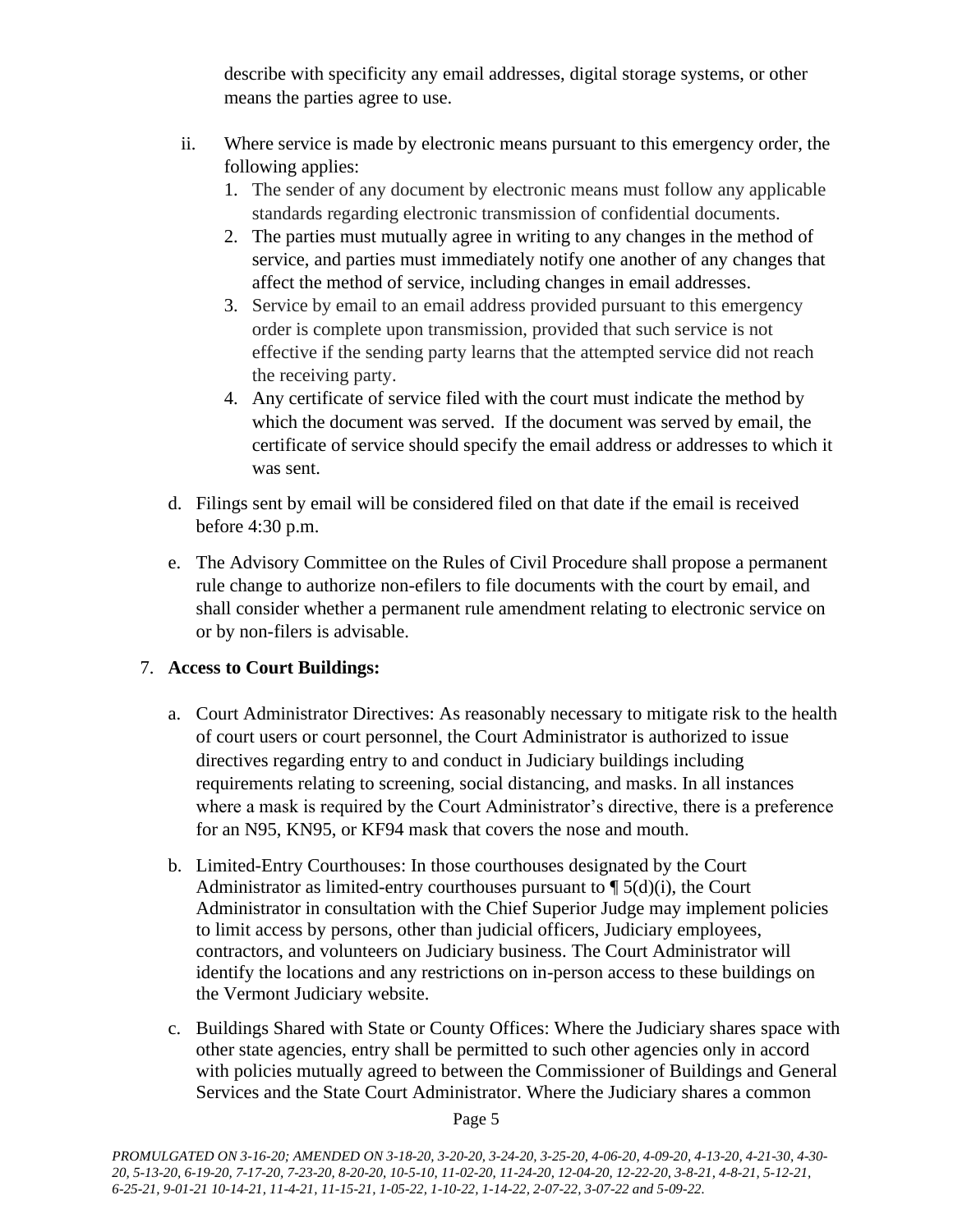entrance to space occupied by county government offices in a county courthouse, entry shall be permitted to such county offices only in accord with policies mutually agreed to between Assistant Judges and the State Court Administrator for county buildings. In either case, in the absence of mutual agreement, to the extent that policies are in conflict, entry shall be permitted only in accord with those policies that are the more protective of public health and safety. In addition, a judicial officer in a proceeding may impose requirements relating to the use of the courtroom for that proceeding consistent with guidance from the Court Administrator and Chief Superior Judge.

- 8. **Public Access to Court Records**: For the duration of this Order, the Court directs Judiciary staff to make reasonable efforts to comply with the timelines set forth in Vermont Rules for Public Access to Court Records Rule §§ 6, 8. However, for the duration of this Order, the Court suspends strict enforcement of these deadlines.
- 9. **Court Administration**: The Court Administrator will develop forward looking management strategies, and will continue to balance public-health considerations and the Court's constitutional responsibilities to serve the public, in responding to evolving conditions.
- 10. **Deadlines:** Nothing in this Order extends statutes of limitations or other filing deadlines.

# 11. **DELETED.**

- 12. **Discretion Concerning Oral Arguments in the Supreme Court:** Notwithstanding V.R.A.P. 33.1, V.R.A.P. 34, or any other rule or timeline inconsistent with this order, the Supreme Court may hold oral arguments remotely by telephone, video or other electronic means for summary and full-Court proceedings. In addition, in its discretion, and with notice to the parties, the Court may decide appeals, for summary and full-Court cases, without argument and on the basis of the briefs. Public access to the remote hearings will be provided solely through electronic means and no individual, including registered members of the media, will be admitted to the Supreme Court building.
- 13. **Participation in Court-Ordered Mediation:** Notwithstanding V.R.F.P. 18(d)(4) and V.R.P.P. 16.1(d)(4), parties to matters in the family and probate divisions may attend court-ordered mediation remotely, by video or telephone. The Advisory Committee on the Rules of Family Procedure and the Advisory Committee on the Rules of Probate Procedure shall each consider whether a permanent change to their respective rules relating to remote participation in mediation is advisable.

# 14. **DELETED**.

- 15. **Committees, Boards, and Commissions Established or Governed by Supreme Court Rules**:
	- a. **Scope:** This section applies to the committees, subcommittees, boards, commissions, and similar bodies (collectively, "committees") established or governed by the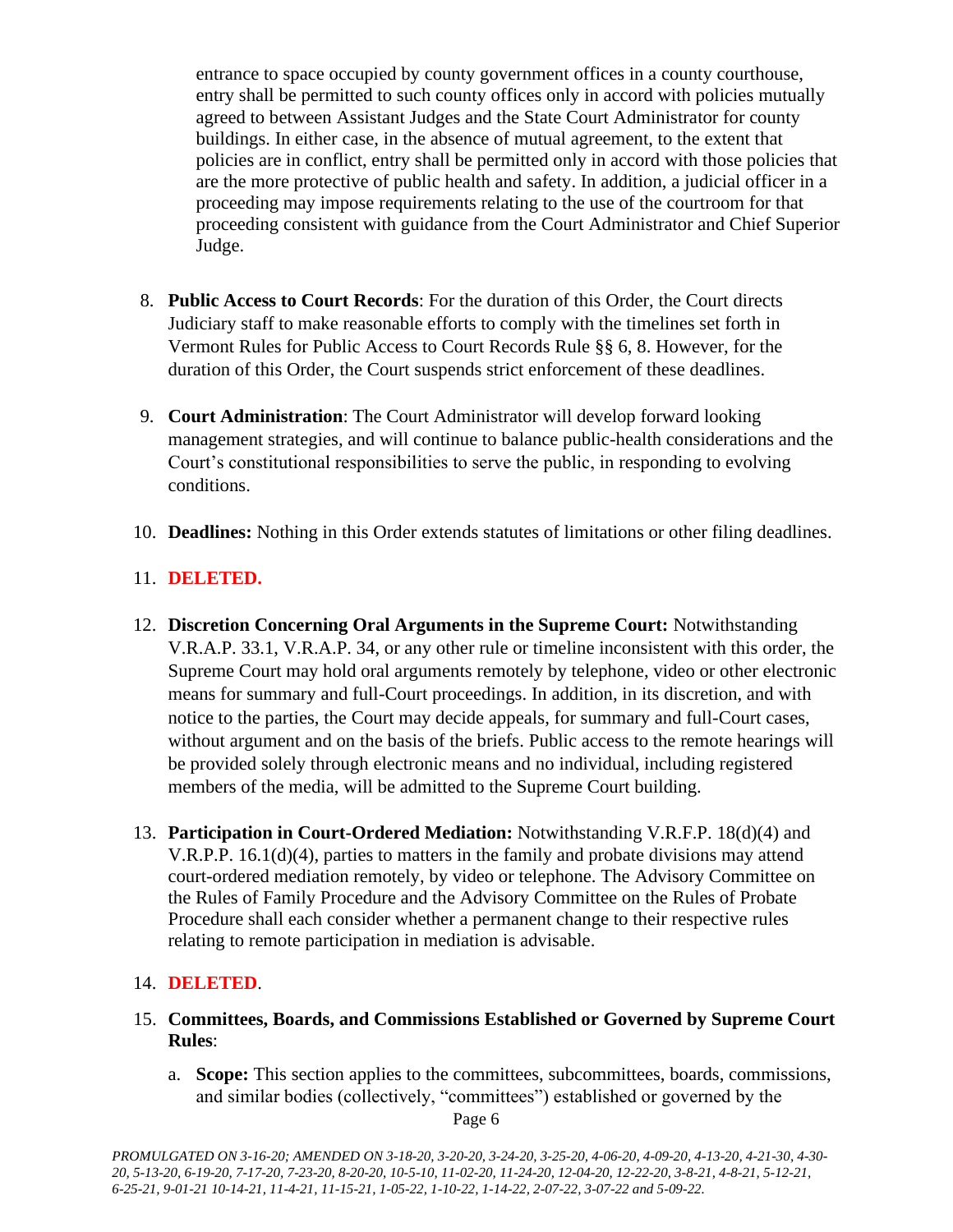Supreme Court. This includes those established or governed by the following Supreme Court Administrative Orders: 9 (Professional Responsibility Program), 17 (Civil Rules Committee), 20 (Criminal Rules Committee), 23 (Evidence Rules Committee), 24 (Probate Rules Committee), 29 (Family Rules Committee), 35 (Judicial Ethics Committee), and 40 (Public Access to Court Records Committee). It also includes those established by the following Supreme Court Rules: Rules of the Supreme Court for Disciplinary Control of Judges (Judicial Conduct Board), the Rules of Admission to the Bar (Board of Bar Examiners and Character and Fitness Committee), and the Rules for Mandatory Continuing Legal Education (Board of Mandatory Continuing Legal Education).

- b. **Continuing Operations**: Committees will continue to perform their core functions to the extent possible consistent with this section and their obligation to mitigate the risks associated with the COVID-19 pandemic.
- c. **Committee Meetings:** Committees are authorized to meet remotely, by telephone or video, and, where required pursuant to applicable rules, must take reasonable steps to facilitate public observation or participation. They are also authorized to conduct business by email. Notwithstanding any rule to the contrary, committees may act through remote means (video, telephone, email) without facilitating public observation where reasonably necessary to respond to urgent matters. In addition, assistance panels convened under Rule 4 of Administrative Order 9 may continue to meet if participation is accomplished through video or audio means and not in person.

### d. **Committee Hearings:**

- i. In the discretion of the Board or Committee, and subject to staffing limitations, probable cause hearings and nonevidentiary hearings may be conducted by the Judicial Conduct Board, Professional Responsibility Board, Board of Bar Examiners, and Character and Fitness Committee, or any panels of these committees, if all persons participate through remote means.
- ii. The Judicial Conduct Board, Professional Responsibility Board, Board of Bar Examiners, and Character and Fitness Committee, or any panels of these committees, may conduct evidentiary hearings, subject to staffing and resource availability. To the maximum extent possible, evidentiary hearings should be conducted using remote video or audio conferencing. Notwithstanding Vermont Rule of Civil Procedure 43.1 or any other rule inconsistent with this order, a Board or Panel may preside remotely and may on its own motion require parties, witnesses, counsel, or other necessary persons to participate or testify by remote means, subject to participants' access to adequate means for remote participation. Any objection to conducting the hearing by video or audio conference must be filed as soon as possible. In ruling on any objection, the Board or Committee should consider the factors in Vermont Rule of Civil Procedure  $43.1(c)(6)$  (video) and Rule 43.1(d)(3) (audio), except the Board or Committee need not find that any individual is physically unable to be present. If the Board or Committee allows some or all participants in a hearing to participate or attend physically, they must follow the protocols for entering judiciary buildings as set forth in ¶ 7.

### e. **Board of Bar Examiners—Oaths of Admission:**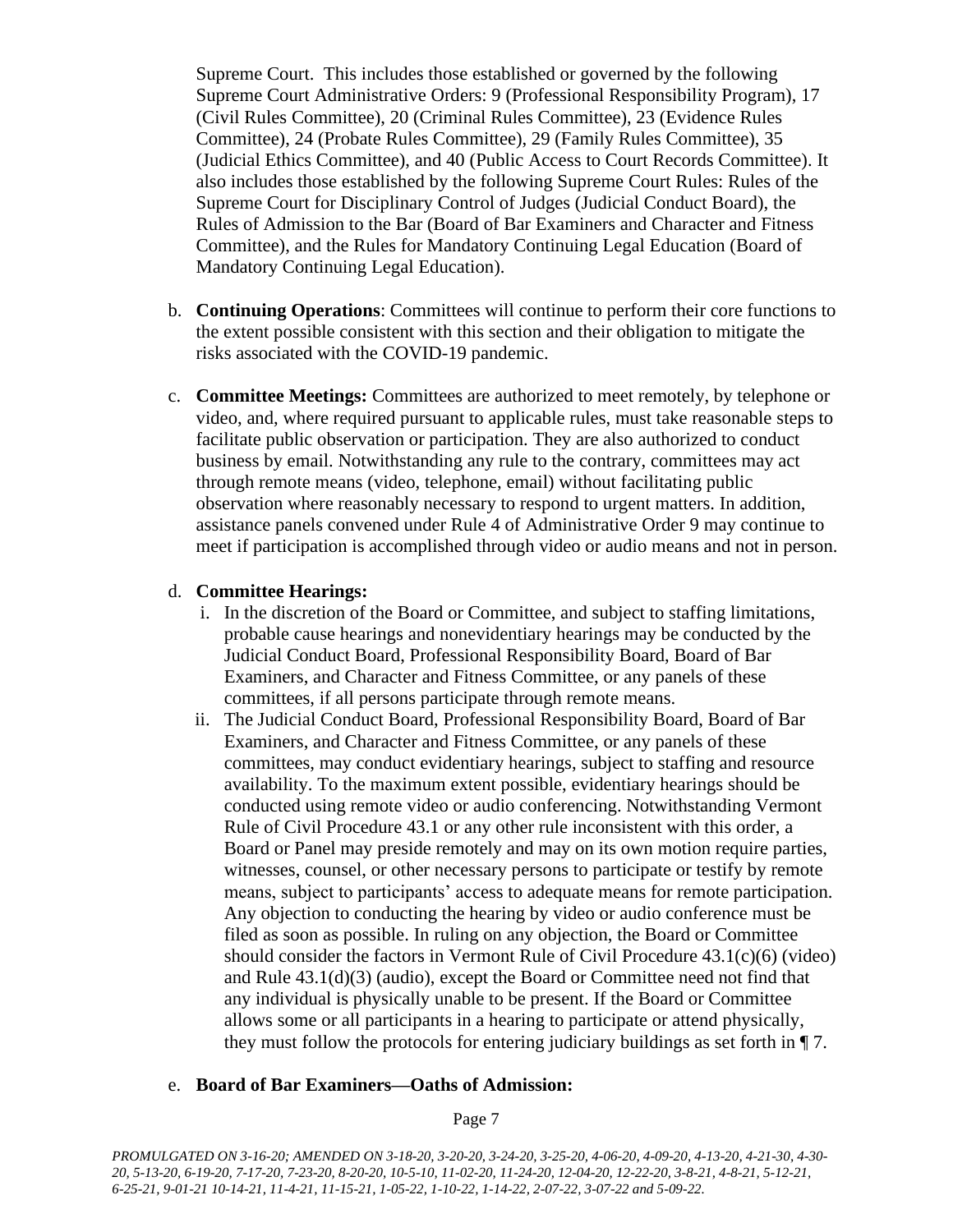Pursuant to Rule 20(e) of the Vermont Rules for Admission to the Bar, the oath of admission may be administered by one of the authorized individuals remotely in real time using video.

# f. **MCLE Rule Waivers:**

For the license renewal period ending June 30, 2020, under the Mandatory Continuing Legal Education Rules that were in effect through June 30, 2020:

- i. The 10-hour limit on the number of self-study hours that can be claimed for a reporting period, as specified in Mandatory Continuing Legal Education Rules § 5(a)(2), is suspended for the 2018-2020 reporting period.
- ii. The limits on the number of hours that can be claimed under  $\S$  5(b)(10) for a reporting period, including both the limits for specific types of activities and the 10-hour limit on the total number of hours for all such activities, are suspended for the 2018-2020 reporting period.

For the license renewal periods ending June 30, 2021 and June 30, 2022, under the Mandatory Continuing Legal Education Rules as amended effective July 1, 2020:

- iii. The 6-hour limit on the number of hours for programs delivered as Non-Moderated Programming Without Interactivity that can be claimed for a reporting period, as specified in Rule 3(A)(3) of Rules of Mandatory Continuing Legal Education, is suspended for the 2019-2021 and 2020-2022 reporting periods.
- iv. The 12-hour minimum number of hours for programs delivered as either Moderated Programming or Non-Moderated Programming With Interactivity as a Key Component that must be taken in a reporting period, as specified in Rule  $3(A)(2)$ , is suspended for the 2019-2021 and 2020-2022 reporting periods.
- v. The limits on the number of hours that can be claimed under all sections of Rule 6 for a reporting period are suspended for the 2019-2021 and 2020-2022 reporting periods.

# g. **Email Filings**:

Notwithstanding any court rule or administrative order to the contrary, parties may file documents with any board or committee subject to this rule by email, subject to the following requirements. Filings must be sent as an attachment to the email address associated with the board or committee on the Vermont Judiciary web site. The subject line must indicate the case or subject matter of the filing. Further details concerning the method of filing by email will be posted on the vermontjudiciary.org website, and may change from time to time. Parties and lawyers should check the guidance on the website before filing by email.

### h. **Permanent Rule Changes**:

The committees, boards, and commissions identified above shall review their governing rules and propose for promulgation any rule changes necessary to enable the use of remote meetings or proceedings, where applicable; to authorize email filings, if the committee, board or commission deems advisable; and to permanently enable the committee, board, or commission to maintain any temporary operational changes adopted during this Judicial Emergency they deem advisable.

# 16. **DELETED.**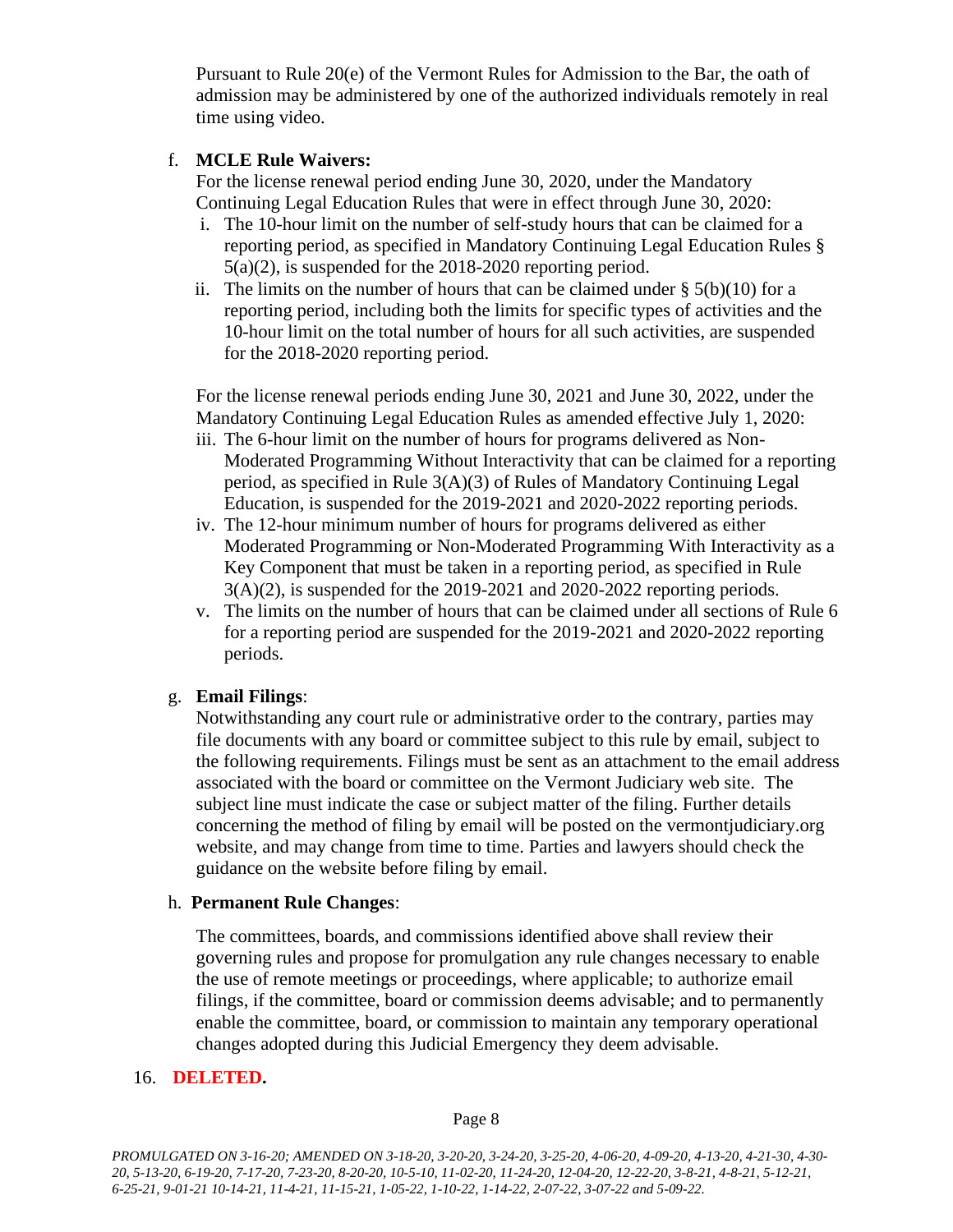# 17. **Notarization and Oaths**:

- a. In depositions upon oral examination, notwithstanding requirements of V.R.C.P. 30(c) (incorporated into other divisions by V.R.Cr.P. 15(d), V.R.P.P. 26, V.R.F.P.  $4.0(g)$ , and V.R.E.C.P.  $2(c)$  or any other rule, at any deposition taken pursuant to Vermont rules or court orders, an officer or other person authorized to administer an oath may administer the oath remotely, without being in the physical presence of the deponent as long as the administering person can both see and hear the deponent using audio-video communication for the purpose of positively identifying the deponent.
- b. In court hearings in which a witness testifies by video or audio conference pursuant to V.R.C.P. 43.1, as incorporated in to the rules of other divisions, and as impacted by this Administrative Order, the court may administer the oath remotely provided the court is satisfied as to the identity of any witness testifying remotely.

# 18. **DELETED**

# 19. **DELETED**.

20. **Scheduling Priorities:** In scheduling, priority shall be given to juvenile cases and those involving defendants detained pretrial.

# 21. **Pleading Requirements in Eviction Proceedings:**

- a. Notwithstanding the provisions of Rules 8 and 9 of the Vermont Rules of Civil Procedure, in any action for eviction of a tenant of residential housing filed on or after March 27, 2020, the plaintiff must attach to the complaint the plaintiff's certification that the filing complies with the federal CARES Act. In particular, the plaintiff must certify either that the plaintiff has complied with the restrictions of the CARES Act, or that the CARES Act is inapplicable to the property from which plaintiff seeks to evict a tenant.
- b. Any complaint filed after December 1, 2021, without the certification required in ¶ 21(a) may be dismissed by the court.
- c. The certification required in  $\P$  21(a) must be in substantially the form reflected in [Appendix A](https://www.vermontjudiciary.org/sites/default/files/documents/Appendix%20A_1.pdf) to  $\P$  21.
- d. Notice of Emergency Rental Assistance.

(1) In any action for eviction of a residential tenant based solely or in part on nonpayment of rent filed after December 1, 2021, the summons and complaint must be accompanied by a notice in the form provided in [Appendix D](https://www.vermontjudiciary.org/sites/default/files/documents/Appendix-D-Important-Notice-to-Tenants_0.pdf) concerning the availability of Vermont Emergency Rental Assistance (VERAP) funds. The notice must be served as the cover page of the documents, and the sheriff's return of service must state whether such a notice has been served. A failure to serve the notice may be corrected within 30 days, or the court may dismiss the case. A failure to serve such a notice may, if the tenant requests, be grounds to reschedule the rent escrow hearing or final hearing for up to thirty days to allow the tenant to file a VERAP application.

(2) When sufficient evidence has been submitted that the tenant has applied for VERAP funds, the court, in its discretion, may take any action that it deems appropriate in determining the fashioning of a rent escrow order or writ of possession,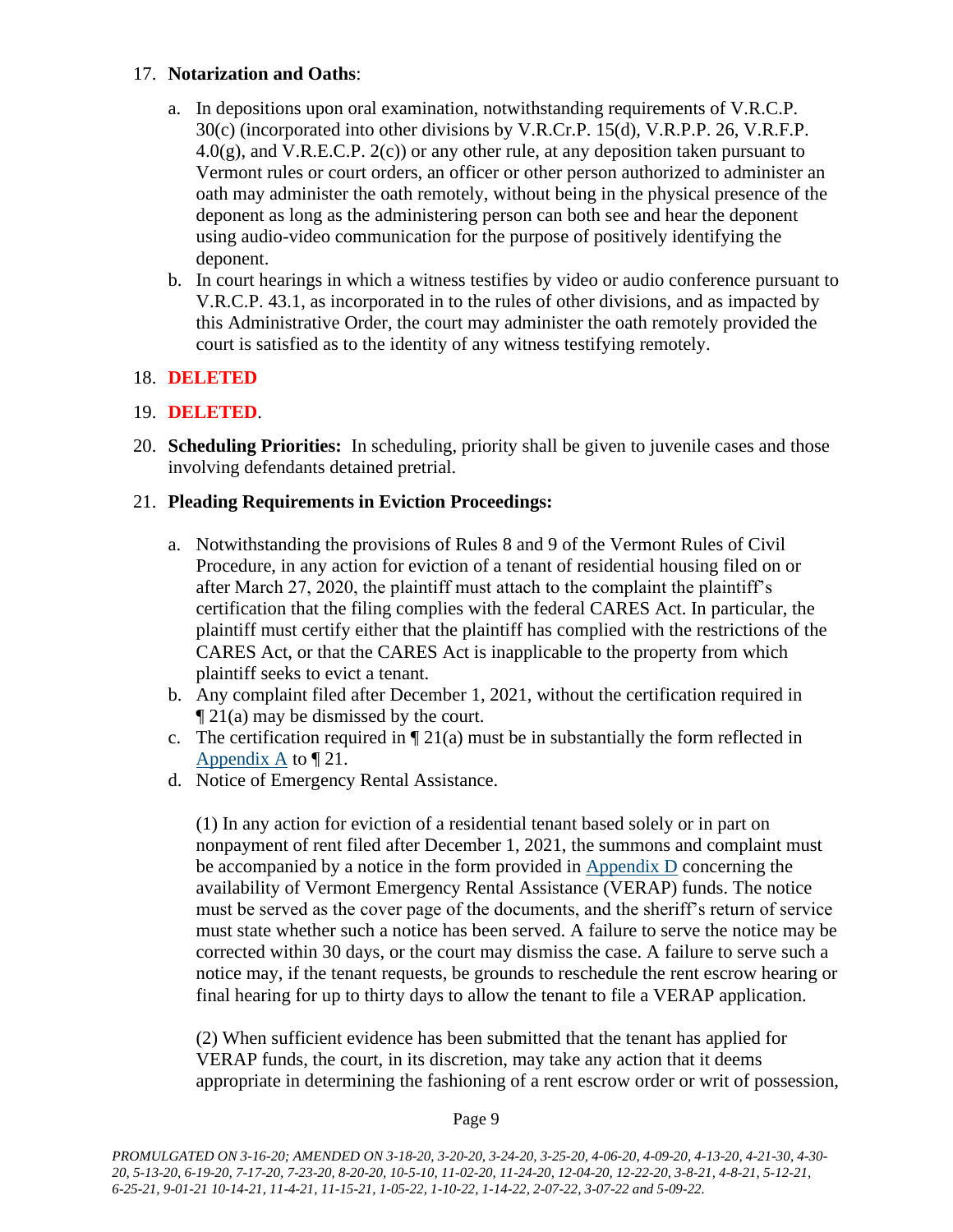including the timing and amount of payment, the timing of issuance of a rent escrow order, or the timing of issuance of a writ of possession.

e. Permanent Rule Changes. The Advisory Committee on the Rules of Civil Procedure shall review the current state of state and federal law concerning eviction proceedings and propose any necessary changes to the Civil Rules to take effect upon expiration of this Administrative Order.

# 22. **Pleading Requirements in Foreclosure Proceedings:**

- a. Notwithstanding the provisions of Rule 80.1 of the Vermont Rules of Civil Procedure, in any action for residential foreclosure filed between March 27, 2020, and December 31, 2020, the plaintiff must attach to the complaint the plaintiff's certification that the filing complies with the federal CARES Act and Regulation X, 12 C.F.R. § 1024.39, or that the CARES Act does not apply to the filing.
- b. If the complaint was filed without the certification required in  $\P$  22(a), such certification must be filed with the court by August 14, 2020.
- c. The certification required in  $\P$  22(a) must be in substantially the form reflected in [Appendix B](https://www.vermontjudiciary.org/sites/default/files/documents/Appendix%20B.pdf) to this amendment.
- d. In all foreclosures of a one-to-four-unit residential property filed after the effective date of this amendment, and prior to midnight, December 31, 2021, the plaintiff shall attest that the foreclosure filing complies with or is exempt from the requirements of the Consumer Financial Protection Bureau's Temporary COVID-19 Procedural Safeguards Rule at 12 C.F.R. § 1024.41(f)(3), by completing and filing [Appendix C,](https://www.vermontjudiciary.org/sites/default/files/documents/APPENDIX%20C%20-%20Certification%20of%20Compliance%20or%20Exemption%20from%2012%20C.F.R.%20%C2%A7%201024.41%28f%29%283%29.pdf) a Certification of Compliance with or Exemption from 12 C.F.R. § 1024.41(f)(3), with the foreclosure complaint.
- e. In all foreclosures of a one-to-four-unit residential property filed on or after August 31, 2021, but before the effective date of this amendment, the Plaintiff shall attest that the foreclosure filing complies with or is exempt from the requirements of the Consumer Financial Protection Bureau's Temporary COVID-19 Procedural Safeguards Rule at 12 C.F.R. § 1024.41(f)(3), by completing and filing Appendix C, a Certification of Compliance with or Exemption from 12 C.F.R. § 1024.41(f)(3), no later than 21 days from the effective date of this amendment.
- f. The action may be subject to dismissal without prejudice for plaintiff's failure to comply with  $\P$  22(d) or (e).
- g. Vermont Homeowner Assistance Program (VHAP). The requirements of  $\P$  22(g) apply in all one-to-four-unit residential property foreclosure actions pursuant to 12 V.S.A. § 4941 or 12 V.S.A. § 4945 and residential mobile home replevin actions pursuant to 9A V.S.A.§ 9-609.
	- i. Notice and Pleading Requirement.

For actions filed on or after February 22, 2022, the plaintiff must complete and file with proof of service of the complaint, a certification in substantially the form of [Appendix E,](https://www.vermontjudiciary.org/sites/default/files/documents/APPENDIX-E-Certification-of-Compliance-with-or-Exemption-from-AO49-22g.pdf) attesting that the plaintiff served the defendant with notice of the availability of the VHAP at the time of service of the complaint, or that  $\sqrt{22(g)}$  does not apply because the subject property is not owned and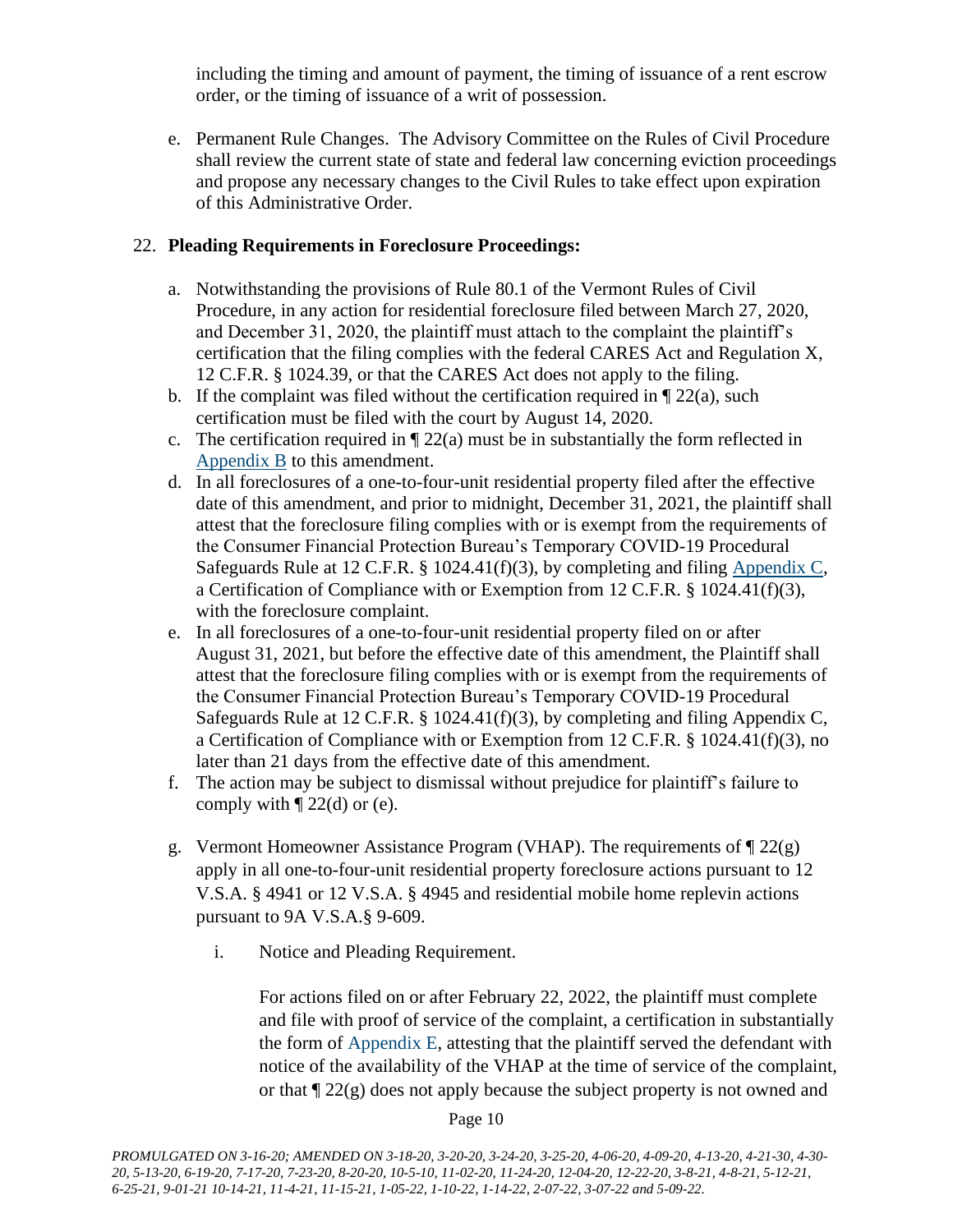occupied by a borrower defendant as a primary residence. The notice must be in the form provided by [Appendix F.](https://www.vermontjudiciary.org/sites/default/files/documents/APPENDIX-F-Notice-to-Homeowner-re_VHAP.pdf)

In all pending actions filed before February 22, 2022, the plaintiff must file a certification in substantially the form of Appendix E within 21 days of February 22, 2022.

If the plaintiff fails to file the certification required by  $\P$  22(g)(i), the court may stay the case until the certification is filed.

ii. Automatic Stay. In any action under  $\sqrt{22(g)}$  where a defendant files a request to stay, and sends a copy to the plaintiff, representing that the defendant has submitted a VHAP application and believes the requirements of the program are met, any entry of judgment, notice of sale, sale of the property, or issuance of an order of replevin will be automatically stayed without further order of the court for a period of 60 days from the date the court received the request. The request need not comply with the requirements of Rule 7 of the Vermont Rules of Civil Procedure.

Any plaintiff objecting to the 60-day automatic stay may file a motion to terminate the stay. The court may terminate the stay if it finds that the request to stay has been filed solely for the purpose of delay, the arrearage exceeds the \$30,000 VHAP program maximum and the defendant is unable to make up the difference through other sources, or a stay is not necessary for the borrower to access VHAP funds. If neither party notifies the court of a decision on the VHAP application prior to the end of the 60-day period or seeks an extension of the stay, the stay will automatically expire.

If a plaintiff has knowledge that a defendant in the action has applied for VHAP, the plaintiff must timely inform the court of the pending VHAP application, and the court may stay the case or take other appropriate action.

- iii. Mediation. Unless otherwise agreed by the parties or ordered by the court, a stay under  $\sqrt{\frac{22(g)}{g}}$  will not stay an order for foreclosure mediation pursuant to 12 V.S.A. § 4632 and the parties may participate in foreclosure mediation while the stay is in effect.
- iv. Denial of VHAP Application. Upon notice from the plaintiff or the defendant that the VHAP application has been denied, the court will terminate the stay.
- v. Expiration. Paragraph  $22(g)$  will expire on September 30, 2025, or upon notice to the Court Administrator from the Vermont Housing Finance Agency that VHAP funding has been exhausted, whichever is earlier. The Court Administrator will notify members of the Vermont Bar upon receipt of notice from the Vermont Housing Finance Agency that VHAP funding has been exhausted.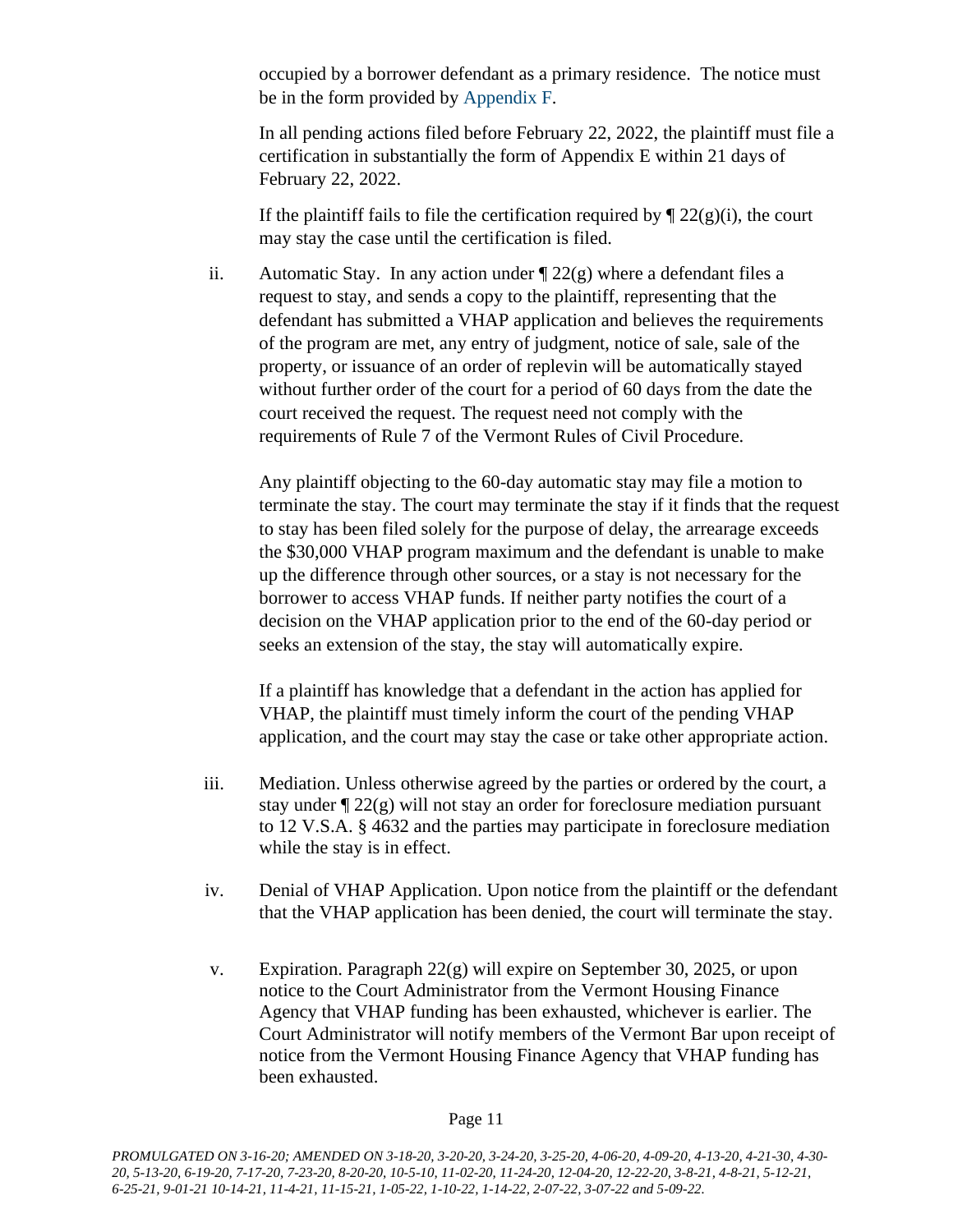h. Permanent Rule Changes. The Advisory Committee on Rules of Civil Procedure shall review the current state of state and federal law concerning foreclosure proceedings and propose any necessary changes to the Civil Rules to take effect upon expiration of this Administrative Order.

# 23. **Bar Examinations:**

- a. **February 2021 and July 21 Bar Examinations:** The Board of Bar Examiners is authorized to administer the February 2021 and July 2021 Uniform Bar Examinations by remote means.
- b. **Health and Safety Requirements.** The Board of Bar Examiners is authorized to establish requirements for the bar examination necessary to protect the health and safety of applicants and bar administration staff. These requirements may include, but are not limited to, social distancing, masking, disclosure and proof of vaccination status, and proof of a negative COVID-19 PCR test prior to the examination date. The Board may refuse admission to any applicant not meeting these requirements and may remove applicants who fail to comply. The Board may also limit the number of people taking the bar exam due to space limitations. Any such limitations and requirements will be published on the Vermont Judiciary website and provided to all exam applicants prior to the examination.

24**. DELETED eff. June 20, 2022**. **Extension of Offer of Judgment Rule to Plaintiffs.**  Rule 68 of the Vermont Rules of Civil Procedure is amended to read as follows (new matter underlined; deleted matter struck through):

# **RULE 68. OFFER OF JUDGMENT**

At any time more than 14 days before the trial begins or within such shorter time as the court may approve, a party defending against a claim may serve upon the an adverse party an offer to allow judgment to be taken against the defending party entered for the money or property or to the effect specified in the offer, with costs then accrued. If within 14 days after the service of the offer or within such shorter time as the court may order the adverse party serves written notice that the offer is accepted, either party may then file the offer and notice of acceptance together with proof of service thereof and thereupon the clerk shall enter judgment. An offer not accepted shall be deemed withdrawn and evidence thereof is not admissible except in a proceeding to determine costs. If the judgment finally obtained by the offeree entered is not more favorable than the offer, the offeree must pay the costs incurred after the making of the offer. The fact that an offer is made but not accepted does not preclude a subsequent offer. When the liability of one party to another has been determined by verdict or order or judgment, but the amount or extent of the liability remains to be determined by further proceedings, the party adjudged liable may make an offer of judgment, which shall have the same effect as an offer made before trial if it is served within a reasonable time not less than 14 days, or such shorter time as the court may approve, prior to the commencement of hearings to determine the amount or extent of liability.

# **Explanatory Note**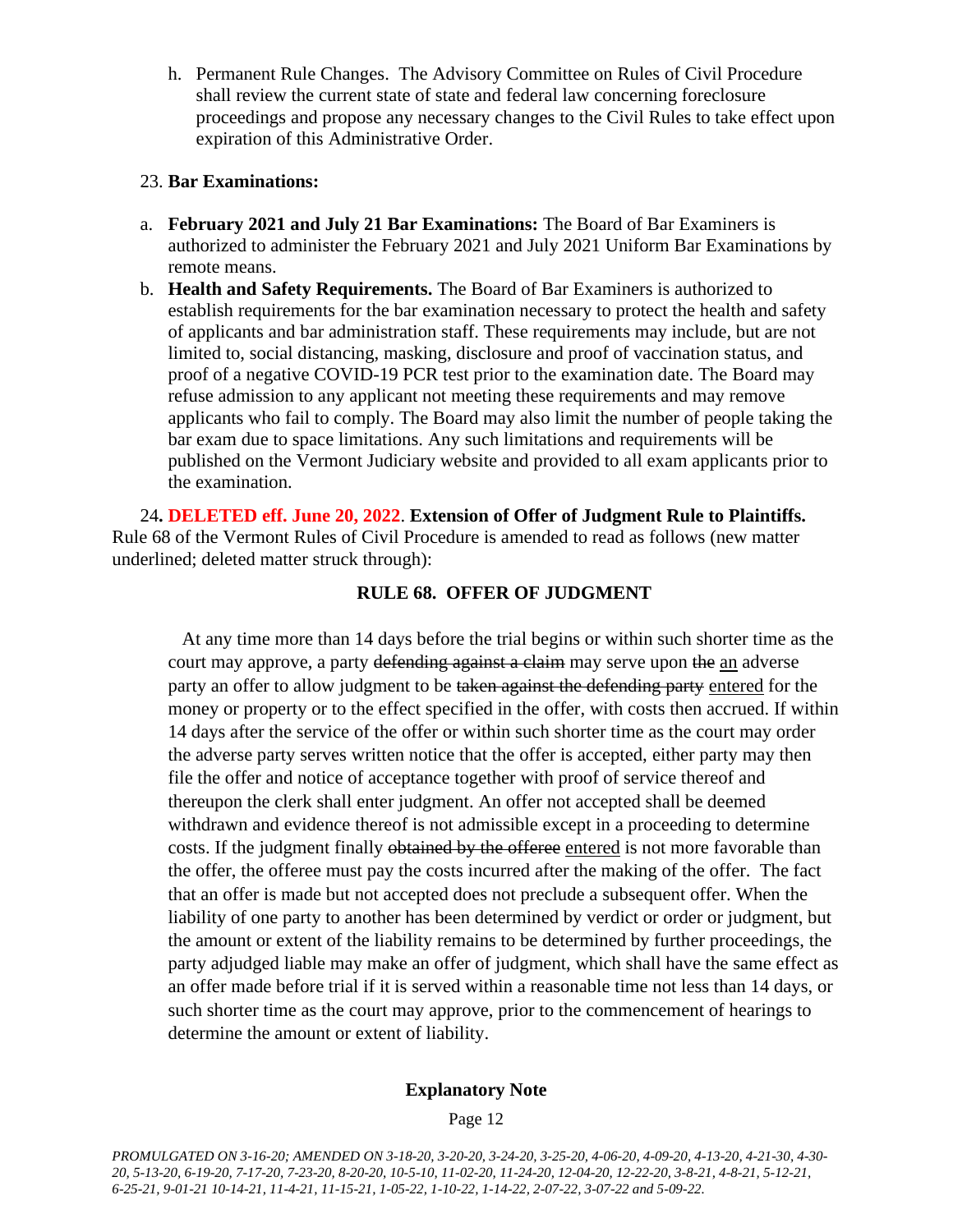The current COVID-19 pandemic forces the Judiciary to balance critical and to some extent competing objectives.

Importantly, the courts play a critical role in protecting individual rights and maintaining the rule of law that is the backbone of our constitutional democracy. The United States and Vermont Constitutions protect individual rights to life, liberty, and due process. "[T]he judiciary is clearly discernible as the primary means through which these rights may be enforced." Davis v. Passman, 442 U.S. 228, 241 (1979). As James Madison said, independent courts "will consider themselves in a peculiar manner the guardians of those rights; they will be an impenetrable bulwark against every assumption of power in the Legislative or Executive; they will be naturally led to resist every encroachment upon rights expressly stipulated for in the Constitution by the declaration of rights." Id. at 241-42 (citing 1 Annals of Cong. 439 (1789)).

In addition, the work of Vermont's courts has a profound impact on the daily lives of Vermonters. Courts are charged with deciding critical questions related to the protection of children and the rights of their parents. The criminal justice system cannot fully function without the active engagement of courts. Rather than resorting to destructive self-help strategies, individuals and organizations rely on courts to resolve all manner of disputes by applying established legal principles. Families turn to courts to address vital issues, many involving urgent conflicts. And courts adjudicate civil petitions to protect individuals' safety.

Moreover, open trials are important to the administration of justice. As the U.S. Supreme Court has explained, "The value of openness lies in the fact that people not actually attending trials can have confidence that standards of fairness are being observed; the sure knowledge that anyone is free to attend gives assurance that established procedures are being followed and that deviations will become known. Openness thus enhances both the basic fairness of the criminal trial and the appearance of fairness so essential to public confidence in the system." Press-Enter. Co. v. Super. Ct. of Cal., Riverside Cty., 464 U.S. 501, 508 (1984). For these reasons, we have recognized that the public has a "constitutional and common law right of access to court records and proceedings," State v. Tallman, 148 Vt. 465, 472, 537 A.2d 422, 427 (1987), and public judicial proceedings are the rule, and closed ones the exception. Herald Ass'n, Inc. v. Ellison, 138 Vt. 529, 533, 419 A.2d 323, 326 (1980).

Nevertheless, the current public-health crisis arising from COVID-19, and the resulting declaration of a judicial emergency, reinforced by the Governor's declaration of a State of Emergency, calls for extreme measures to mitigate the impact of the pandemic. The Governor, based on evidence-based public-health concerns, has declared a State of Emergency in Executive Order 01-20, and has augmented the restrictions in that Executive Order with a series of addenda imposing increasingly restrictive limitations on public gatherings and activities. Through our own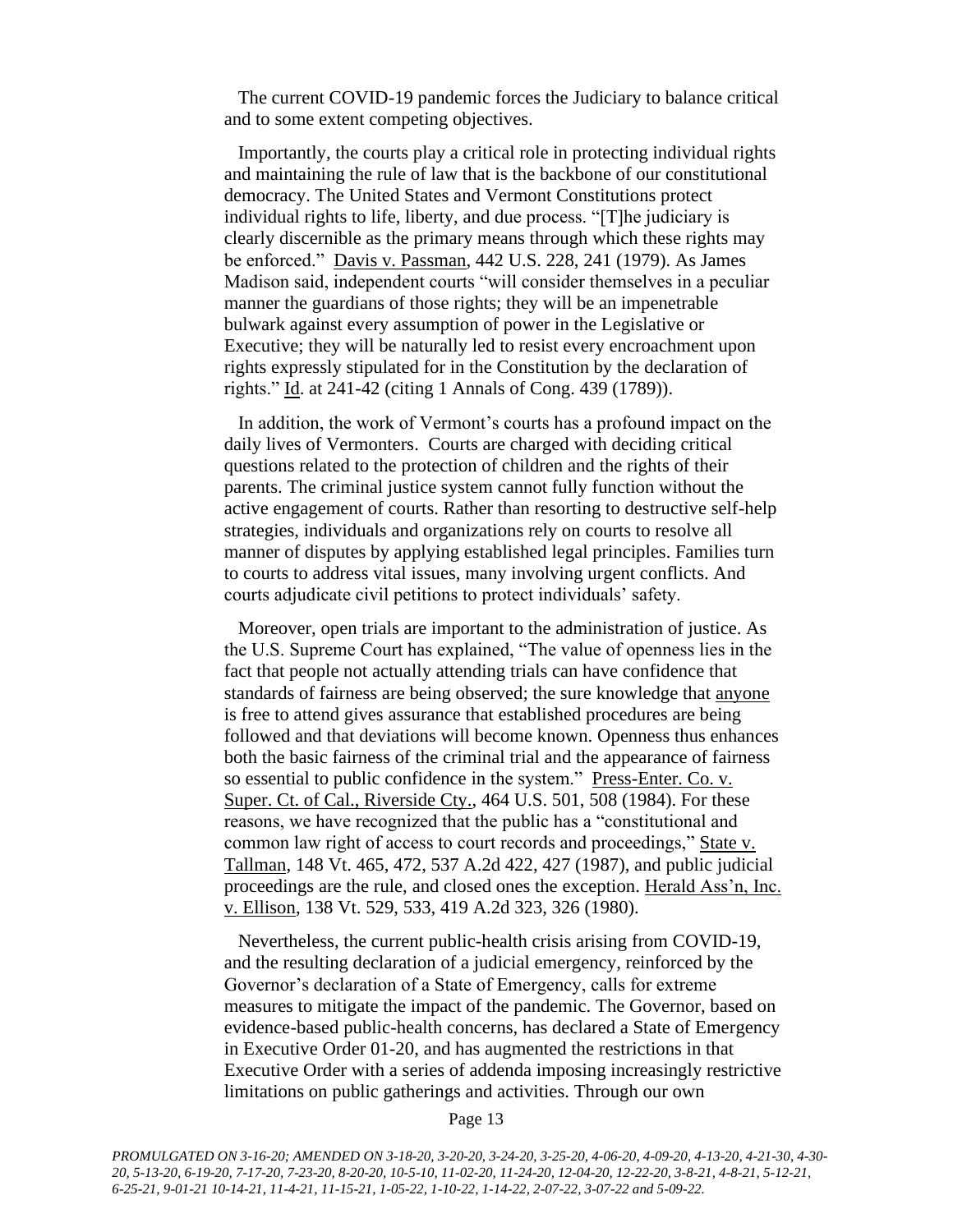Administrative Order, as amended from time to time, the Vermont Supreme Court has declared a judicial emergency and has implemented increasingly more expansive changes with respect to matters within our authority in an effort to meet the Judiciary's most urgent constitutional obligations while respecting the recommendations of public-health officials, mitigating risks to the dedicated public servants who work in the judiciary, and responding to the staffing challenges arising from the pandemic.

This ongoing process of responding to the evolving public-health crisis, balancing competing concerns, and adjusting court rules and operations will continue until this crisis runs its course. Some changes in court operations will require rule changes or amendments to this Administrative Order. Some operational changes, such as implementation of remote work for many Judiciary staff, fall within existing authority of the Court Administrator and do not require amendments to this Administrative Order.

The Court's initial order, on March 16, 2020, postponed superior court hearings in all but the most urgent cases—those most profoundly impacting individuals' personal liberty, safety, and family attachments. In those cases, the impact of inaction by the courts would be particularly substantial and enduring. In addition, in those cases, the Court sought to maximize the use of remote audio and video to minimize the number of individuals congregating for a hearing. In addition, the Court suspended all judicial bureau hearings as well as rules regarding court filings to allow individuals to use email for most court filings. The Court also suspended strict enforcement of timelines related to public requests for court records, while requiring reasonable efforts under the circumstances in response to public records requests. Finally, the Court imposed restrictions on access to court buildings to exclude anyone at high risk of infection pursuant to Department of Health guidelines, as well as anyone seeking to enter the courthouse for any purpose other than participating in or attending a public proceeding.

The March 18 amendment assigned the Supreme Court discretion to waive oral argument in its own proceedings, or to conduct those arguments by remote audio or video means. The amendment carved out a narrow exception to the general suspension of nonemergency hearings for nonevidentiary, nonemergency hearings that could be conducted entirely remotely. This exception was limited by staff availability, and the amendment authorized the Court Administrator to make real time determinations as to whether and to what extent to schedule or conduct such hearings.

By amendment on March 20, the Court augmented its rule authorizing court filings by email to allow electronic signatures in lieu of "wet" signatures on such documents. It suspended the in-person participation requirement with respect to court-ordered mediation. And it limited the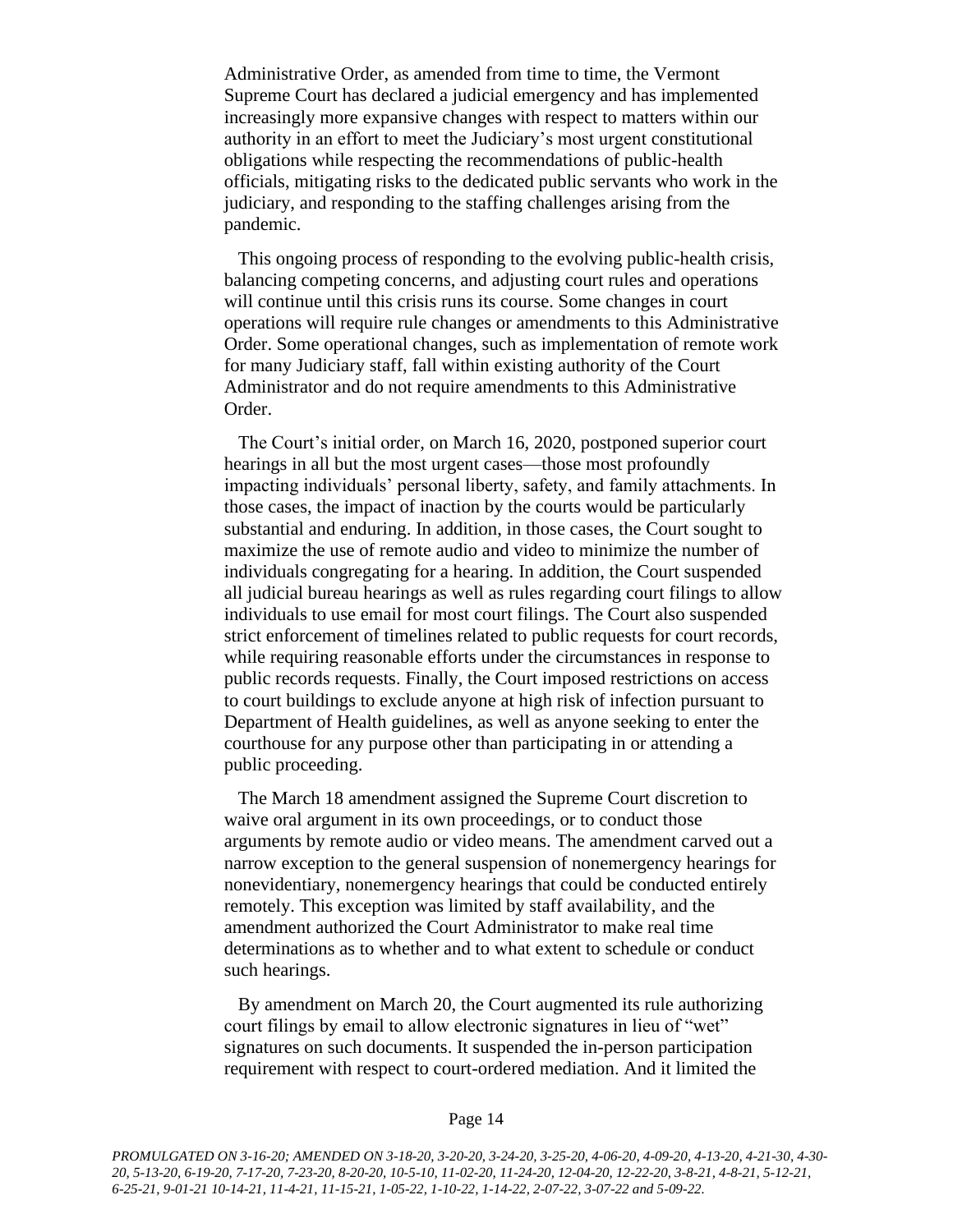times and locations that Judiciary employees can conduct Judiciary business.

By amendment on March 24, the Court extended the duration of the restrictions on access to courthouses to be coterminous with the rest of the Administrative Order and made some technical corrections to that provision. In addition, the Court issued a host of general directives concerning committees, boards, and commissions established or governed by the Supreme Court. These measures included suspending in-person committee meetings; suspending most adjudicative hearings by boards except those necessary to protect the public; and authorizing email filings with these committees. The Court also authorized remote administration of the oath of admission to the Bar, and waived certain continuing legal education requirements for the license renewal period ending June 30, 2020. Finally, in recognition of the likelihood that public-health demands and reduced staff availability may require the Judiciary to find creative ways to address the most urgent cases, the Court invoked its statutory authority to make rules concerning venue to authorize the Chief Superior Judge, in consultation with the Court Administrator, to depart from the ordinary rules of venue in certain circumstances.

By amendment on March 25, the Court has adopted this Explanatory Note. The Court has further restricted public access to those court proceedings that are continuing pursuant to this Administrative Order. With narrow exceptions, only participants in those proceedings will be admitted to Judiciary courthouses. The Court has taken this extreme step in recognition of the Governor's March 24 Addendum 6 to Executive Order No. 01-20, which called for Vermonters to stay at home or in their place of residence, leaving only for essential reasons. The Court seeks to mitigate the Constitutional concerns raised by an order temporarily excluding the general public from court proceedings by including an exception allowing registered members of the media to attend court proceedings that are not otherwise confidential by law. Because of the administrative challenges of operating courts under current circumstances, the March 25 amendment provides that no new applications for one-time media certification will be entertained while this order is in effect. The amendment further urges all individuals admitted to a courthouse to observe social distancing.

#### **Explanatory Note—April 6, 2020 Amendment**

By amendment to ¶ 3(b) dated April 6, the Court has deferred all jury draws and jury trials to at least May 15, notwithstanding the termination date of the Administrative Order declaring a judicial emergency. In light of the course of the public-health crisis, the fact that jury draws and jury trials require that many people operate in close physical proximity, and the strains on the Judiciary arising from the COVID-19 pandemic, it is virtually impossible that jury draws or jury trials would be consistent with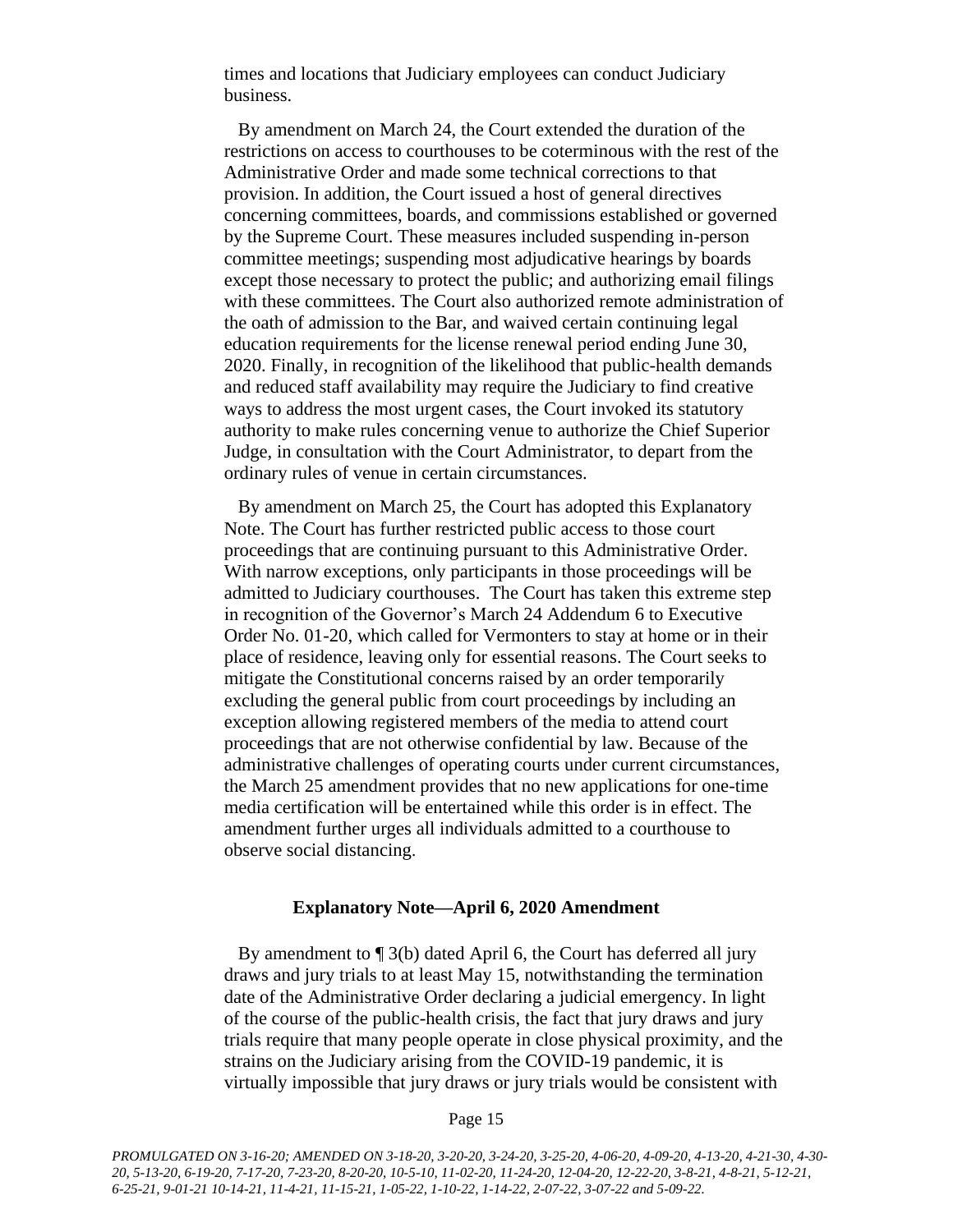public health, as well as the health and safety of parties, their lawyers, and Judiciary staff, by May 15. In light of the advance planning jury trials typically require, this amendment gives parties, witnesses, lawyers, and court staff ample notice of the continued suspension of jury trials until at least May 15. The suspension of jury trials implicates fundamental constitutional rights, most acutely in cases in which a criminal defendant is in custody pending trial. For that reason, the Court will revisit the question of jury trials on an ongoing basis through the continuing course of this judicial emergency with a goal of resuming such trials as soon as reasonably safe.

The April 6 amendment also suspends the requirement of filing paper briefs and printed cases in appeals to the Supreme Court. In light of the Governor's March 24 Addendum 6, this amendment removes the paperfiling requirement that would otherwise require most parties to travel to their office to assemble the paper briefs and printed case, and may lead them to call upon other staff for administrative support. The rule requires that within 30 days of the termination of the judicial emergency, or within 30 days of an amendment terminating the suspension of the paper-filing requirement, a party must file the paper briefs and printed cases otherwise required by the appellate rules. Recognizing that in some cases the Court may have already done much of its work on a case by the time the paperfiling requirement applies, the amendment allows parties to request permission to file only a single paper copy of a brief and printed case at that time.

The April 6 amendment makes a minor change to the provision regarding access to courts, replacing an inaccurate description with the proper term "communications specialists."

The April 6 amendment allows the Supreme Court to hold arguments by video or other electronic means, in addition to telephone. Because the Supreme Court arguments will be by remote electronic means, the April 6 amendment clarifies that public access to court hearings will also be effected by remote means. No individuals, whether participants, media, or otherwise, will be admitted to the Supreme Court building for oral arguments because no arguments will be physically held in the Supreme Court.

With respect to notarization and oaths, the April 6 amendment seeks to address the challenges arising from requirements based in court rule that certain documents, such as affidavits and verified complaints, be notarized. The amendment authorizes individuals to essentially self-certify the truthfulness of their statements, subject to the penalty of contempt, where notarization is otherwise required by court rule. It does not purport to change notarization requirements where affidavits are required by statute. In that regard, the remedy provided by these rules is limited. The Legislature is currently considering legislation that would address these problems more broadly, and the Court will revisit this amendment upon passage of any legislation relating to oaths and affidavits filed in court.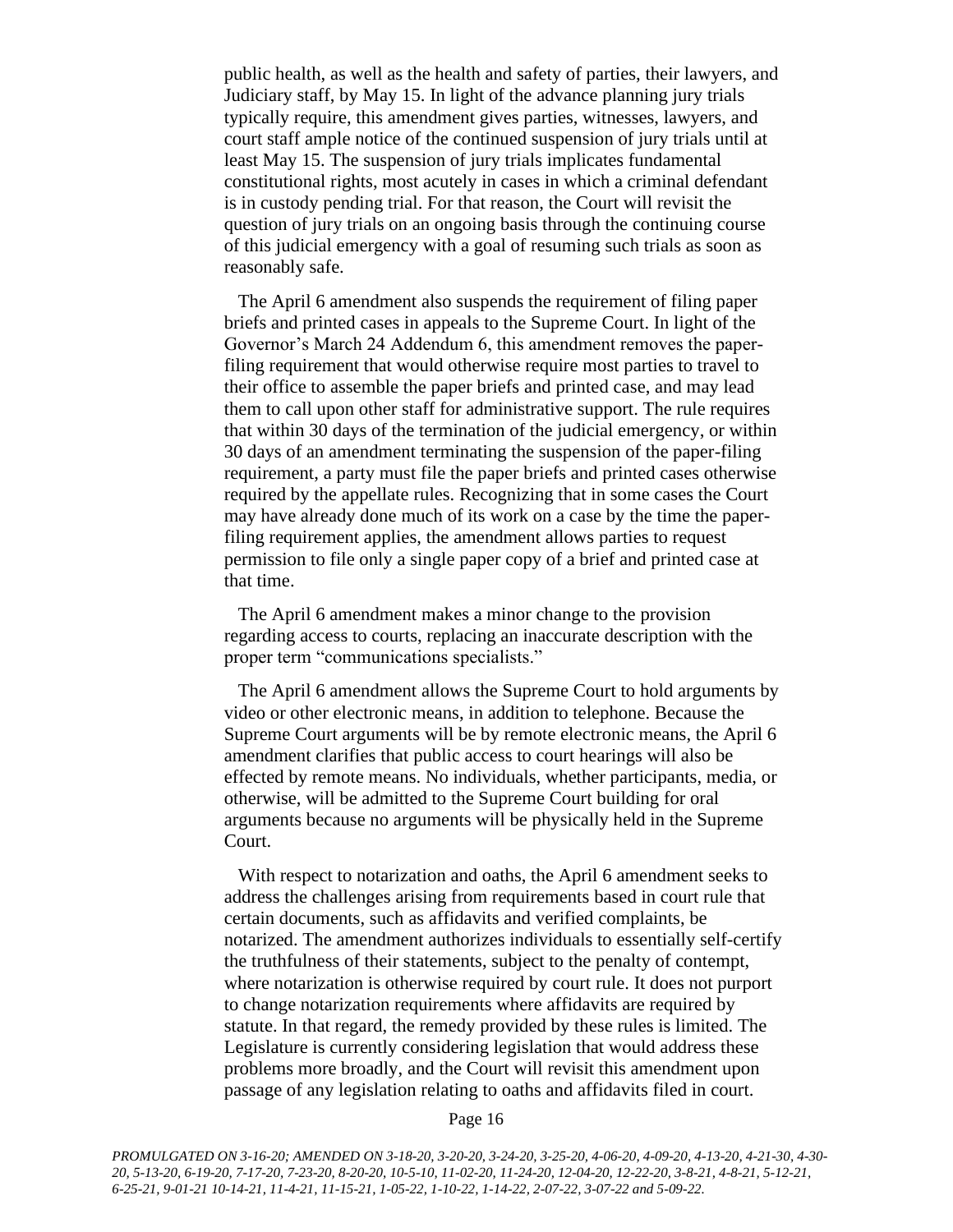To facilitate ongoing discovery in the context of the social-distancing measures currently in place, the April 6 amendment further allows for remote administration of the oath in the context of depositions. Finally, the amendment makes it clear that courts may administer oaths remotely for the purpose of conducting remote hearings where otherwise authorized, provided the court is satisfied as to the identity of the witness testifying remotely.

Finally, in light of the health concerns posed by the ongoing COVID-19 pandemic, the April 6 amendment suspends the administration of July Uniform Bar Exam. This position is consistent with that taken by some neighboring states and is appropriate in Vermont at this time. The Court intends to reschedule the exam for the fall if the NCBE offers the exam at that time and if administration of it is possible without placing those involved at risk.

#### **Explanatory Note—April 9, 2020 Amendment**

The April 9 amendment extends the sunset date of this Administrative Order from April 15, 2020 to May 31, 2020. Because of the significant lead time involved in scheduling court proceedings, the continuing uncertainty about when public-health social distancing measures will be relaxed, and the likely need to prioritize certain cases as social distancing requirements ease, unless otherwise specified within Administrative Order 49, the provisions of AO 49 will be extended until May 31, 2020. The April 9 amendment also strikes paragraph 3(b) which established a different period of suspension for jury trials than for other matters. Pursuant to this amendment, the period of suspension of jury draws and jury trials is coterminous with the period in which other hearings are suspended. The Court will revisit this timing as conditions on the ground, and public-health recommendations, evolve.

### **Explanatory Note—April 13, 2020 Amendment**

By amendment to ¶ 6 dated April 13, the Court has suspended some court rules regarding service of pleadings and other documents in Superior Court proceedings to require that lawyers serve documents on one another by email, and to allow by voluntary agreement service on or by selfrepresented parties by electronic means. This amendment follows from the Governor's March 24 Addendum 6 to Executive Order No. 01-20, which called for Vermonters to stay at home or in their place of residence, leaving only for essential reasons. Because many lawyers and parties are properly remaining in their homes during this time, many do not have regular access to their incoming paper mail and thus may fail to satisfy deadlines for responding to documents served by mail. Many also lack access to copiers, postal meters, and administrative support necessary for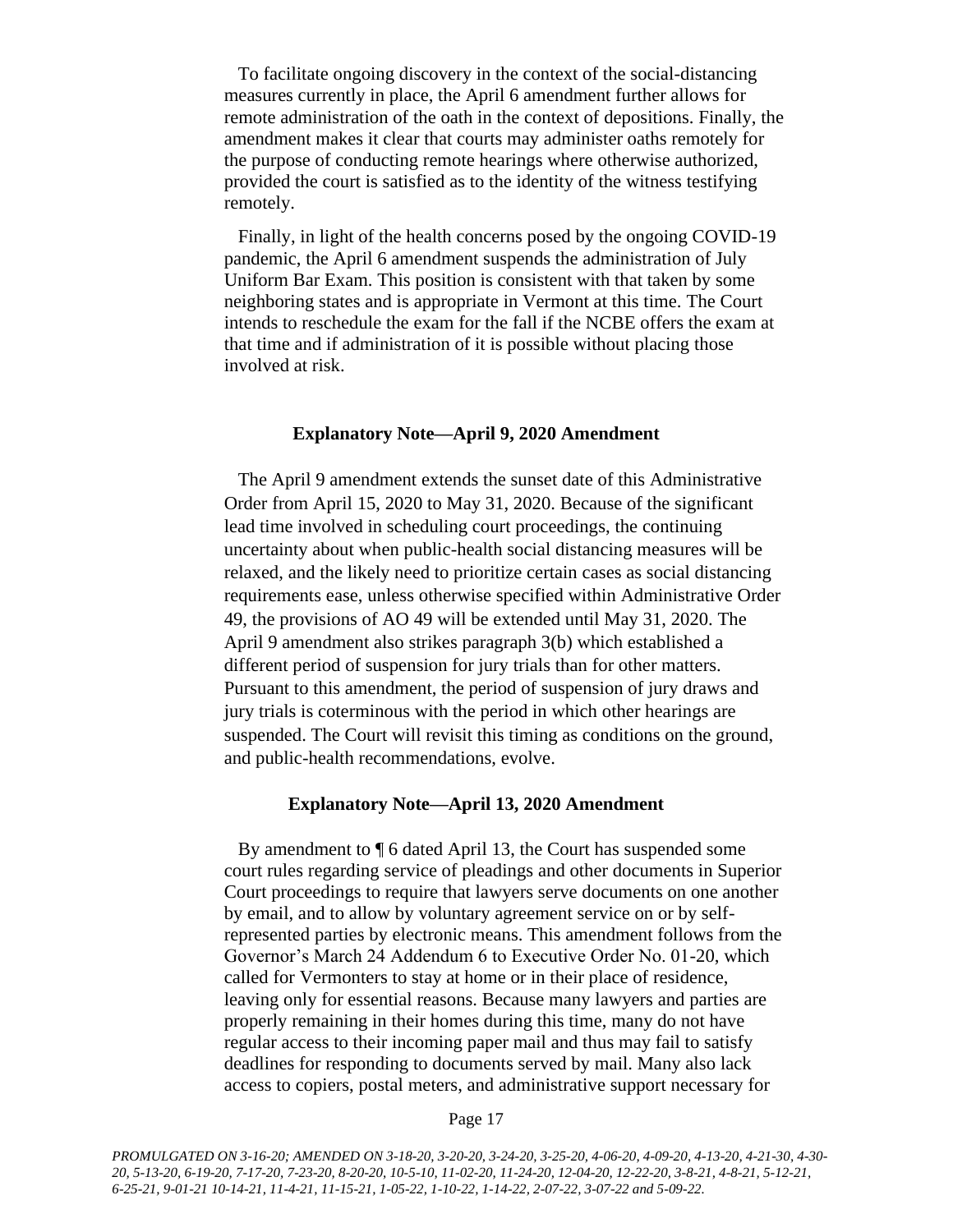sending pleadings and other papers by mail. The rule does not mandate service by email by or to self-represented parties, who may not have email addresses or ready access to one another's email addresses, but does allow service by email or other electronic means by mutual agreement. The amendment requires an agreement for service to or from a self-represented party to be in writing and filed with the court.

This amendment does not apply to service of process governed by V.R.C.P. 4, or analogous rules in other divisions, and does not apply where applicable electronic filing rules require other means of electronic service. Nor does it alter any rules or statutes concerning when and to whom service of such documents is required. It only addresses the means of serving documents where required by V.R.P.P. 5(b) and V.R.C.P. 5(b) (incorporated into other divisions by V.R.A.P. 25, V.R.Cr.P. 49, V.R.F.P.  $4.0(a)(2)(A)$ , and V.R.E.C.P. 3,  $4(a)$ ,  $5(a)(2)$ ), or other provisions of law regarding service other than initial service of process.

To facilitate mandatory email service, attorneys must provide an email address on all documents filed with the court or served on another party. Pursuant to Administrative Order 44, attorneys in active status are already required to register up to three email addresses in eCabinet for purposes of receiving notices of hearing and other documents. Attorneys may include staff email addresses among those addresses registered in eCabinet. Because attorneys may not have listed their eCabinet email addresses on documents filed or served as of the effective date of this amendment, the amendment requires attorneys to promptly notify one another of the email addresses at which they will receive service if they have not included this information in any pleadings or filings. Although this amendment establishes email as the default means of service between attorneys, they may agree in writing to alternative methods of service, including service by mail or other electronic means such as a shared digital storage system. This agreement must be made in writing. Any change to the means of service, whether indefinite or for the purpose of serving a specific document, must be documented in writing.

Where a party makes service to the email address provided by the other party pursuant to this rule, or as otherwise provided in the parties' agreement, service is complete upon transmission. However, if the sending party learns that the attempted service did not reach the party to be served, service is not complete.

The April 13 amendment provides that motions and filings in the Supreme Court must be served in the same manner as service of pleadings and other papers in the Superior Court, as outlined in paragraph 6(c). In particular, lawyers must serve one another by electronic means as set forth above, unless they mutually agree otherwise. Self-represented parties may agree to send and/or receive service by email, as described above, but are not required to. The April 13 amendment recognizes that under existing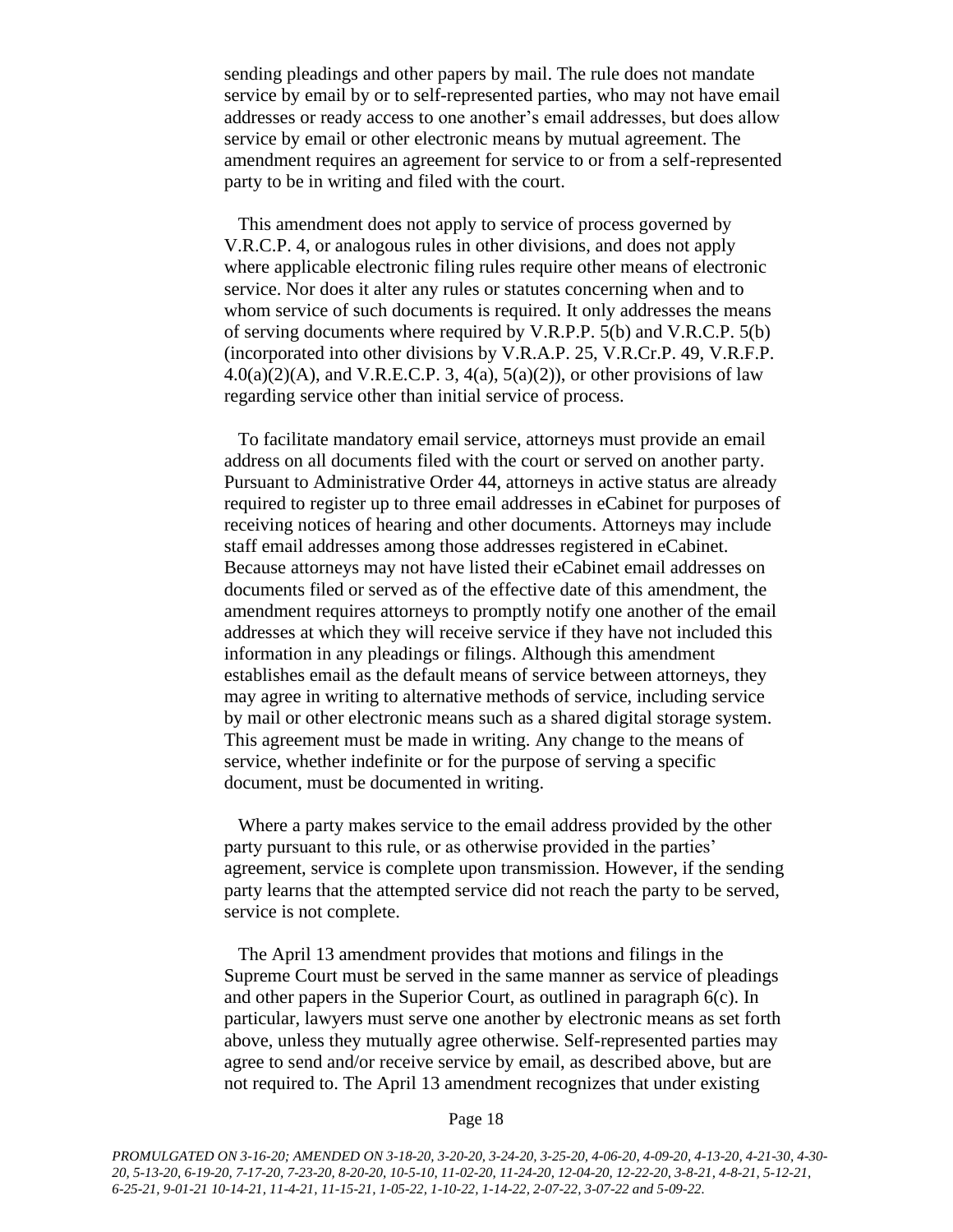rules briefs are served on represented parties electronically. Selfrepresented parties may agree to service by electronic means, but the default remains paper service.

#### **Explanatory Note—April 20, 2020 Amendment**

The April 20 amendment adds motions to modify or enforce parent-child contact in juvenile and domestic cases to the list of emergency motions that are not suspended by this Administrative Order. As a practical matter, where parties cannot reach agreement with respect to parent-child contact in the context of the COVID-19 crisis, either parent should be able to bring the matter to the court for resolution—the parent seeking to enforce the existing order as to parent-child contact, or the parent seeking to suspend or modify the order. The amendment clarifies that hearings on such motion are not suspended, whether the motions are to suspend, modify, or enforce that order.

The April 20 amendment also provides trial courts with greater flexibility in setting hearings that are not suspended by this Administrative Order for telephone or video hearings. In the civil, family, and probate divisions, with respect to video hearings and trials, the amendment suspends the timelines in Rule 43.1(c) so that the court may set matters for hearings, both evidentiary and nonevidentiary, on shorter notice. In responding to objections to video testimony, courts will still be guided by the factors in Rule  $43.1(c)(6)$ . The amendment allows courts to set hearings, both evidentiary and nonevidentiary, for audio conference. Experience during this crisis has shown that in many cases, telephone hearings can provide all parties a fair opportunity to be heard without compromising individuals' health or the health of others. The amendment makes it clear that courts need not make any specific findings in advance in scheduling hearings for audio, and that the factors set forth in Rule 43.1(d) will still guide courts' consideration of objections to audio testimony. To the extent they are not inconsistent with this amendment, the provisions of Rule 43.1 will continue to apply.

In the criminal division, the April 20 amendment makes it clear that courts may schedule nonevidentiary hearings by remote audio, or may preside remotely, in those cases in which the presence of the defendant is not required by V.R.Cr.P. 43. V.R.Cr.P. 43 and Administrative Order 38 otherwise remain in force with respect to evidentiary and video hearings except that, with the agreement of all parties, courts may take testimony through remote audio or video not otherwise authorized by Administrative Order 38.

As of April 20, the Vermont Department of Health has recommended that people wear cloth face masks, or coverings, if they leave their home for essential purposes. The Department advises that because people may have COVID-19 but no symptoms, wearing a face mask may help keep people from spreading the virus. Face coverings are not a substitute for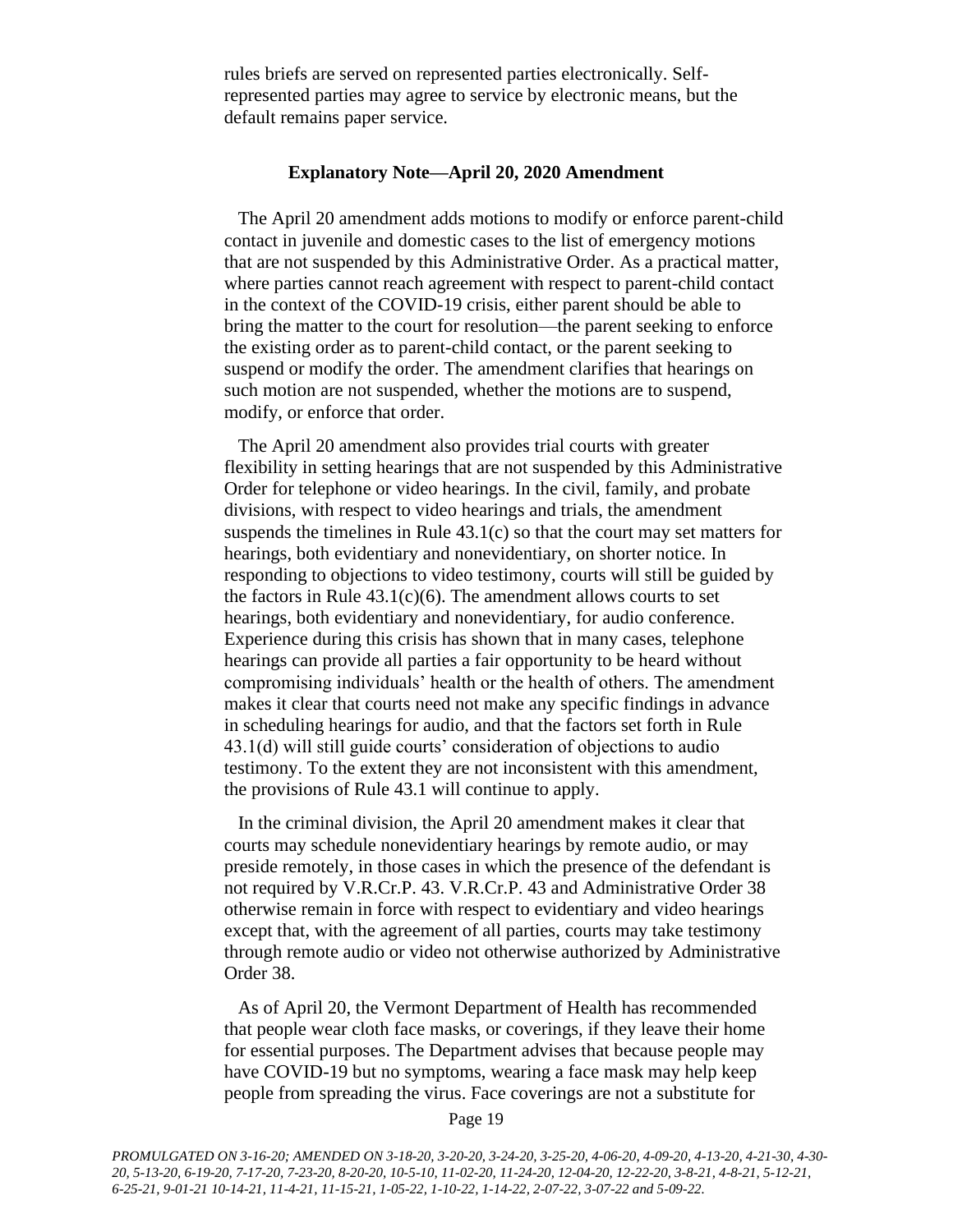physical distancing and other prevention measures. The Vermont Department of Health recommends that people wear face coverings when other people are nearby. The public-health guidance does not define "nearby" in terms of distance. By Addendum 10 to Executive Order 01- 20, the Governor has called for all businesses, nonprofit and governmental entities to require employees to wear nonmedical cloth face coverings (bandanna, scarf, or nonmedical mask, etc.) over their nose and mouth when in the presence of others.

Consistent with this guidance, and to protect the health of members of the public required to attend court proceedings, as well as Judiciary and other personnel working in the courts, the April 20 amendment provides that individuals entering Judiciary buildings must wear cloth masks covering the mouth and nose. This rule applies to all who work in the Judiciary as well as participants, lawyers, members of the media, and members of the public. Individuals who are not wearing a mask, whether their own or one provided by the court, will be denied entry at screening points. Individuals who remove their masks after entering the building will be required to immediately leave the building. Judiciary staff in nonpublic workspaces are not required to wear masks if no other people are nearby, but should wear them in nonpublic common spaces such as bathrooms or office breakrooms. The Judiciary recommends that people use their own cloth masks, but will provide masks for people who do not have their own. Like the Governor's Executive Order, this rule requires individuals to wear nonmedical cloth masks, in recognition of the need to conserve medical-grade masks for health-care providers. However, individuals who wear non-cloth medical-grade masks will not be deemed to be in violation of this rule.

### **Explanatory Note—April 30, 2020 Amendment**

The April 30 amendment extends to cases in the Environmental Division the provisions of this Administrative Order regarding remote proceedings in most cases in the civil, family, and probate divisions.

The amendment also provides for remote proceedings in juvenile delinquency proceedings pursuant to V.R.F.P. 1 on the same general terms as in the criminal division, and in the criminal division expands on existing rule V.R.Cr.P.  $43(a)(2)$  and the existing provisions of this Administrative Order. In particular, in the criminal division, the amendment authorizes the court to preside remotely, and to require any or all witnesses to participate remotely by video or audio in nonevidentiary proceedings where the defendant's presence is not required. In the juvenile delinquency docket, the amendment likewise authorizes the court to preside remotely and to require any or all witnesses to participate by remote audio or video in nonevidentiary proceedings where the presence of the juvenile is not required. In nonevidentiary proceedings where the presence of the defendant or juvenile is required, whether pursuant to V.R.Cr.P. 43 for criminal defendants, or provisions in Chapter 52 of Title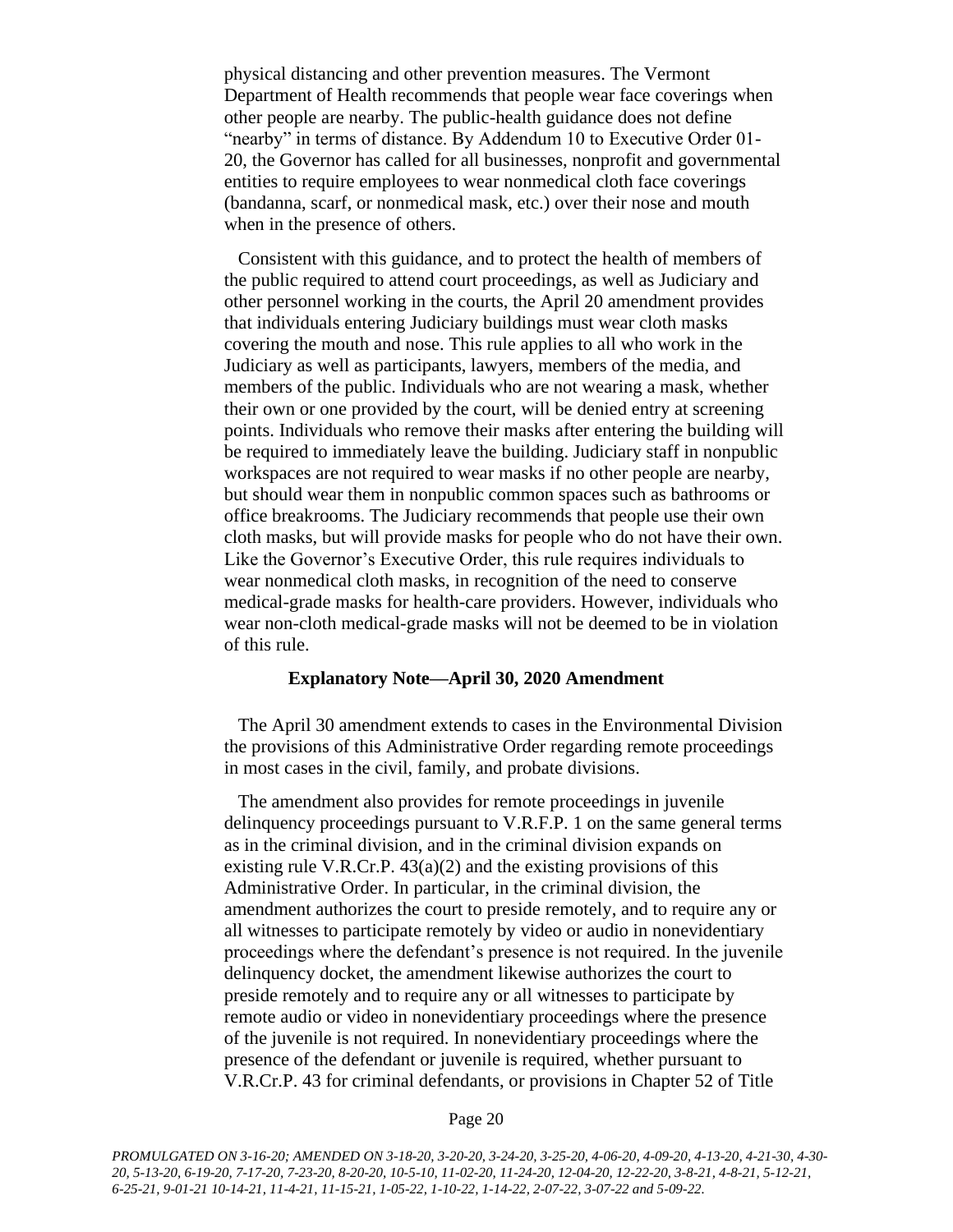33 for juveniles, this amendment does not authorize the court to require defendants to participate remotely. However, pursuant to recent legislative action V.R.Cr.P. 43(d) has been amended, (see S.114, signed into law April 28, 2020), and the requirement that a criminal defendant be present for certain proceedings may be satisfied through remote means under specified circumstances. In addition, the April 30 amendment extends the remote audio and video participation in evidentiary proceedings to juvenile delinquency proceedings by agreement of all parties.

Finally, the April 30 amendment eliminates the special procedure in former ¶ 17(a) that allowed self-attestation to an oath where the oath and notarization are required by court rules. Pursuant to S.114, signed into law April 28, 2020, a party may file without notarization any document that would otherwise require approval or verification of a notary by filing the document with the following language inserted above the signature and date: "I declare that the above statement is true and accurate to the best of my knowledge and belief. I understand that if the above statement is false, I will be subject to the penalty of perjury or other sanctions in the discretion of the court." This statute, in effect until 30 days after the Governor terminates the state of emergency by declaration, provides a broader and more effective solution to the problem targeted by prior subdivision (a), and renders that subdivision unnecessary.

#### **Explanatory Note—May 13, 2020 Amendment**

The May 13 amendment extends the judicial emergency until September 1, 2020. This does not signal that the existing provisions in the emergency order will necessarily remain in place until that time. The Court anticipates continued amendments to A.O. 49 to meet the evolving conditions. The extension until September 1 reflects a recognition that the public-health crisis that gave rise to this Order is not likely to fully resolve before September 1, and deviations from historical court practice, or modifications to at least some court rules, will be necessary through the upcoming summer.

The May 13 amendment lifts the blanket suspension of nonemergency court proceedings in superior courts and the judicial bureau, and amends ¶¶ 3, 4, 5, and 11 in recognition of that fact. Consistent with the expansion of operations plan, nonemergency hearings in all dockets may begin starting June 1, 2020, and courts may begin scheduling hearings on May 18, 2020. The amendment substitutes in ¶ 3 a continuing suspension of criminal jury trials until September 1, 2020, and civil jury trials until January 1, 2021, and provides that jury summonses shall not be sent prior to August 3, 2020. The lifting of the suspension of nonemergency hearings in ¶ 3 does not signal that hearings will immediately recommence in all dockets. The expansion of judicial operations accompanying the contemporaneous lifting of many of the restrictions in the Governor's Executive Order 01-20 will be gradual and deliberate. In light of the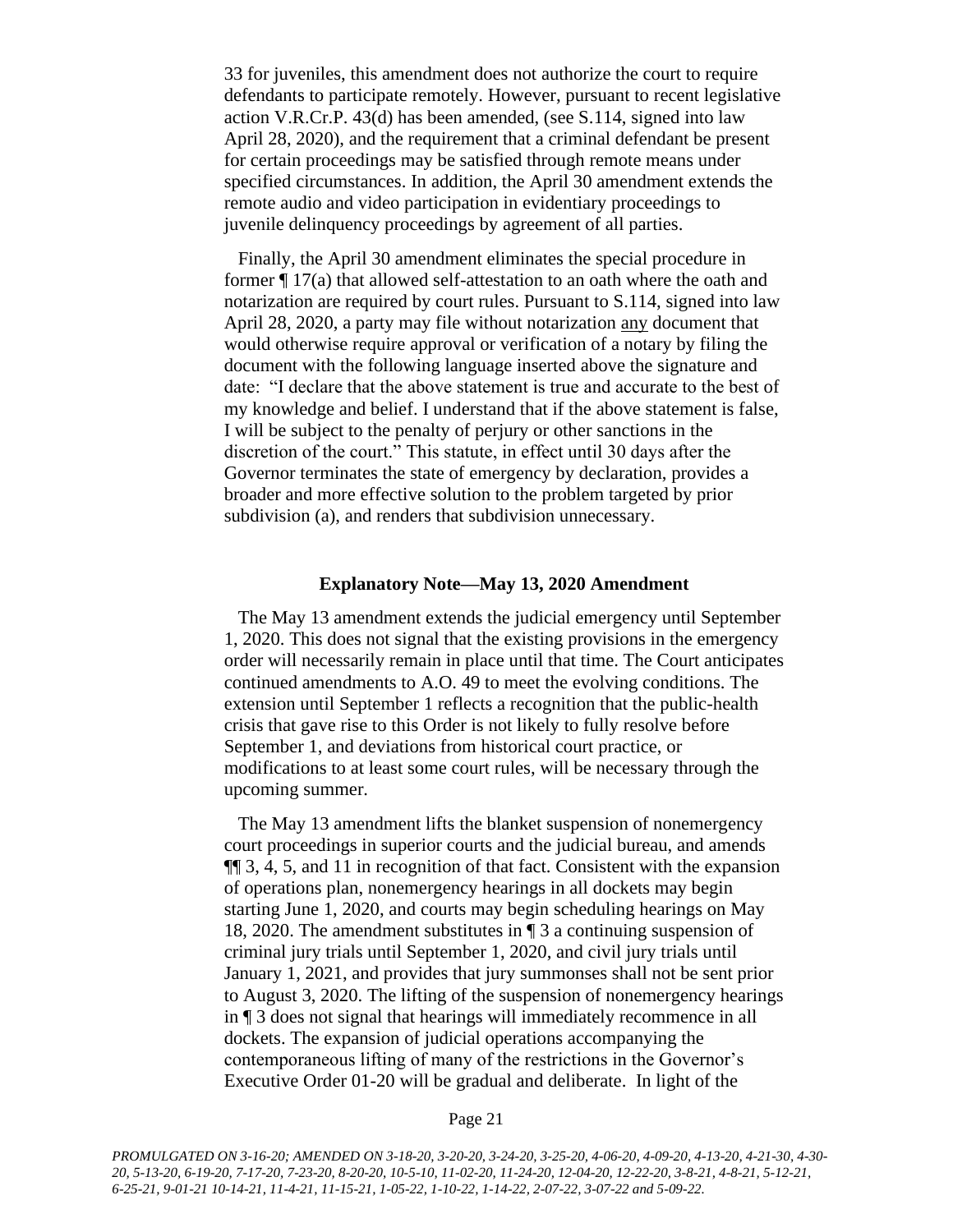substantial backlog in urgent hearings, including those that were not formally suspended pursuant to former ¶ 3, courts will resume scheduling hearings taking into account staff availability; the impact of social distancing requirements on the availability of courtrooms; the suitability and availability of remote technologies for particular hearings; and the availability of parties, lawyers, and other participants.

Finally, the May 13 amendment provides that attorneys, who are due for relicensure by June 30 of this year and who have suffered hardship on account of the COVID-19 pandemic, may defer payment of their relicensing fee until September. The online portal for relicensure will be modified to reflect this option. Lawyers invoking the deferral option will be asked to certify that the pandemic has caused hardship, but will not be required to provide additional information about their finances.

### **Explanatory Note—June 19, 2020 Amendment**

The June 19 amendment amends the introductory language to the Administrative Order in recognition of the fact that the specific restrictions on assemblies and interactions incorporated in the Governor's Executive Order 01-20 have evolved considerably since the Governor's initial promulgation of that Order on March 13, 2020.

In addition, the June 19 amendment adds  $\P$  5(c) to establish a strong preference for remote proceedings whenever reasonably possible in light of the available technology in the court, the access of the hearing participants to means for remote participation, the nature of the hearing, and the restrictions of the applicable rules. Although the Court has lifted an across-the-board suspension of all but emergency hearings, the goal of minimizing the number of people in Judiciary buildings remains paramount. This is the best way to protect court users, court personnel, and the general public. In some cases, courts may conduct hearings in which some participants are in the courtroom, and others participate remotely; in such cases, courts should take steps to ensure that neither party is disadvantaged by the mode of participation.

The June 19 amendment maintains the requirements in  $\P$  7 that individuals entering Judiciary buildings undergo screening and wear masks, but assigns the State Court Administrator responsibility for developing specific protocols for screening and any exceptions to the general policy concerning masks. The State Court Administrator is directed to keep abreast of evolving public-health guidance and to amend her directives or policies concerning screening and masks consistent with that guidance. Effective contemporaneous with the promulgation of this amendment, the State Court Administrator has issued Administrative Directive No. PG-13, which establishes the current screening and other requirements applicable to individuals entering court buildings.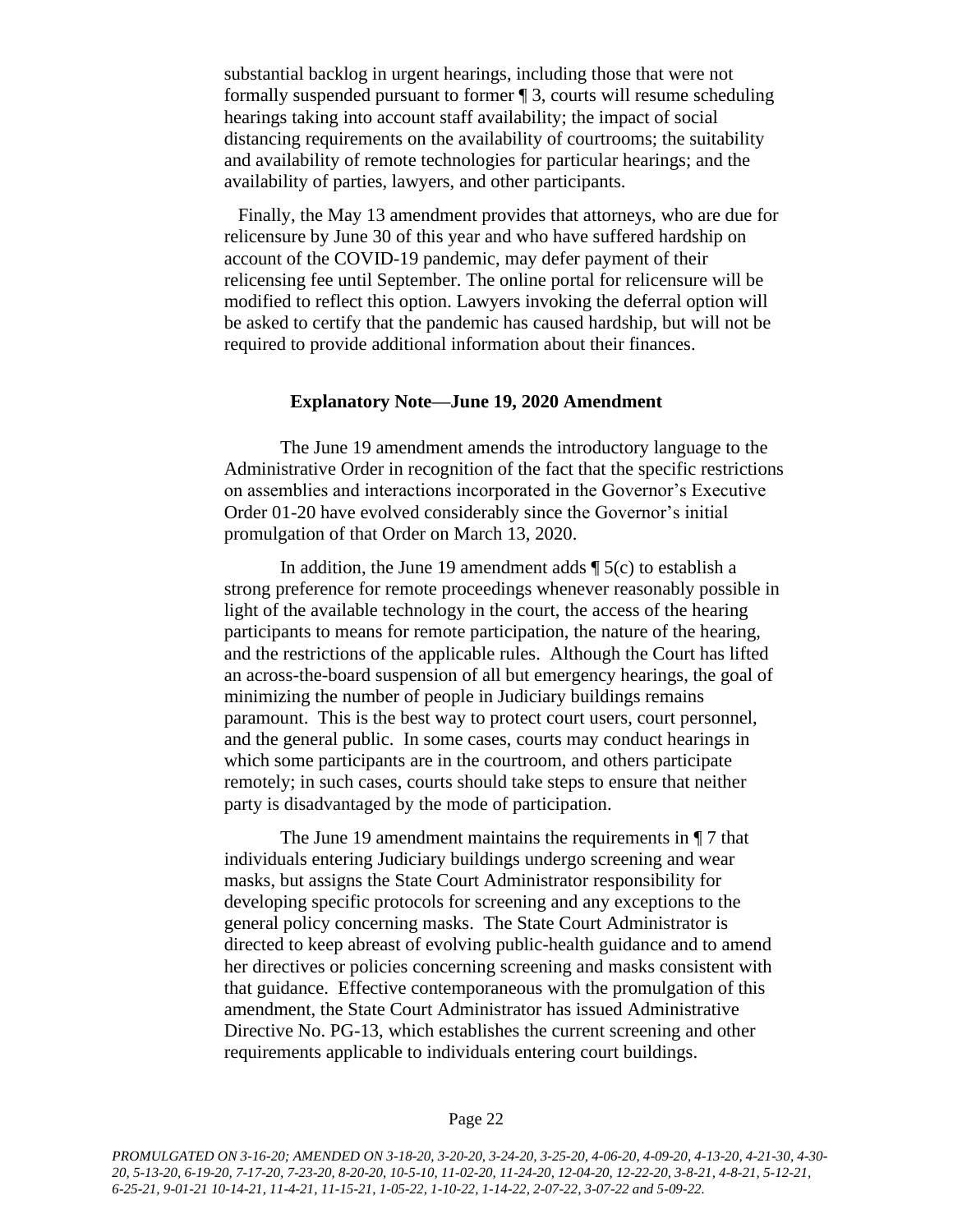Finally, the June 19 amendment requires that judges and court staff prioritize juvenile cases and those involving defendants detained prior to trial in scheduling hearings. This amendment implements a recommendation of the May 13, 2020 Blueprint for Expansion of Court Operations, adopted by the Court. That document establishes procedures for the gradual expansion of court operations, balancing the needs of staff, judges, attorneys, and litigants to the extent possible. It recognizes that the Judiciary will continue to face resource limitations as well as constraints arising from social-distancing requirements. It calls for the presiding Judge and Clerk of each unit to convene judges and court operations managers within the unit to develop a coordinated plan for expanding operations, ensuring that the highest priority cases receive the necessary resources. The plan may require some judges and staff to work on dockets outside of their current rotation or usual work assignments and may affect the scheduling of certain types of cases altogether. The Court has incorporated the case prioritization provision into this Administrative Order for emphasis and to set appropriate expectations among litigants, lawyers, court staff, judges, and the general public. As long as resources for conducting court proceedings—including court staff, courtroom space, and technological resources for video remote proceedings—remain in short supply, whenever reasonably possible, they should be allocated to the backlog in the juvenile docket and criminal cases where defendants are being detained pretrial. These are the cases in which the liberty interests protected by the court system are at their highest.

### **Explanatory Note—July 17, 2020 Amendment**

The July 17 amendment to  $\P$  6(d) eliminates any requirement that multiple paper briefs be filed at the conclusion of the judicial emergency and requires that one set of briefs and printed cases be filed within a week of the electronic filing. The court retains its discretion to, by order, require parties to file additional paper copies of briefs and printed cases. In this amendment, the Court hopes to account for both the challenges of copying and collating multiple briefs in the context of the ongoing pandemic and the necessity that a paper copy of each brief and printed case be filed for the permanent record in each case.

The July 17 amendment also amends ¶ 18 of the Administrative Order regarding the July 2020 bar examination. Due to the ongoing risks to public health from the pandemic, the in-person bar exam originally scheduled for July 2020 and rescheduled to September 2020 is cancelled. The Board of Bar Examiners is authorized to conduct and grade a remote bar examination in the fall of 2020. Applicants who were registered and authorized to sit for the July 2020 examination will be automatically registered for the remote examination. Registered applicants who choose not to take the remote exam may receive a refund or choose to register to sit for the February 2021 exam. To ease the inconvenience and hardship caused by the delayed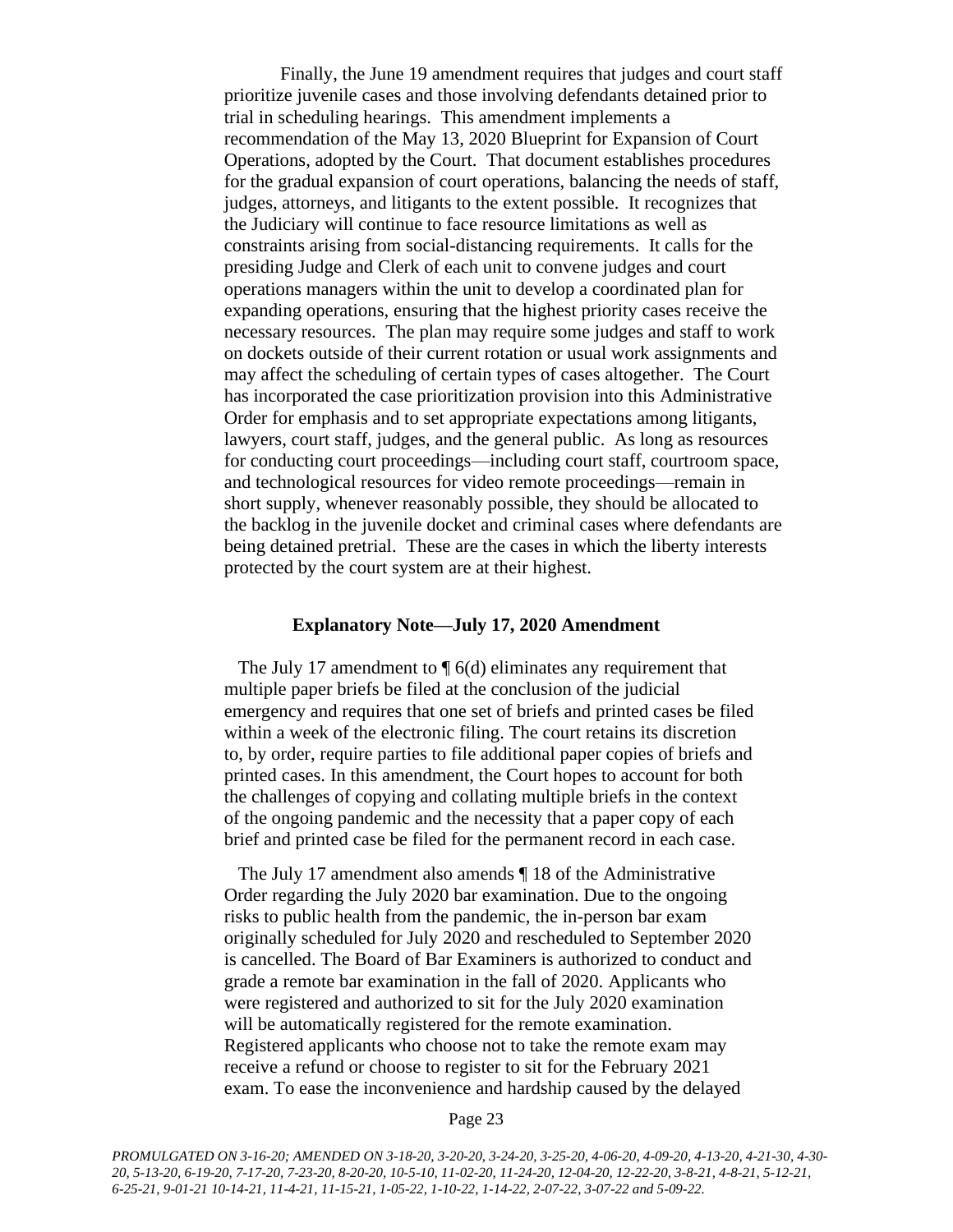exam, those registered applicants choosing to take the exam in February 2021 will be permitted to continue to practice as a legal intern. The Board is also authorized to enter agreements with other states so that scores will be portable.

#### **Explanatory Note—July 23, 2020 Amendment**

The July 23 amendments add ¶¶ 21 and 22 to establish special pleading requirements for eviction and foreclosure proceedings potentially affected by the federal CARES Act, Pub. L. No. 116-136. That Act provides specific requirements for evictions for nonpayment from, and foreclosures of, properties financed by federally backed loans or participating in certain federal housing programs.

Paragraph 21 requires that in any eviction action of a tenant in residential housing commenced on or after March 27, 2020, the effective date of the CARES Act, the plaintiff must attach to the complaint a certificate that either the Act does not apply to the leased property or that the plaintiff has complied with the applicable provisions of the Act, specifically § 4024, codified at 15 U.S.C. § 9058. The Act imposes a moratorium on issuing a notice to vacate for property covered by the Act and filing such an action until July 25, 2020, and provides that thereafter plaintiff may not require the tenant to vacate such a property until 30 days after issuing the notice to vacate. 15 U.S.C. § 9058(b), (c). Paragraph 21(b) provides that if the certification was not filed with the complaint, it must be filed by August 14, 2020.

A form for the plaintiff's certification attached as [Appendix A](https://www.vermontjudiciary.org/sites/default/files/documents/Appendix%20A_1.pdf) is incorporated by reference in  $\P$  21(c). Certifications must be in substantially this form. The form requires the plaintiff to make specific statements concerning compliance with the CARES Act under penalty of perjury or other sanctions that the court may impose. If the action was commenced after July 25, 2020, the plaintiff must either certify that plaintiff complied with the 30-day notice period required by the CARES Act, or that the property is not covered by the CARES Act. To establish that the CARES Act requirements do not apply to the property, the plaintiff must attest to conducting a full investigation of the circumstances of the property. Specifically, the plaintiff must certify that no unsatisfied mortgage on the property is subject to a federally backed mortgage and must state that the property does not benefit from any federal housing program. Because mortgagees do not necessarily know whether unsatisfied mortgages are federally backed, in order to determine whether the property is subject to a federally backed mortgage, the plaintiff must search in two databases to see whether unsatisfied mortgages are federally backed: KnowYourOptions.com/loanlookup (Fannie Mae) and FreddieMac.com/mymortgage (Freddie Mac). Because only the plaintiff has ready access to the mortgage and the online tools used to determine whether the mortgages are federally backed, if the plaintiff certifies that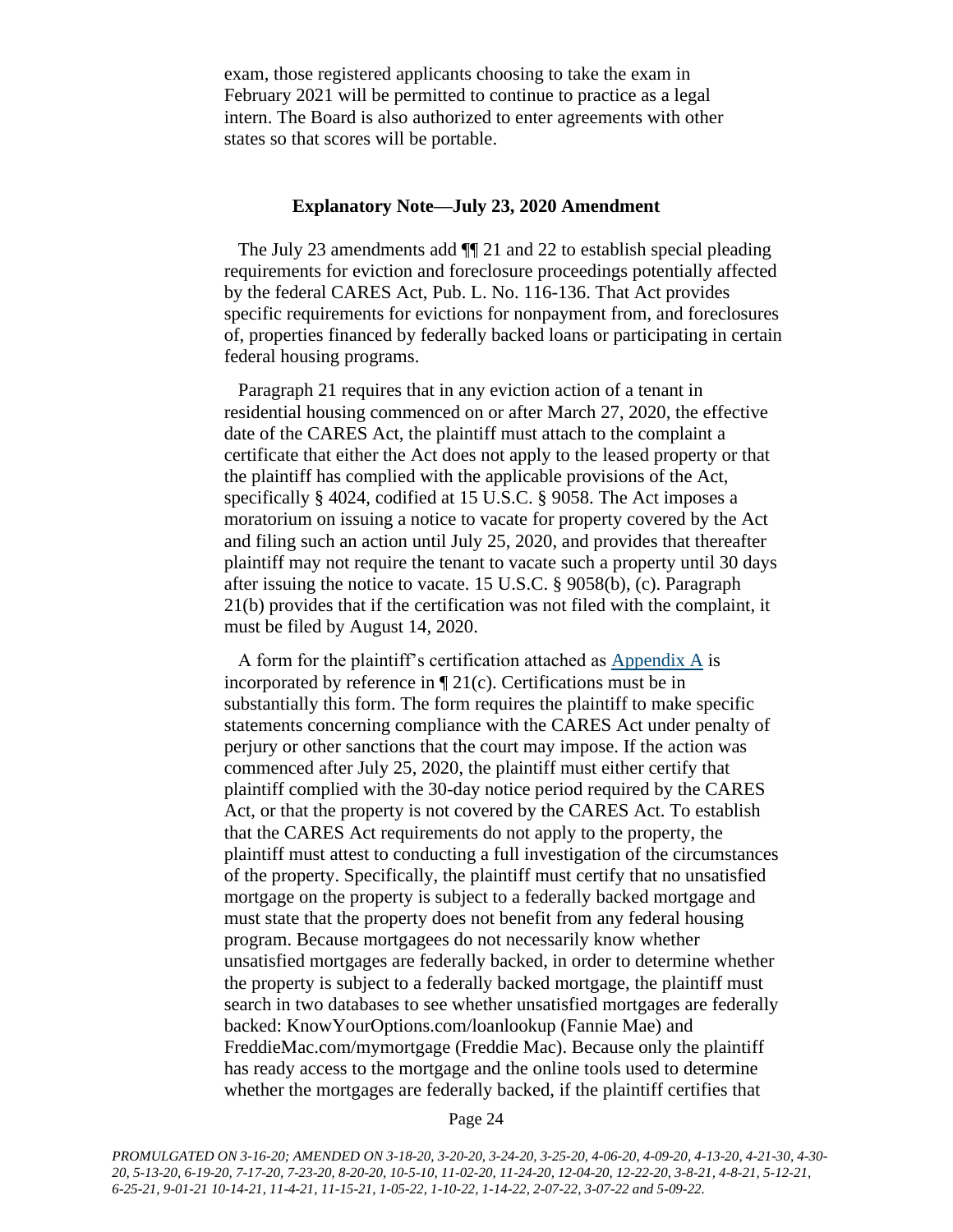the CARES Act does not apply, the plaintiff must attach a copy of the first page of any unsatisfied mortgages on the property at issue, as well as copies of the results of the searches in these two databases.

Similar provisions of ¶ 22 provide, for actions for residential foreclosure filed between March 27, 2020, and December 31, 2020, that the plaintiff must certify compliance with applicable provisions of the CARES Act that require the lender to grant up to 360 days of forbearance on request of the borrower and of federal regulations that require the lender to advise the borrower of this right. Accordingly, forbearance on a foreclosure proceeding commenced on December 31, 2020, could extend until December 31, 2121. Paragraph 22(c) requires the plaintiff's certification to be in substantially the form as that attached as Appendix B. The form requires that, subject to perjury or other sanctions, the lender either state that the CARES Act does not apply because the subject mortgage does not secure a federally backed loan, or that if it does, the lender has advised the borrower of the opportunity to request forbearance and that the borrower has either not responded to or declined the offer.

Both ¶ 21 and ¶ 22 have a similar justification. In both eviction and foreclosure proceedings, the court must be informed as to whether the CARES Act applies. The information necessary to make that determination is not readily accessible to the individual tenant or homeowner. Plaintiff landlords and lenders have both the need for this information in their operations and the capacity to acquire and present it with relatively little effort. The Judiciary will make both [Appendix A](https://www.vermontjudiciary.org/sites/default/files/documents/Appendix%20A_1.pdf) and [Appendix B](https://www.vermontjudiciary.org/sites/default/files/documents/Appendix%20B.pdf) available as freestanding forms.

The July 23 amendment also clarifies that victims of crimes and victim advocates are among the individuals allowed to enter courthouses for the purpose of attending hearings in the relevant cases. The Court intends that the term "victim" be understood to include persons who have sustained physical, emotional, or financial injury or death as a direct result of the commission or attempted commission of a crime and include the family members of a minor, a person who has been found to be incompetent, or a homicide victim. The Court anticipates that victim advocates will inform docket clerks of victims who may attend scheduled hearings to facilitate the screening process.

The July 23 amendment also modifies the MCLE requirements for continuing legal education for the 2019-2021 reporting cycle to account for the ongoing limitations on in-person gatherings as a result of the COVID pandemic.

### **Explanatory Note—August 18, 2020, Amendment**

This amendment extends the effective date of this Administrative Order until January 1, 2021. Given the continuing dynamic course of this pandemic, the Court anticipates that it may add, eliminate, or amend individual provisions of this Administrative Order as evolving conditions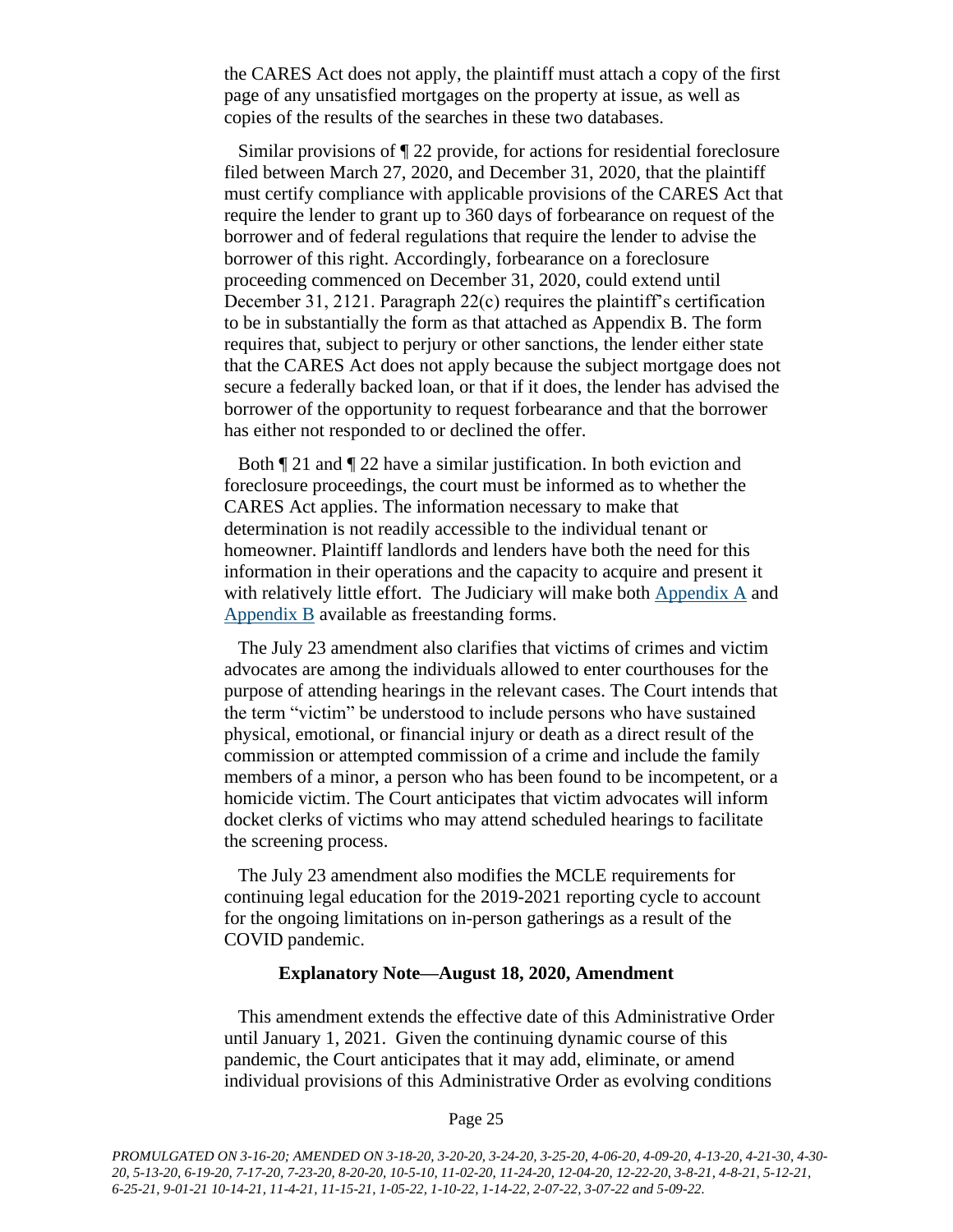require. Given the likelihood that the pandemic will continue to substantially impact the operations of the Judiciary through at least the balance of 2020, the Court is extending Administrative Order 49 through the rest of this year, rather than continuing to extend it in shorter increments.

Paragraph 7(a)(ii), regarding access to court buildings, is amended to clarify that individuals are permitted to enter Judiciary buildings for the purpose of participating in proceedings other than actual hearings including, for example, case manager conferences.

This amendment also amends [Appendix A](https://www.vermontjudiciary.org/sites/default/files/documents/Appendix%20A_1.pdf) referred to in ¶ 21 of the Order concerning compliance with the Federal CARES Act in connection with evictions, to clarify that the required notice to v acate must give thirty days' notice.

#### **Explanatory Note—October 5, 2020, Amendment**

The October 5 amendment deletes language formally suspending jury trials in criminal cases until at least September 1, 2020. Criminal jury trials are no longer suspended but resuming jury trials remains challenging under the circumstances. In preparation for resumption of criminal jury trials, the Judiciary is taking steps to make courthouses and courtrooms as safe as possible for the conduct of jury trials. Given the large number of people involved in jury trials, these steps include evaluations of and, if necessary, adjustments to ventilation systems, enhanced cleaning protocols, installation of plexiglass barriers in some locations, reconfiguration of some courtroom space where necessary to accommodate social distancing, and development of workable traffic flows of parties and trial participants within courthouse space. In addition, courts are revising their protocols for summoning and selecting jurors in an effort to reduce the number of prospective jurors in a courtroom at any given time, and to facilitate the early identification of jurors with conflicts or other grounds to excuse them from service. Courts are also developing staffing plans to safely and effectively meet the needs associated with pandemic-era jury trials. Finally, the Judiciary is undertaking a public-education campaign to communicate to prospective jurors, and the public more broadly, the steps the Judiciary is taking to prepare to safely resume jury trials consistent with CDC and Vermont Department of Health guidelines.

Resumption of criminal jury trials will not happen simultaneously in all units. Some courts are further along than others in the preparations described above, and some courthouses are more amenable to socially distanced jury trials than others. The first criminal jury trial is currently scheduled in Windham County. Other units are expected to begin conducting criminal jury trials on a staggered basis after that time.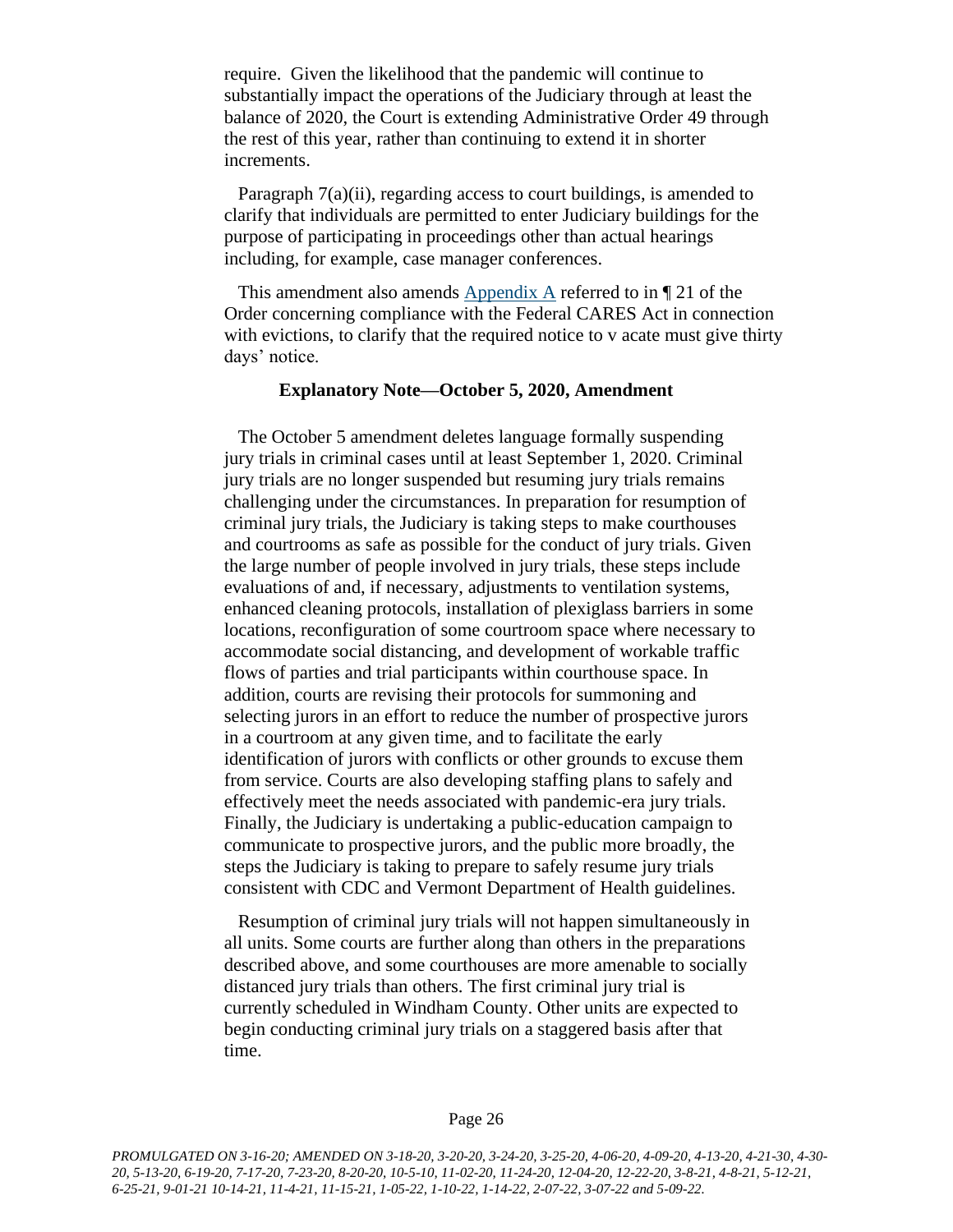The October 5 amendment retains the suspension of civil jury trials, and adds language reflecting that civil jury trials will be suspended until at least January 1, 2021.

#### **Explanatory Note—November 2, 2020 Amendment**

The November amendment lifts the ban on evidentiary hearings for Boards and Committees of the Supreme Court. Under the revised language, Boards and Panels can hold evidentiary hearings subject to the availability of adequate staffing and resources. The amendment directs that hearings should be conducted by remote video or audio technology to the maximum extent possible. The Boards or Panels may preside remotely and require participants to participate or testify remotely. Any objection to the use of remote audio or video technology will be evaluated by the Board or Panel using the standards in Vermont Rule of Civil Procedure 43.1. If the Board or Panel concludes that it is necessary to preside in person or have some or all participants in person, the protocols for entering judiciary buildings, including screening and social distancing, must be followed.

### **Explanatory Note—November 24, 2020 Amendment**

The November 19 amendment expressly authorizes the Board of Bar Examiners to administer the February 2021 Uniform Bar Examination (UBE) by remote means. This standard UBE exam will be prepared by the NCBE and scored in the same manner as the UBE is usually scored for inperson administrations.

Paragraph 7(a) concerning access to court buildings is amended to clarify that judicial officers, judiciary employees, contractors, and authorized volunteers can enter courthouses.

#### **Explanatory Note—December 4, 2020 Amendment**

The December  $4<sup>th</sup>$  amendment further extends the judicial emergency and effective date of this Administrative Order until March 31, 2021. The extension is necessary based on the need to alter court operations to respond to the ongoing dynamic nature of the pandemic and to provide enough notice to court staff and court users regarding scheduling and operations.

The amendment clarifies the process for holding jury trials. Criminal jury trials are not formally suspended, and civil jury trials will not be suspended after January 1, but superior courts seeking to hold a jury trial must secure the approval of the Chief Superior Judge and the Court Administrator before summoning jurors and holding a jury trial. The amendment identifies a host of factors to be considered by the Court Administrator and Chief Superior Judge. The purpose of this requirement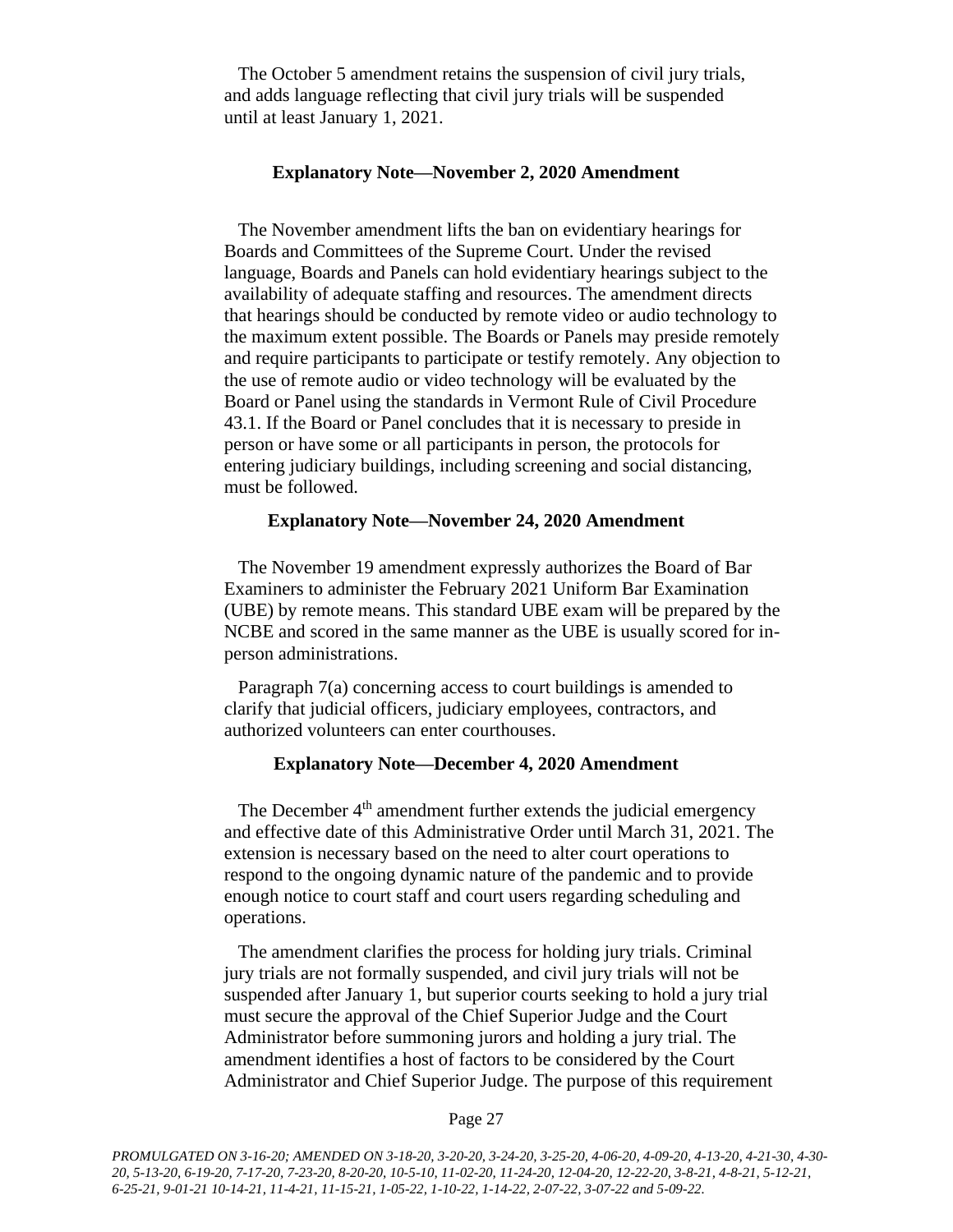is to ensure that any court seeking to hold a jury trial has completed the necessary steps to protect trial participants and public health, and that the Judiciary has adequate staffing to support a proposed jury trial. Even if the Court Administrator and Chief Superior Judge authorize a jury trial, given the dynamic nature of the pandemic, they may rescind that authorization as evolving circumstances may require.

The amendment also gives the judicial bureau express authority to preside remotely and requires all participants to appear by remote means, either by video or audio conference. The judicial bureau has authority under the existing rules to allow participation by telephone. See V.R.S.C.P. 6(a) (allowing participation of party or witness by telephone in judge's discretion); V.R.C.P. 80.6(d)(4) (making V.R.S.C.P. 6(a) applicable to trial procedure in judicial bureau). In recognition of the ongoing public health and safety concerns caused by the pandemic, inperson hearings are postponed, and all hearings will be conducted by remote means (audio or video, in the discretion of the judicial officer). Any objection to remote participation must be made as soon as possible. In assessing the motion for an in-person hearing, the hearing officer must consider the factors in V.R.C.P. 43.1. Where the hearing officer finds that there is good cause for in-person participation, the hearing will be postponed.

Finally, the amendment clarifies that pretrial service coordinators are among the participants authorized to enter the courthouse.

#### **Explanatory Note—December 22, 2020 Amendment**

The December 22<sup>nd</sup> amendment establishes a presumption that, other than jury trials, evidentiary proceedings in the criminal division or in juvenile delinquency matters, criminal division proceedings where the defendant's presence is required by law, and juvenile delinquency proceedings where the juvenile's presence is required by law, hearings in the Superior Court will be scheduled for remote participation by parties, witnesses, and other participants. Previously, this Administrative Order urged that hearings be scheduled for remote participation "to the maximum extent possible." In light of the rising incidence of COVID-19 throughout Vermont, this Order seeks to minimize gatherings of people within courtrooms by providing that, within constitutional limitations and the limitations of the applicable rules, courts must set hearings for remote participation unless they conclude good cause exists to schedule the hearing for partial or full in-person participation. Good cause may include factors such as limited available staffing or technology to support a remote hearing or the specific nature of the hearing. Once a remote hearing is noticed, parties may object to participating remotely, or to other parties or witnesses participating remotely. In ruling on such objections, the court must consider the factors outlined in V.R.C.P. 43.1, including the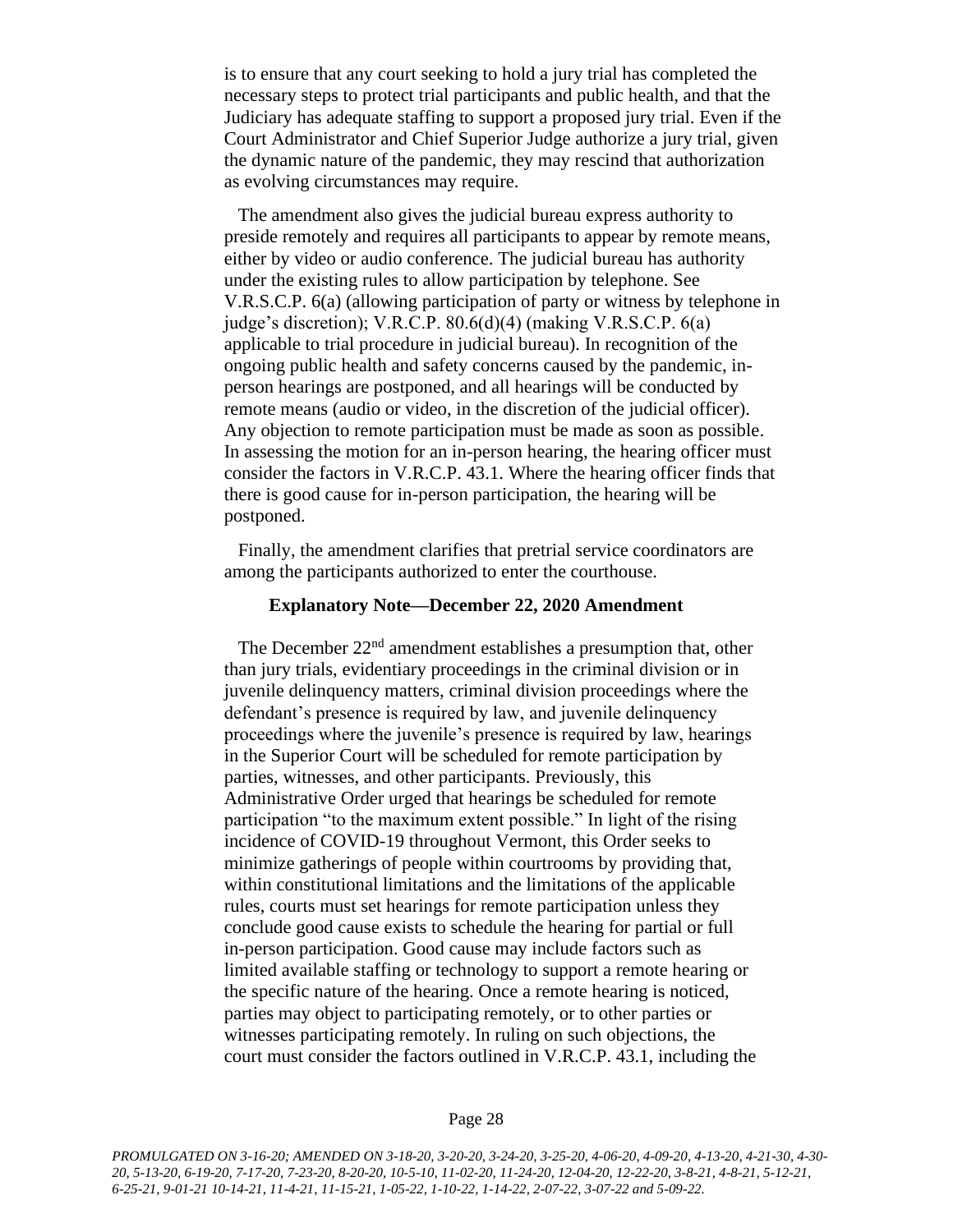available technology in the court, the participants' access to adequate means for remote participation, and the nature of the hearing.

#### **Explanatory Note—March 15, 2021 Amendment**

The March 15 amendment extends the effective date of the Administrative Order until May 31, 2021, updates provisions regarding service and filing in the superior courts, provides for remote administration of the July 2021 Uniform Bar Exam, and temporarily amends Vermont Rule of Civil Procedure 68 regarding offers of judgment.

Paragraph 2 is amended to extend the effective date of the Administrative Order until May 31, 2021, based on the projections of public-health experts concerning the course of the pandemic. The Court will amend individual provisions of the Administrative Order as necessary but anticipates that at least some of the provisions of this Administrative Order will continue to be necessary due to the ongoing impacts of the COVID-19 pandemic.

Paragraph 3(a), suspending jury trials in civil cases until at least January 1, 2021, is deleted. The resumption of civil and criminal jury trials is governed by former paragraph 3(b), requiring court-by-court authorization of the Chief Superior Judge and the Court Administrator on the basis of various specified factors.

Paragraph 6, regarding filing and service by email, is amended to reflect that the provisions of the 2020 Vermont Rules for Electronic Filing govern service by and to attorneys in all Superior Courts as of March 15, 2021.

Paragraph 23 is amended to authorize the Board of Bar Examiners to administer the July 2021 UBE by remote means. Given the ongoing course of the pandemic, it is not clear whether in-person administration of the July bar examination will be consistent with public-health guidance. The remote administration of the February 2021 UBE was successful, and the Board of Bar Examiners has opted to plan for remote administration in July as well to eliminate ongoing uncertainty for potential examinees.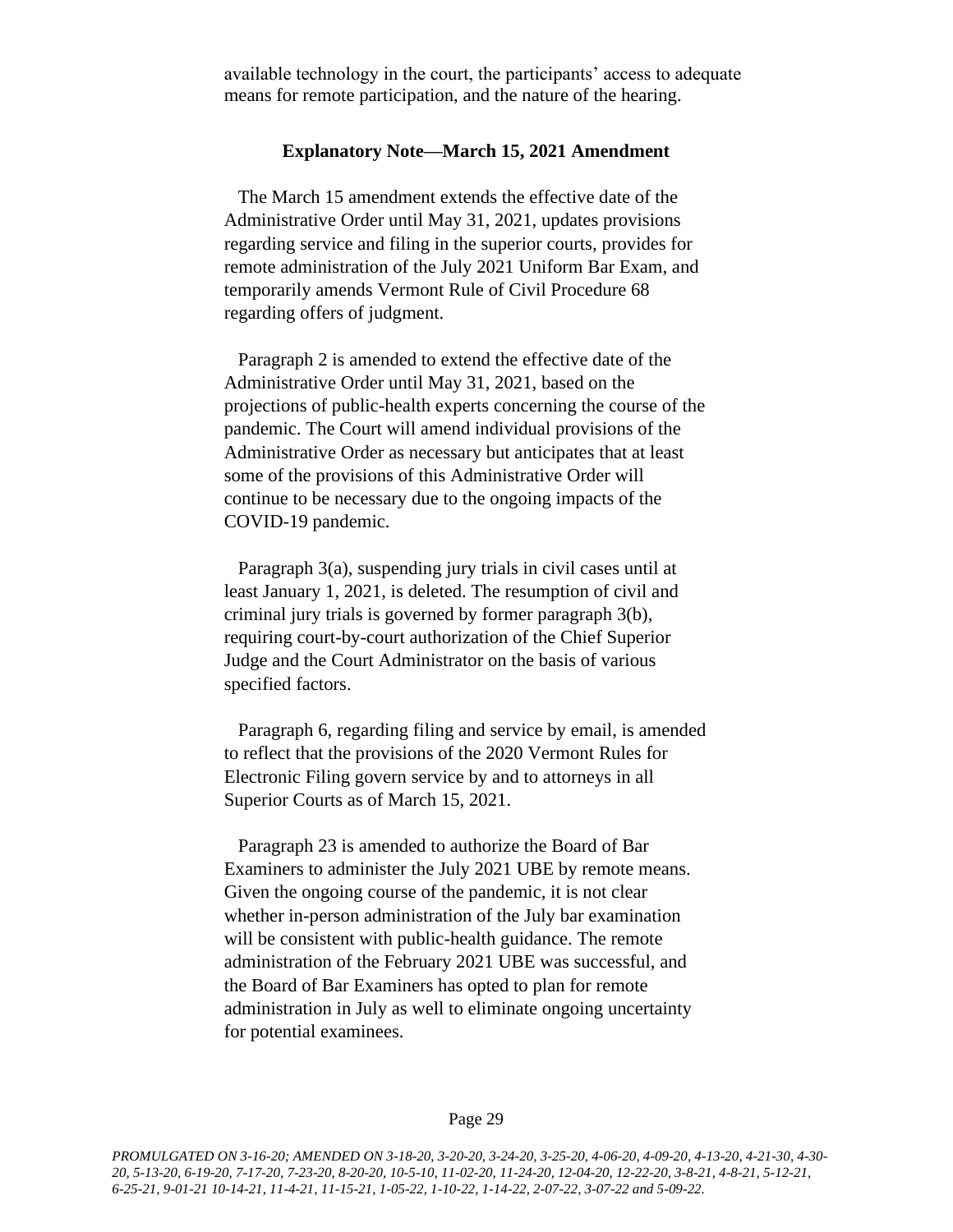New ¶ 24 amends Vermont Rule of Civil Procedure to allow plaintiffs to make offers of judgment as previously provided in the rule only for defendants. The emergency amendment is made at a time when in-person civil jury trials are largely on hold pursuant to Administrative Order No. 49, ¶¶ 3 and 5(d). The Advisory Committee on the Rules of Civil Procedure proposed the emergency amendment. Though the present amendment is triggered by the current situation, Vermont will not be alone in making the formal offer of judgment process available to plaintiffs. Among the 46 states and the federal system that provide an offer of judgment procedure, 21 states make it available to plaintiffs and two provide a partial role for them.

The present amendment continues to award to a successful offering party only costs accruing since the offer was made, thus following Federal Rule 68 and the similar rules of Vermont and the 21 other states that provide the procedure only for defendants, as well as the rules of eight of the states allowing plaintiffs to invoke the procedure. The rules of other states provide additional recoveries not adopted in the present amendment, such as interest, attorney's fees, and expert witness fees that may be available as an exercise of judicial discretion under Vermont law. See D'Arc Turcotte v. Estate of LaRose, 153 Vt.196, 569 A.2d 1086 (1989) (holding that readily ascertainable damages result in prejudgment interest as of right); Estate of Fleming v. Nicholson, 168 Vt. 495, 724 A.2d 1026 (1998) (affirming monetary award to compensate for delay); see also Marek v. Chesny, 473 U.S. 1 (1975) (under F.R.C.P. 68, attorneys' fees defined as "costs" in underlying statute).

### **Explanatory Note—April 8, 2021 Amendment**

The April 8 amendment gives courts flexibility during the judicial emergency to move criminal and civil jury trials to venues that can accommodate jury trials consistent with publichealth recommendations. As of the date of this amendment, a number of court buildings throughout the State have been authorized for jury trials by the Chief Superior Judge and Court Administrator based on the considerations listed in  $\P$  3(a). The Judiciary anticipates that the number of locations approved for jury trials will continue to grow in the coming days and weeks. However, some court buildings will not likely be cleared for jury trials under existing public-health guidelines due to physical space restrictions that prevent compliance with current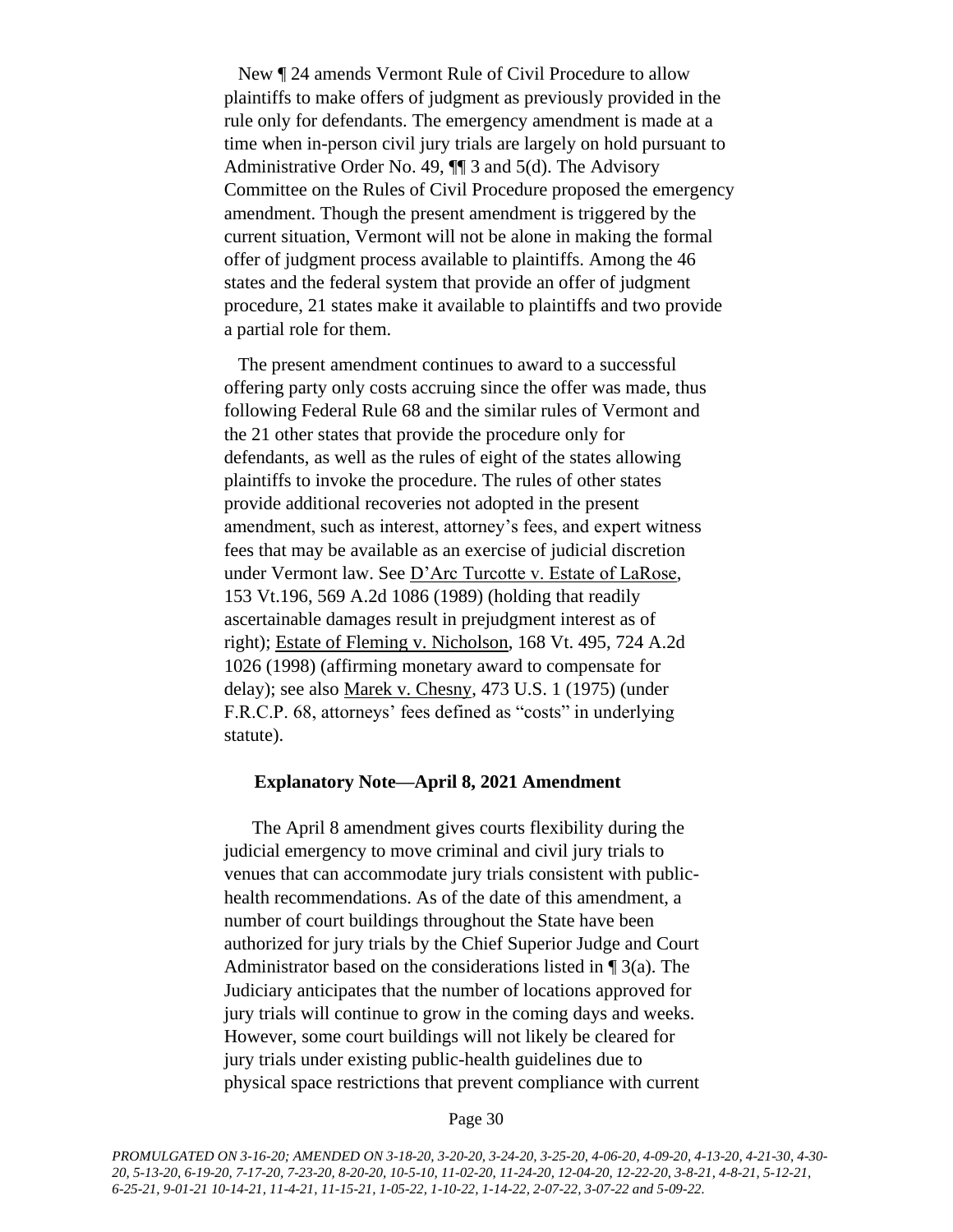social distancing guidelines, considerations relating to their ventilation systems, or both. As a result, under current pandemic conditions, some counties have no courthouses suitable for jury trials. In other counties, although a courthouse may be approved for jury trials, the demand for criminal and civil jury trials is far greater than can be accommodated in that courthouse. This amendment, adopted as an emergency court rule pursuant to the authority granted to the court in 4 V.S.A.  $\S 37(b)(1)(C)$ , will enable the Chief Superior Judge, in consultation with judges presiding in individual dockets, to ensure that parties in criminal and civil proceedings have access to jury trials in courthouses that can accommodate those proceedings in as timely a way as possible. This authority is in addition to the authority already recognized in V.R.Cr.P. 21. The Judiciary's top priority remains jury trials in criminal cases in which the defendant has been detained pretrial, but courts are encouraged to set civil cases as back-up to scheduled criminal cases where appropriate. Civil litigants are encouraged to agree to six-person civil jury trials in those court buildings that are authorized by the Chief Superior Judge and the Court Administrator for six-person jury trials.

### **Explanatory Note—May 12, 2021 Amendment**

The May 12 amendment extends the effective date of the Administrative Order until July 5, 2021 and authorizes in-person hearings effective June 14, 2021.

Paragraph 2 is amended to extend the effective date of the Administrative Order until July 5, 2021, based on the projections of public-health experts concerning the course of the pandemic. The Court will amend individual provisions of the Administrative Order as necessary but anticipates that at least some of the provisions of this Administrative Order will continue to be necessary due to the ongoing impacts of the COVID-19 pandemic.

The amendment to  $\P$  5(d) lifts the requirement that hearings be held remotely, subject to a number of specific exceptions, effective June 14, 2021. By this date, individuals will have had an opportunity to become fully vaccinated. The Court anticipates that substantial numbers of hearings will continue to be held remotely following the elimination of mandatory remote hearings, and even after the conclusion of the judicial emergency. Amending the order now gives judges, court staff, parties, and their lawyers adequate time to plan for the possibility of in-person court proceedings.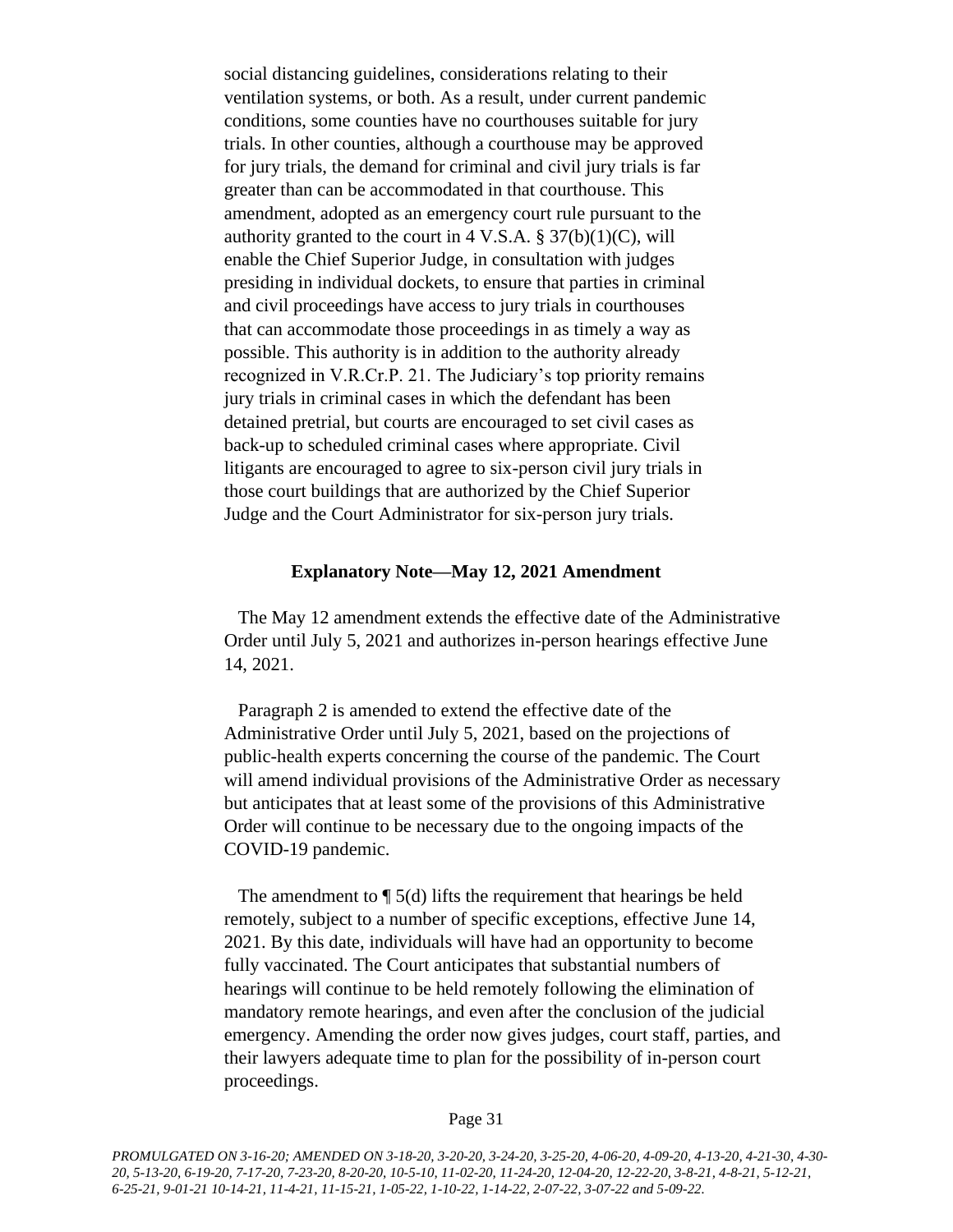#### **Explanatory Note—June 25, 2021 Amendment**

This amendment to Administrative Order 49 responds to the high vaccination rate in Vermont, and the corollary low COVID-19 infection rates. It reflects a significant step in the direction of a return to "normal." At the same time, the Court is aware that significant numbers of Vermonters remain unvaccinated, and vulnerable individuals remain at risk. Because many individuals do not choose to be engaged in judicial proceedings, because court proceedings often require people to remain in close proximity to others for extended periods of time, and because some Judiciary buildings do not have the air-handling capacity to accommodate large groups of people consistent with public health guidance, some continued changes in Judiciary operations are in order. In addition, some of the changes the Judiciary has adopted during this Judicial Emergency are worth sustaining beyond the course of the COVID-19 pandemic. Extending this Administrative Order will enable the Judiciary to transition in an orderly way to a "new normal," making permanent, with or without alterations, some of the rules and practices adopted during this Judicial Emergency. The amendment extends this Administrative Order until September 7, 2021, but the extension does not imply that every provision in this iteration of Administrative Order 49 will remain in place until that time. The Court will continue to amend the Order as necessary to adapt to ever-changing conditions.

Paragraph 3(a) is amended to reflect that the extent to which a plan for jury trials must account for social distancing may evolve as infection rates continue to drop. New ¶ 3(c) is added to allow prospective and seated jurors to use devices when authorized by the court during a remote jury trial.

The amendment deletes expired portions of  $\P$  5(d) of the Administrative Order relating to mandatory hearings, which are now obsolete.

New ¶ 5(e) directs the Special Advisory Committee for Remote Hearings to make recommendations to the respective divisional rules committees for permanent rule changes to the rules governing remote participation in court proceedings. This amendment reflects a recognition that the role of remote proceedings in Judiciary operations has changed dramatically over the last 15 months, as the Judiciary has acquired equipment to accommodate remote proceedings, and court personnel and court users have become more accustomed to using these tools. In many cases, the availability of remote proceedings has significantly enhanced access to justice by allowing individuals to participate in court proceedings without the need to take time away from other responsibilities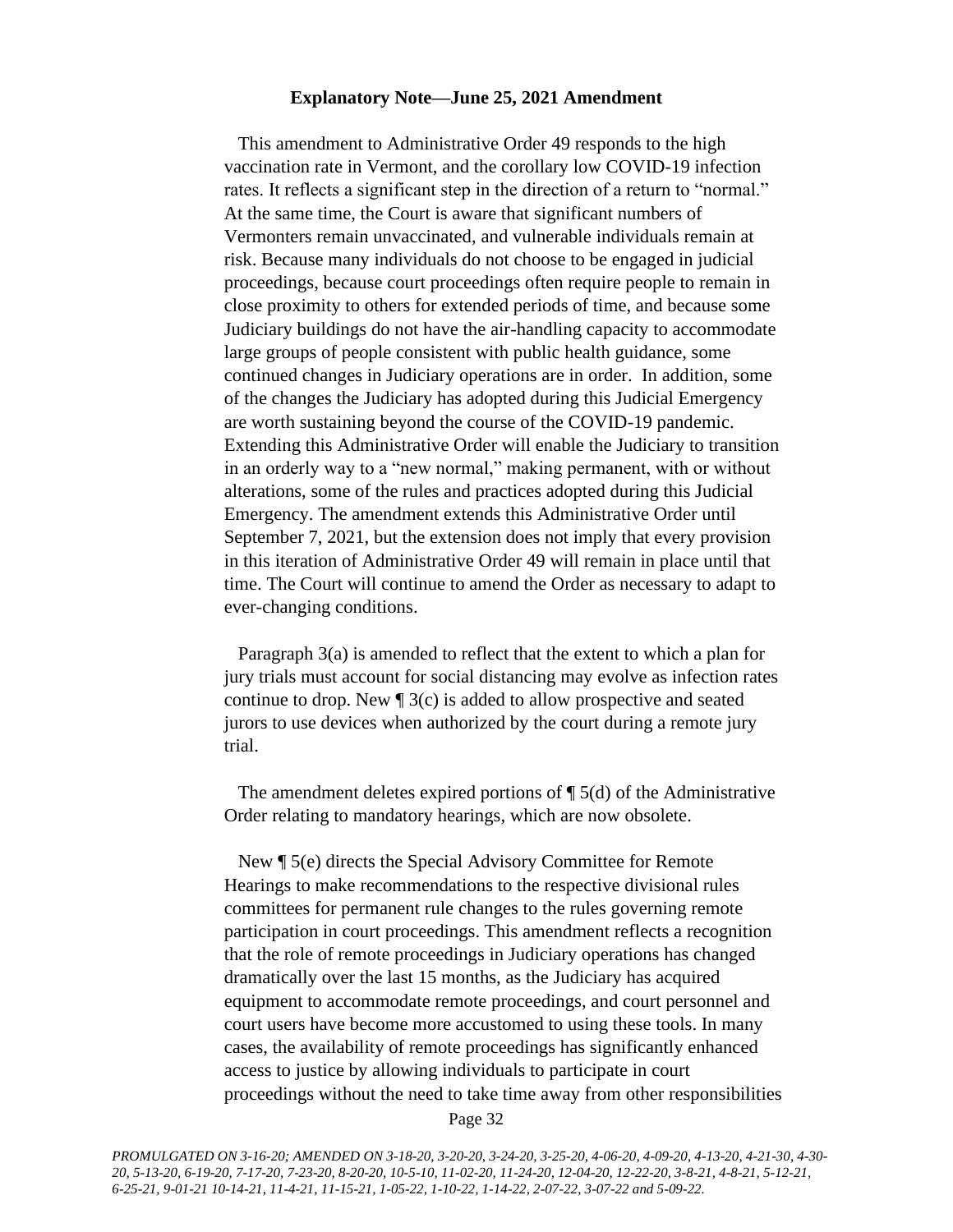to travel to the courthouse, and by reducing the cost of legal representation. The Judiciary is committed to ensuring that these new practices do not create undue barriers for individuals who are not able to take advantage of the opportunities to proceed remotely, but also to sustaining the benefits of remote proceedings. Remote proceedings will continue to be a critical part of court operations beyond this Judicial Emergency, and our rules and processes must evolve to reflect that fact.

New  $\P$  6(g) directs the Advisory Committee on the Rules of Civil Procedure to propose a permanent rule change to authorize non-efilers to file documents with the courts by email, and to consider whether a permanent rule amendment relating to electronic service on or by nonfilers is advisable. The rules for filing and service by lawyers and other efilers are covered by applicable permanent rules, in the superior court, and will be covered by permanent rules in the Supreme Court once the Supreme Court implements the new case management system and e-filing. The ability to file documents with courts by email has enhanced the access to justice for many non-efiling court users, and has created efficiencies for court staff. A rule change to enable continued filing by e-mail, with appropriate safeguards, may benefit all stakeholders. Existing rules already authorize non-efilers to agree to service by email, and establish the parameters for doing so. See V.R.C.P. 5(b)(4). The Civil Rules committee should consider whether this rule is well tailored to the circumstances of self-represented litigants, who are not required to e-file using Odyssey File and Serve and should recommend any changes the Committee deems warranted.

The language of former ¶ 7, governing access to court buildings, is replaced effective July 5, 2021. However, given the considerations set forth above, including the ongoing limitations in air handling in some Judiciary spaces, the Court Administrator retains the authority to adopt reasonable restrictions and requirements regarding public access to Judiciary buildings, including requirements relating to screening, masks and social distancing.

The amendment to  $\P$  13 of Administrative Order 49 relating to courtordered mediation directs the relevant rules committees to consider whether changes to their rules relating to remote participation are warranted in light of the dramatically increased reliance on remote technologies in the Judiciary, but also in the public at large, over the past year.

Paragraph 14 of Administrative Order 49, which related to work locations is deleted. During the height of the COVID-19 pandemic, the Judiciary sought to limit employees' work-related activities to locations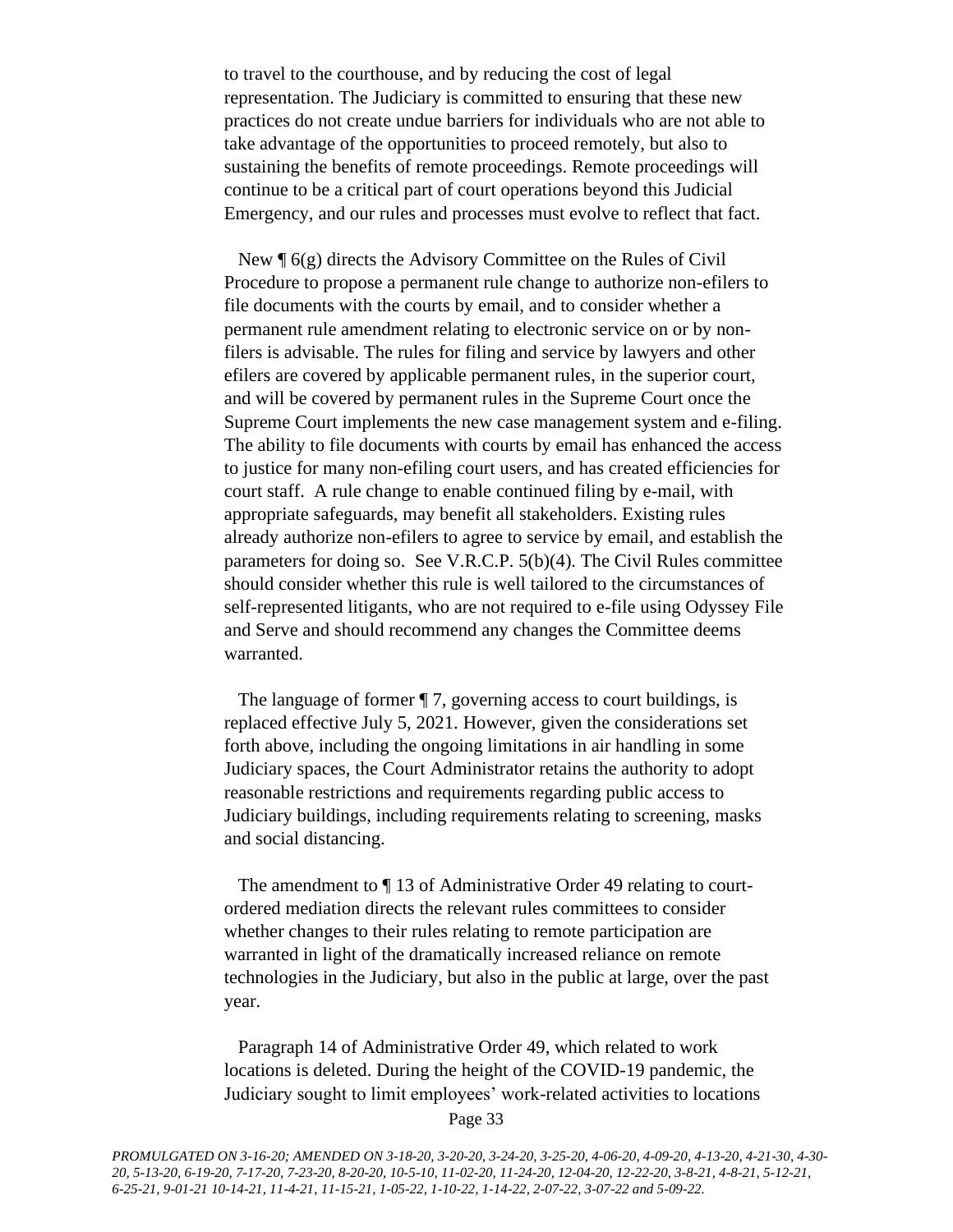that were controllable in terms of risk: their assigned office and their home while working remotely. With the easing of the pandemic, public health authorities have advised that these restrictions are no longer required.

Paragraph 15(h) is amended to direct court committees, boards, and commissions to review their respective rules to determine whether any changes are warranted in light of the experiences of the last 15 months. In particular, they should consider the optimal role for remote technologies and digital communications in their own operations, and whether any rules should be adjusted in light of that assessment.

Paragraph 18 of the Administrative Order, which related to the July 2020 bar exam, and paragraph 19 of the Administrative Order, which deferred the deadline for payment of the lawyer relicensing fee in 2020, are deleted. Both provisions are now obsolete.

Paragraphs 21 and 22 of the Administrative Order are amended to direct the Advisory Committee on the Rules of Civil Procedure to consider whether any changes to the civil rules beyond the duration of  $\P$ [1] 21 and 22 of Administrative Order 49 are warranted in light of federal statutes and regulations relating to evictions and foreclosures.

### **Explanatory Note—September 1, 2021 Amendment**

This amendment makes several changes to reflect the current course of the COVID-19 pandemic.

Paragraph 2 is amended to extend the effective date of Administrative Order 49 until November 1, 2021, based on the climbing COVID-19 infection rate and projections of public-health experts concerning the course of the pandemic. The Court will amend individual provisions of this Administrative Order as necessary but anticipates that at least some of the provisions of this order will continue to be necessary due to the ongoing impacts of the COVID-19 pandemic on judicial operations.

Paragraphs 5 and 7 are amended to address the limited number of courthouses that cannot accommodate a regular schedule of in-person hearings due to limitations in the ventilation systems. The court system remains open for judicial operations statewide, but several courthouses have not been approved for a regular schedule of in-person proceedings based on applicable public-health driven ventilation standards. Because the Judiciary has specific mitigation measures in place for staff work spaces, including portable air filtration units, distancing of work spaces, tracking of employee vaccination status, and/or mask requirements where appropriate, none of these spaces are deemed unsafe for court staff to work in person. Because the process of adapting court spaces to accommodate a regular schedule of in-person proceedings is ongoing, and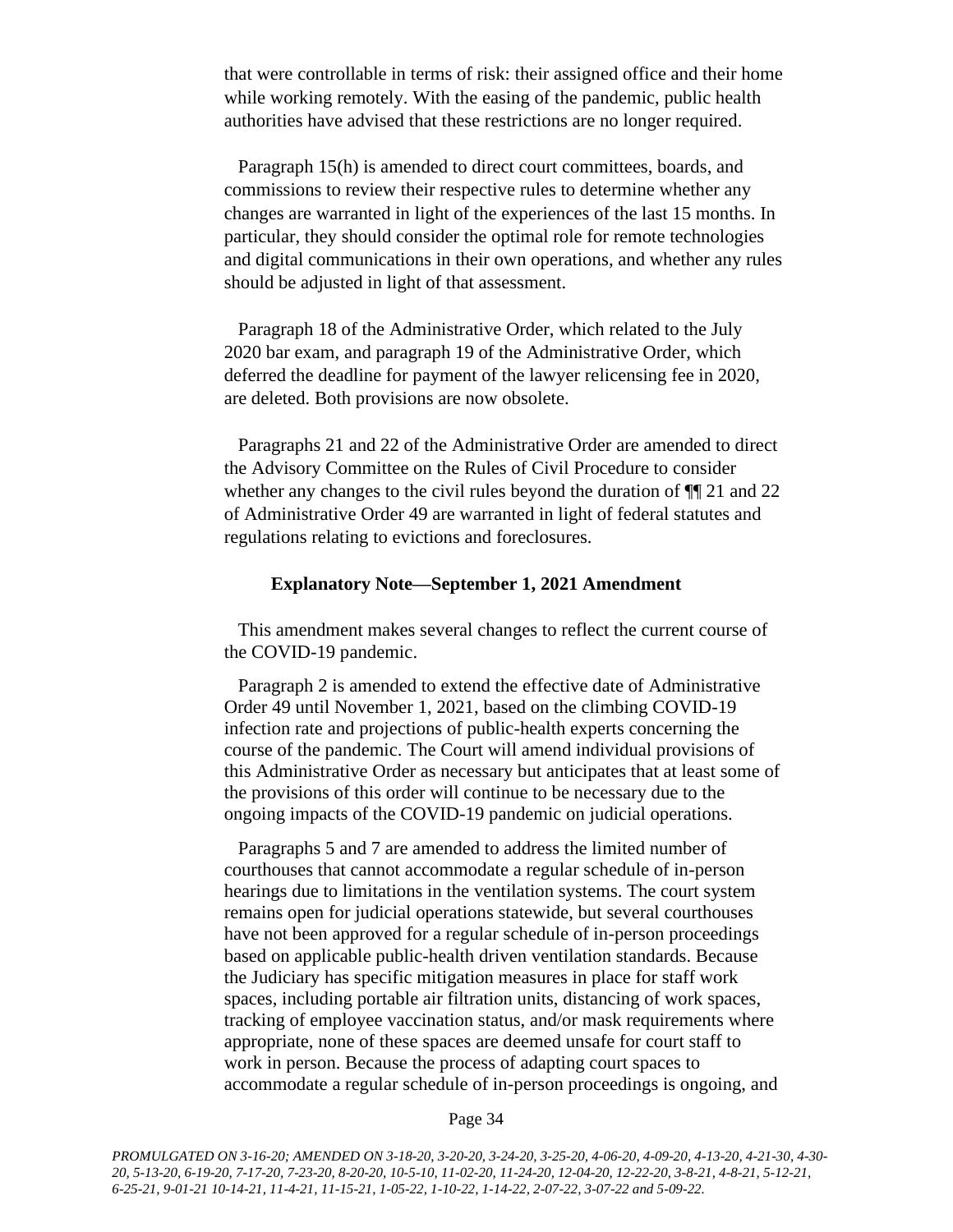the applicable ventilation standards may evolve, the Court Administrator is empowered to identify which courthouses fail to meet the applicable standards such that they are subject to the provisions applicable to "limited-entry courthouses," and which may be adequate to accommodate small in-person hearings. In scheduling proceedings in limited-entry courthouses and in those courtrooms that can accommodate small inperson hearings, courts should prioritize high-priority proceedings, including proceedings involving litigants who do not have access to adequate remote technologies to participate remotely. Nothing in this amendment prevents courts from transferring venue to other counties, or conducting some proceedings in other counties, pursuant to ¶ 16 of Administrative Order 49. This amendment does not impact the Court Administrator's existing authority to impose restrictions on court operations based on challenges relating to staffing and security.

Paragraph 6 regarding email filing and service is amended in light of the implementation of electronic filing at the Supreme Court on August 17, 2021. Under revised ¶ 6(a), if the 2020 Vermont Rules for Electronic Filing require a method of filing or service, those rules must be followed. When the Efiling rules do not apply, the existing provisions regarding email filing and service are amended to also include the Supreme Court. Former ¶ 6(d) and (e), which previously described the email filing and service requirements for the Supreme Court, are deleted. Because of this deletion,  $\P$  6(f) and (g) are relettered (d) and (e).

Paragraph 7 is amended to establish the restrictions on public entry to those court buildings deemed to be "limited-entry courthouses," as well as numerous exceptions to those restrictions.

Paragraph 8, that suspends strict enforcement of the timelines for responding to requests for court records is amended to explicitly include administrative as well as case records. The ongoing COVID-19 pandemic impacts the Judiciary's ability to respond to requests for both case and administrative records.

### **Explanatory Note—October 14, 2021 Amendment**

The effective date of the Administrative Order in  $\P$  2 is extended until January 1, 2022, to allow for continued flexibility in court operations to respond to the course of the COVID-19 pandemic.

Paragraph 22 is amended to add pleading provisions regarding foreclosure proceedings affecting one-to-four-unit residential properties filed between August 31, and December 31, 2021. These provisions are required to satisfy amendments of Regulation X promulgated by the Federal Consumer Financial Protection Bureau (CFPB) requiring such foreclosure plaintiffs to attest to compliance with CFPB requirements prior to filing for foreclosure. The CFPB amendments were designed to assist mortgage borrowers affected by the COVID-19 emergency. See 86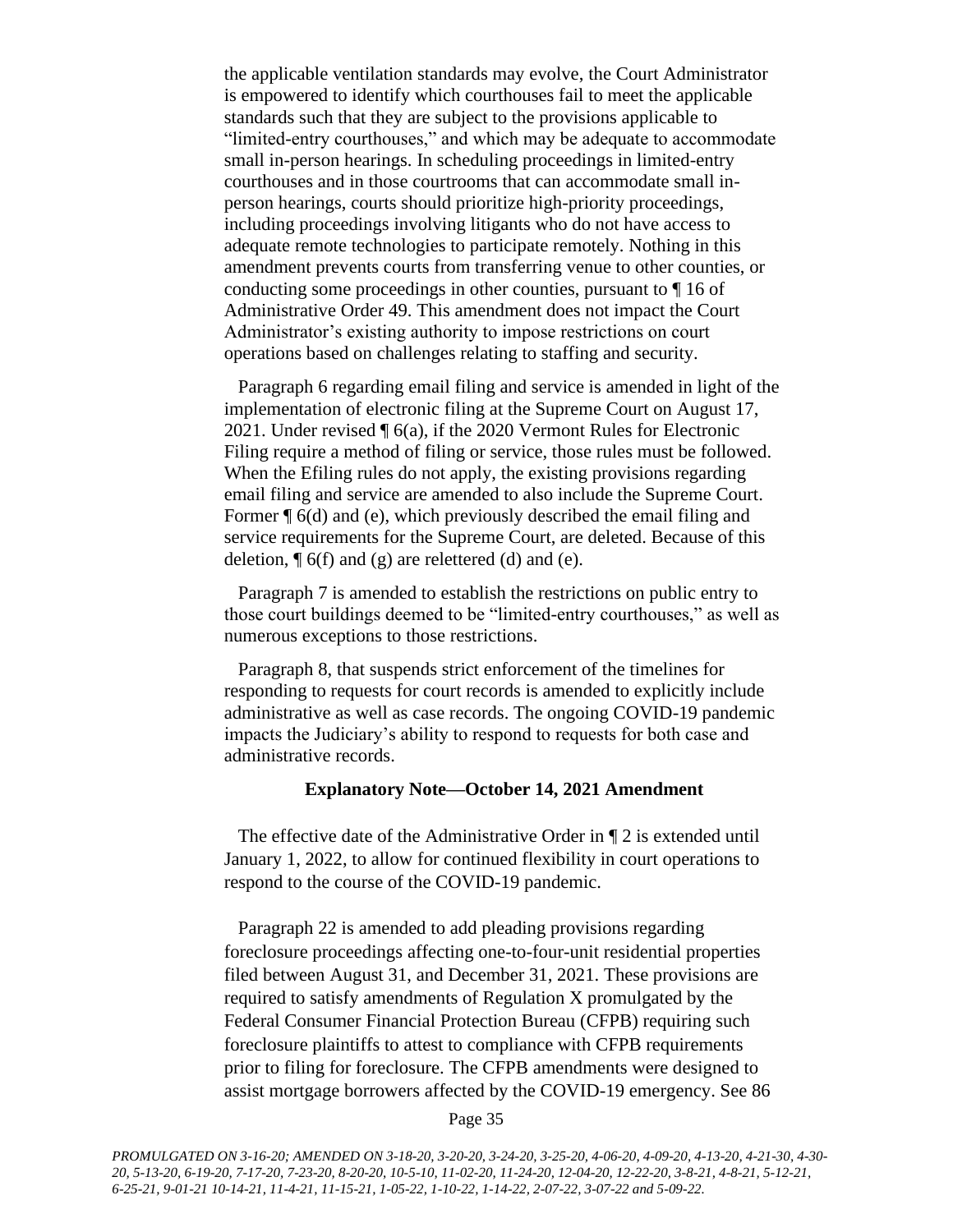Fed. Reg. 34899 (June 30, 2021). The final regulation establishes temporary procedural safeguards to help ensure that borrowers have a meaningful opportunity to be reviewed for loss mitigation before the servicer can make the first notice or filing required for foreclosure on certain mortgages. 12 C.F.R. § 1024.41 (eff. Aug. 31, 2021).

Paragraph 22(d) requires the plaintiff in such a foreclosure proceeding filed after the effective date of this rule to certify compliance with or exemption from 12 C.F.R. § 1024.41 by filing attached Appendix C with the complaint. New paragraph (e) requires a foreclosure plaintiff in such a proceeding filed on or after August 31, 2021, but filed before the effective date of this rule, to make a similar certification by filing Appendix C within 21 days from the effective date of this rule.

New paragraph (f) is intended to give the trial court discretion to dismiss the foreclosure proceeding without prejudice in the event of noncompliance with paragraph (d) or (e) that the parties are unable to resolve.

Paragraph (g) carries forward former paragraph (d).

The language of Appendix C tracks paragraphs (d) and (e) of the amended rule and has boxes to check specifically indicating compliance with, or exemption from, the requirements of paragraphs (d) and (e). Because of the need for uniformity, the required certification must be in the form reflected in Appendix C.

### **Explanatory Note—November 4, 2021 Amendment**

To facilitate planning, allow for continued flexibility in operations, and maintain public health during the ongoing COVID-19 pandemic, the effective date of the Administrative Order in ¶ 2 is extended to March 1, 2022. The Court will continue to amend provisions of the order as necessary to respond to changing public-health conditions.

The amendment to ¶ 23 adds subdivision (b) to provide the Board of Bar Examiners with authority to establish health and safety protocols for an inperson bar examination. In recognition of the ongoing COVID-19 pandemic, the Board may implement requirements for applicants, including but not limited to masking and social distancing, and requiring proof of vaccination and a negative COVID-19 test result. Applicants will be provided with these protocols in advance and will be asked to leave or denied entry if they refuse to comply.

#### **Explanatory Note—November 15, 2021 Amendment**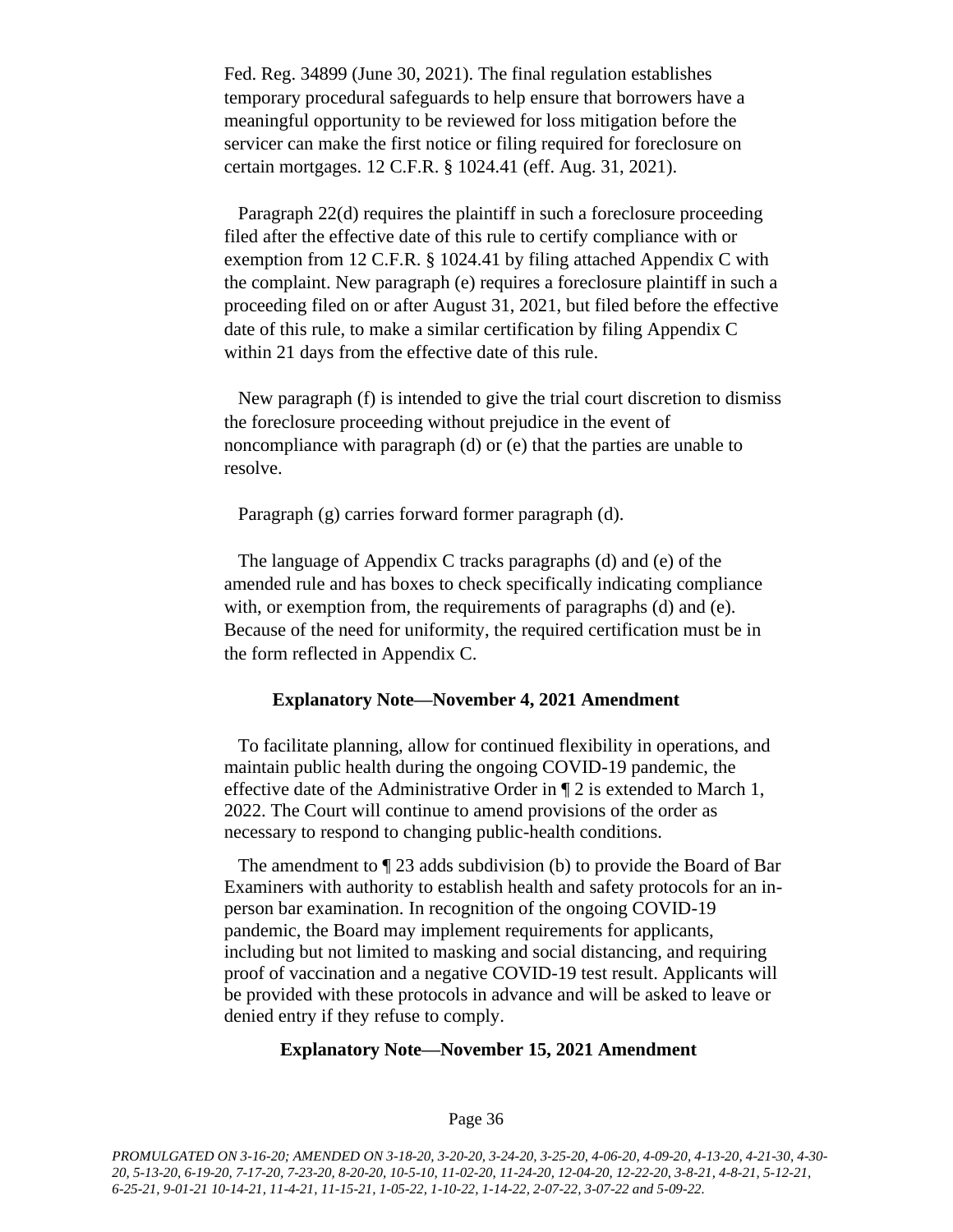Administrative Order No.49, ¶ 21(b) is amended to make the provision appropriate in current circumstances.

Administrative Order No.49, ¶ 21(d) is added, and former paragraph (d) is redesignated as paragraph (e), in response to a proposal prepared at the request of the Supreme Court by a group of judges sitting in the Superior Court Civil Division or serving on the Civil Division Oversight Committee. The purpose is to follow up on a request from Vermont Legal Aid to address delays in state provision of federal funds to pay back rent and forestall evictions from residential housing (Vermont Emergency Rental Assistance—VERAP—funds).

Paragraph (d)(1) provides that in such an action based solely or in part on nonpayment of rent, a notice in the form provided in [Appendix D](https://www.vermontjudiciary.org/sites/default/files/documents/Appendix-D-Important-Notice-to-Tenants_0.pdf) adopted simultaneously with this amendment), concerning the availability of VERAP funds, must be served as the cover page of the documents being served, and the return of service must state whether it has been served. If failure to serve the notice is not corrected within 30 days, the court has discretion to dismiss the case, or, at the tenant's request, reschedule the rent escrow hearing or final hearing for up to thirty days to allow the tenant to file a VERAP application.

Under paragraph (d)(2), on sufficient evidence presented by either party of the tenant's having filed a VERAP application, the court has discretion to take appropriate action, including determination of the timing and amount of payment, or the timing of issuance of a rent escrow order or a writ of possession.

Paragraph (d) applies only to actions filed after December 1, 2021, to allow landlords time to become aware of the requirement.

### **Explanatory Note—January 5, 2022 Amendment**

The Court Administrator retains the authority under ¶ 7 to direct what conduct is required for judiciary employees, court users, and other court visitors based on the most-recent publichealth guidance. Given the emergence of more contagious strains of the COVID-19 virus, this amendment indicates that where the Court Administrator has required use of a mask, there is a preference for N95, KN95, or KF94 masks, which may provide greater protection from infection. The Court Administrator's directive regarding health screening and safety protocols is available on the Judiciary website.

[https://www.vermontjudiciary.org/sites/default/files/documents/Administrative%20Directive%2](https://www.vermontjudiciary.org/sites/default/files/documents/Administrative%20Directive%20PG-13%20Amended%20Sept%201%202021.pdf) [0PG-13%20Amended%20Sept%201%202021.pdf](https://www.vermontjudiciary.org/sites/default/files/documents/Administrative%20Directive%20PG-13%20Amended%20Sept%201%202021.pdf)

#### **Explanatory Note—January 10, 2022 Amendment**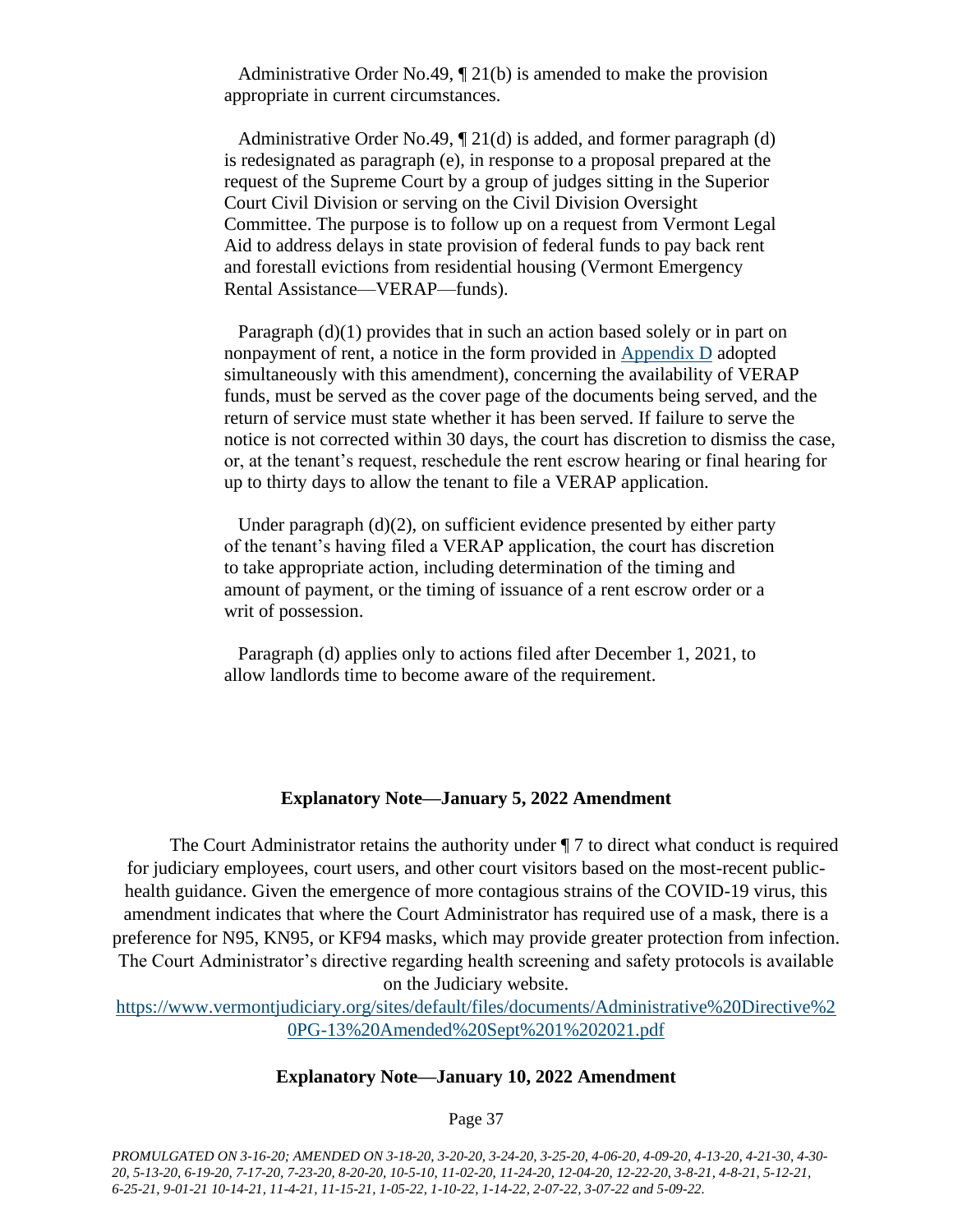The amendment to  $\P$  15(f) extends the modification of MCLE requirements for continuing legal education to the 2020-2022 reporting cycle to account for the ongoing limitations on in-person gatherings as a result of the COVID pandemic.

### **Explanatory Note—January 14, 2022 Amendment**

Paragraph 3(a) is amended to clarify that the trial courts retain discretion to hold jury trials as long as safety measures are in place. This decision is consistent with current guidance received from the Vermont Judiciary's infectious disease expert that in-person jury draws and trials are safe so long as the particular courthouse has been approved for in-person jury trials and all participants observe social distancing and wear masks. Entry and conduct in judiciary buildings remain subject to the Court Administrator's directive regarding health screening and safety protocols. [https://www.vermontjudiciary.org/sites/default/files/documents/Administr](https://www.vermontjudiciary.org/sites/default/files/documents/Administrative%20Directive%20PG-13%20Amended%20Sept%201%202021.pdf) [ative%20Directive%20PG-13%20Amended%20Sept%201%202021.pdf.](https://www.vermontjudiciary.org/sites/default/files/documents/Administrative%20Directive%20PG-13%20Amended%20Sept%201%202021.pdf)

Paragraph 3(b) is added to allow the trial court to impanel as many alternate jurors as reasonably required notwithstanding V.R.Cr.P. 24(d)(1), which directs that no more than four jurors be impaneled to sit as alternate jurors. This ensures there are sufficient alternate jurors in case there is any disruption caused by the excusal of seated jurors due to COVID-19 infection, illness, or isolation.

Prior paragraphs 3(b) and (c) are now (c) and (d).

#### **Explanatory Note—February 7, 2022 Amendment**

Paragraph 2 is amended to extend the effective date of the Administrative Order until May 31, 2022. The Court will continue to respond to the changing situation by amending provisions of the order as necessary but anticipates that some portions will continue to be necessary due to the ongoing impacts of the pandemic.

Administrative Order 49  $\sqrt{22(g)}$  is added to provide a procedure and standards in one-to-four-unit residential property foreclosure and replevin actions involving the now-available federal funds under the Vermont Homeowner Assistance Program (VHAP) to assist borrowers with overdue mortgages in hopes of reducing foreclosures. The provision expires on September 30, 2025, or on the earlier exhaustion of VHAP funds.

In essence,  $\sqrt{22}$  22(g) requires plaintiff in a covered action to serve notice on defendant borrower of the availability of VHAP funds. If a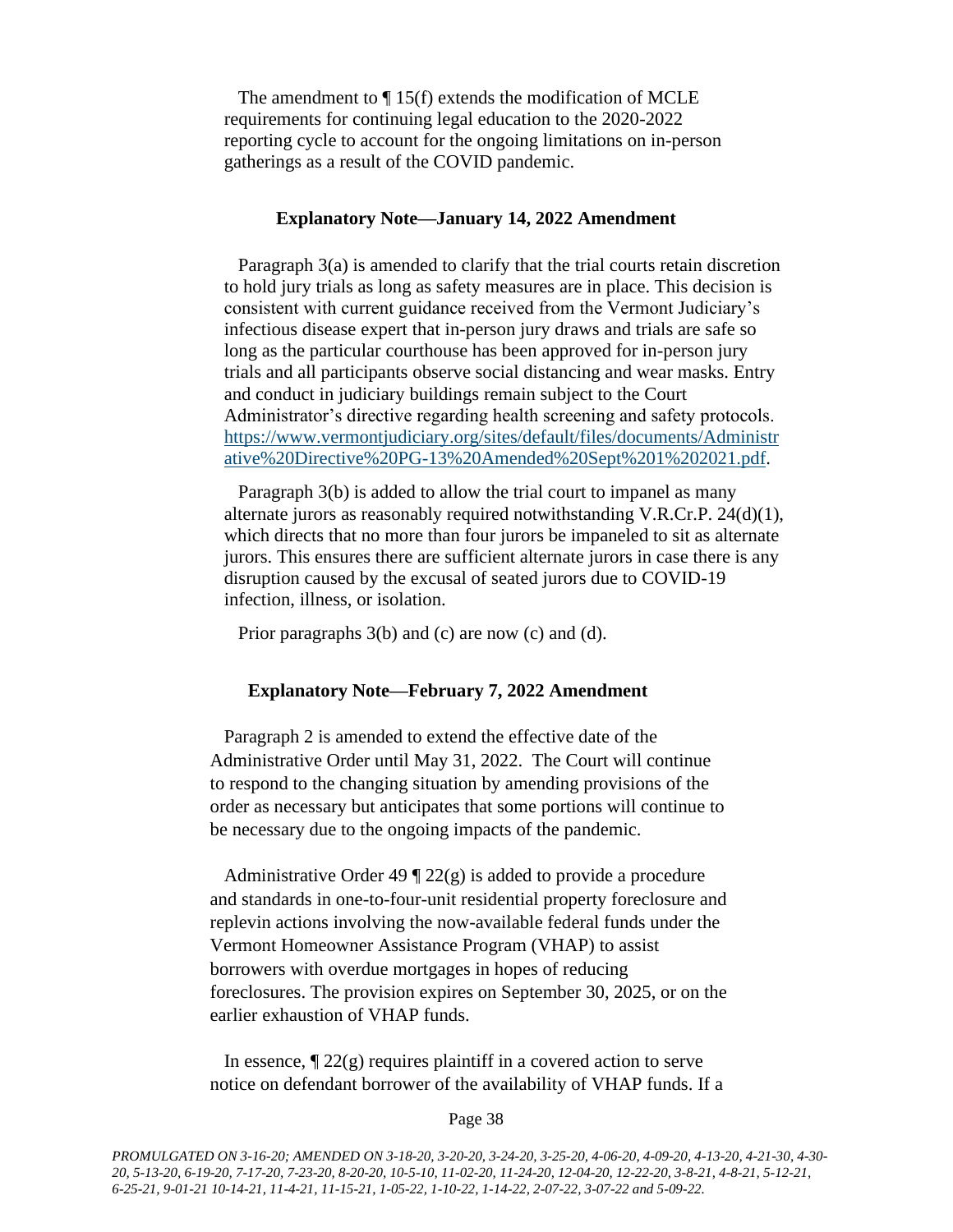defendant who has applied for VHAP funds so requests, any entry of judgment, notice of sale, sale of the property, or issuance of an order of replevin is automatically stayed for 60 days. The stay does not apply to foreclosure mediation unless ordered by the court. The court may terminate the stay if the plaintiff requests on a showing of one or more specific objections. The stay is terminated automatically after 60 days if no VHAP action has been reported and an extension is not sought. If plaintiff learns that defendant has applied to VHAP, plaintiff must report that fact to the court, which may take appropriate action. The court will terminate a stay upon notification by either party that the VHAP application was denied.

Appendix E provides a form for plaintiffs to certify compliance with the notice requirement. Plaintiff must certify that plaintiff served defendant with notice of the availability of VHAP funds and the opportunity to request a stay using the form provided in Appendix F or that  $\P$  22(g) does not apply. Plaintiff can also certify that an Order Confirming Sale or a Writ of Replevin was previously issued and therefore no notice is required because a stay of the orders would not be available.

The purpose of new  $\sqrt{\frac{22(g)}{g}}$  is to avoid placing the burden on overwhelmed court staff either to issue notices in each case as to the availability of funds, or for the court to issue stay orders in each case on notice that a VHAP application is filed, and then subsequent orders ending the stays. Therefore,  $\parallel$  22(g) places the burden on plaintiffs to send notices about the program and makes the stay of certain steps in a case automatic once the court and plaintiff have notice. Because a handful of lawyers handle almost all foreclosure cases, they will not need notice from the court to know the stay is triggered.

Further,  $\P$  22(g) is clear about the remedy when the plaintiff fails to file a certification: The court may stay a case until certification is filed.

Third, rather than staying the entire case, which could lead the banks to refrain from taking any steps forward (such as preparing a motion to file when the stay ends, or preparing to schedule a sale if the case does not resolve),  $\P$  22(g) is specific about what acts are stayed.

Fourth,  $\mathcal{P}$  22(g) does not require denial of a request to stay based on a VHAP application merely because the court receives a letter rather than the exact form that is being provided. Thus, Appendix F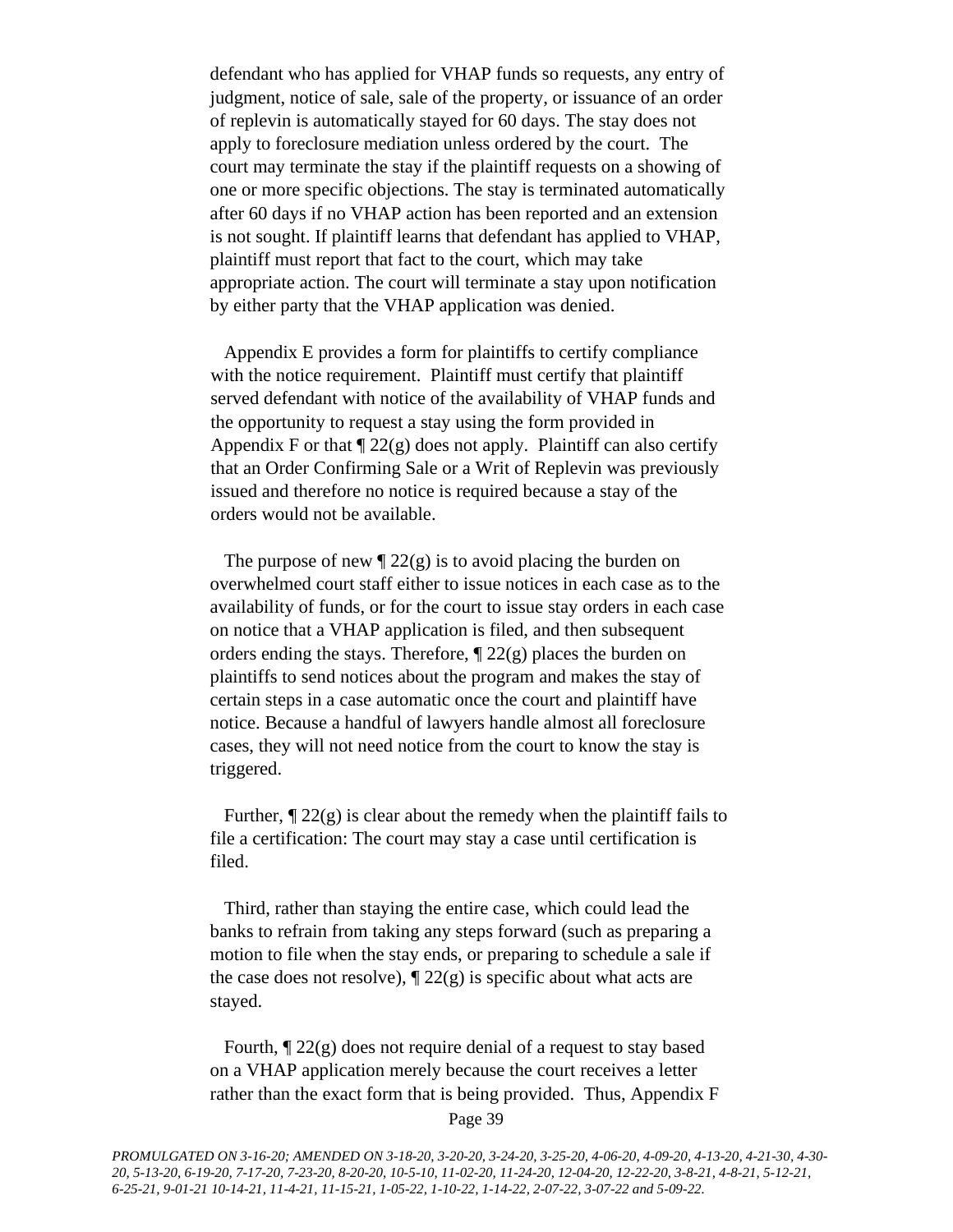provides that the homeowner "should," rather than "must" use the form provided.

Fifth,  $\mathcal{P}$  22(g) avoids the built-in delays that would be necessitated by requiring a motion that includes a response from the plaintiff (and of course the reply time for the movant—for a total of 34 days) before the stay goes into effect, as it is likely that in most cases there will not be any objection. Thus,  $\P$  22(g) places the burden on the plaintiff to file a motion to terminate the stay if plaintiff objects.

Finally, Appendix F does not list the entities that can assist defendants (other than Legal Aid) because that list is subject to change. The form contains the VHFA website address which lists currently available supporting agencies.

Former  $\P$  22(g), requiring the Civil Rules Committee to consider appropriate permanent rules changes to be made after A.O. 49 expires, has been redesignated as ¶ 22(h).

### **Explanatory Note—March 7, 2022 Amendment**

Paragraph 13 relates to remote participation in court-ordered mediation. The first two sentences of ¶ 13 contained provisions authorizing remote participation for proceedings conducted under V.R.C.P. 16.3(b)(3) and directing the Advisory Committee on the Rules of Civil Procedure to consider a permanent change to the rule. A permanent rule amendment to V.R.C.P. 16.3(b)(3) was promulgated December 13, 2021, and effective February 14, 2022. Therefore, these sentences are deleted.

### **Explanatory Note—May 9, 2022 Amendment**

Paragraph 2 is amended to extend the effective date of the Administrative Order until August 31, 2022. The Court will continue to respond to the changing situation by amending provisions of the order as necessary but anticipates that some portions will continue to be necessary due to the ongoing impacts of the pandemic.

The order amends  $\P$  5(d) and 7(b), concerning limited-entry courthouses. Some courthouses continue to operate with limited airflow systems and consequently are not able to accommodate unrestricted in-person access. The feasibility of having in-person hearings or in-person access will depend on many factors, including the availability of other mitigation measures. Under the amended provisions, the Court Administrator, in consultation with the Chief